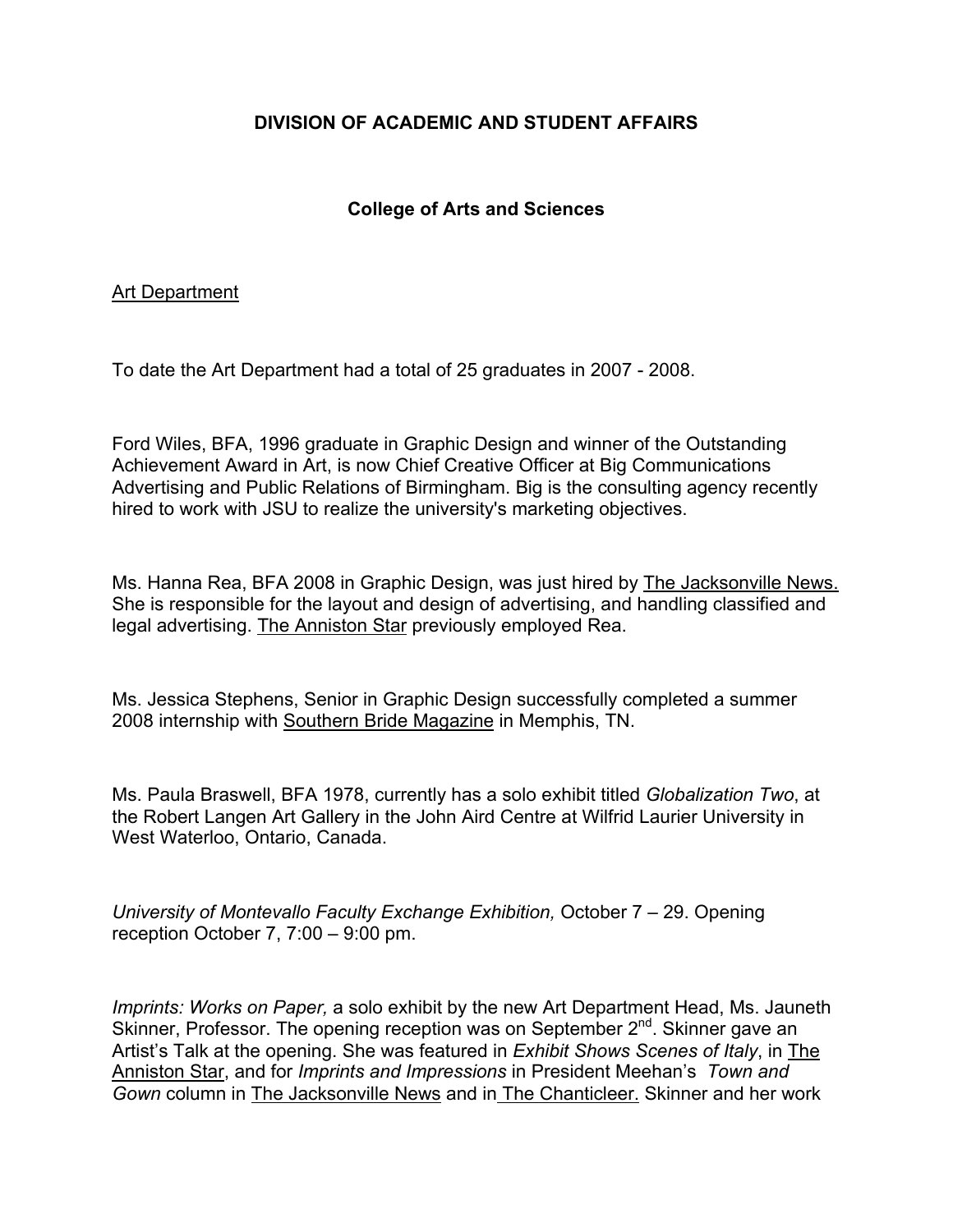were also featured in an interview for the *JSU Today* show on JSU Television Channel 24.

*1st Annual Alumni Exhibition*, Hammond Hall Art Gallery, Jacksonville State University.

Mr. Doug Clark, Assistant Professor of Photography, is continuing his research in *Explorations in New Digital Media and Methodologies: Archival Printing and Color Reproduction*. This project is funded in part through a research grant from Jacksonville State University.

Dr. Karen Henricks, Professor of Art History, published an article and photographs on a Southern outsider artist titled: *Howard Finster: From God, Man of Visions* in the fall issue of Long Leaf Style magazine. She was reappointed for a four-year term to the National Register Review Board by the Alabama Historical Commission for the State of Alabama. AHC approves all state nominations for the National Register of Historic Places and sends them to the National Historical Registry.

Mr. Steve Loucks, Professor of Ceramics, received a Craft Arts Fellowship from the Alabama State Arts Council, Montgomery. Loucks had a solo exhibit at Brevard College, in Brevard, NC. He gave an Artist's Talk at the opening reception. Loucks was a Featured Artist and gave a workshop at the St. Pete Clay Company in St. Petersburg, FL. He also participated in *a 1,000 Lbs of Alabama Clay,* a traveling invitational exhibition held at the Kentuck Center in Tuscaloosa. Loucks had a piece titled *Tall Spiral Pitcher* published *in The Gallery* in Clay Times magazine, September / October 2008.

Mr. Lee Manners, Professor Emeritus and Ms. Diana Cadwallader, Professor of Graphic Design, both exhibited work in *Arts Alive*, a juried competition held at the Kennedy Douglass Center for the Arts in Florence, AL.

Ms. Allison McElroy, Assistant Professor of Painting and Drawing joined the faculty this fall. Her work was featured in *C'est dans la nature des choses* (*It is the Nature of Things),* a solo exhibition at the Anniston Museum of Natural History. The *Doorsnake Project* was exhibited in the Campbell Arcade at the Platform Artists Group in Melbourne, Australia. McElroy received her BFA from the Atlanta College of Art and her MFA from the Savannah College of Art and Design. She was recently admitted to the Art Works Gallery in Anniston.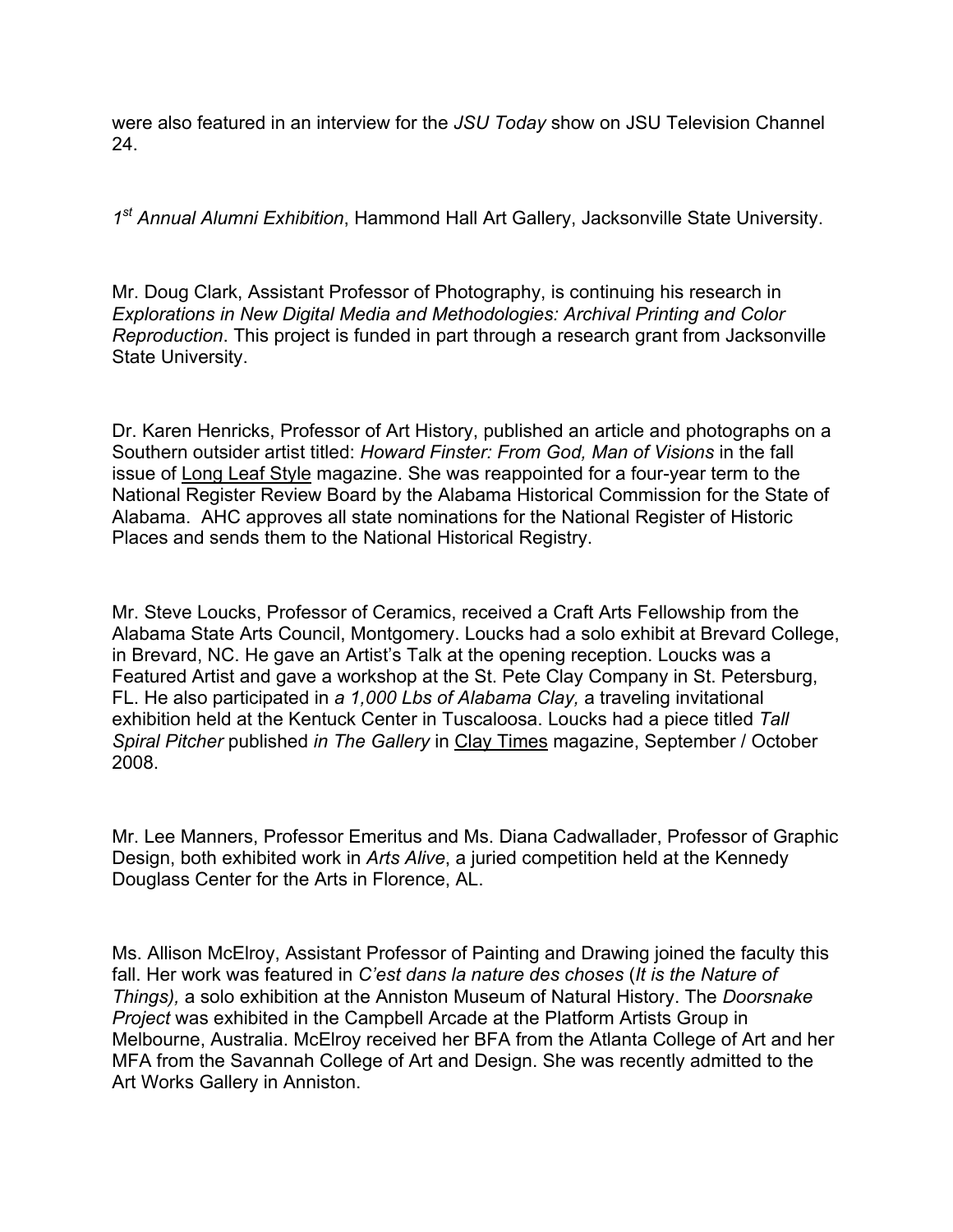Mr. Marvin Shaw, Professor of Printmaking, juried the *South Cobb Arts Alliance 21st National Juried Art Exhibition* at the Mable House Arts Center Gallery in Mableton, GA. His *Juror's Statement* was published in the catalogue, and he gave a Juror's Talk at the opening reception.

Ms. Jauneth Skinner, Professor, was hired as the new Head of the Art Department. She joins the department after a year at Indiana University – Purdue University in Fort Wayne, IN, where she was the Interim Chair of the Visual Communication and Design Department. Prior to that she was the Interim Chair of the Visual Arts Department at Bemidji State University in Bemidji, MN, where she was Professor of Printmaking and Drawing for fourteen years.

Mr. Lee Manners, Professor Emeritus, Dr. Karen Henricks, Professor of Art History, and Ms. Allison McElroy, Assistant Professor of Painting and Drawing, have works featured in the current exhibition at Art Works Gallery in Anniston.

Mr. Gary Gee, Professor of Painting and Drawing, retired in Summer 2008.

Mr. Ron Baker, Instructor, exhibited in the *2008 International Pastel Exhibition* at the Wichita Museum of Contemporary Art in Wichita, KS. He is currently exhibiting in the *2008 Gadsden Art Association Juried Exhibition* at the Gadsden Museum.

Ms. Sarah Miles, Instructor, just finished the photography for a book published as a fundraiser for the East Alabama Council of Leading Edge Institute. She photographed 56 area women who have attained some measure of success, and the portraits, along with letters from each woman, will be published in a book entitled *Dear Dani*. Ms. Diana Cadwallader consulted on the layout and supervised Tanya Phares and Hannah Rea, two graphic design students, to create the design for the book. The Anniston Museum of Natural History will hold a reception for the release of the book on October 23. Miles is currently involved in a project photographing the *not on view* collections at the Anniston Museum of Natural History. She continues to work with Venture Marketing producing photographs for advertising accounts for various businesses.

The first VAS board meeting was held in September. The first VAS reception is planned for October 7, to coincide with the opening reception for the University of Montevallo Faculty Exchange Exhibition.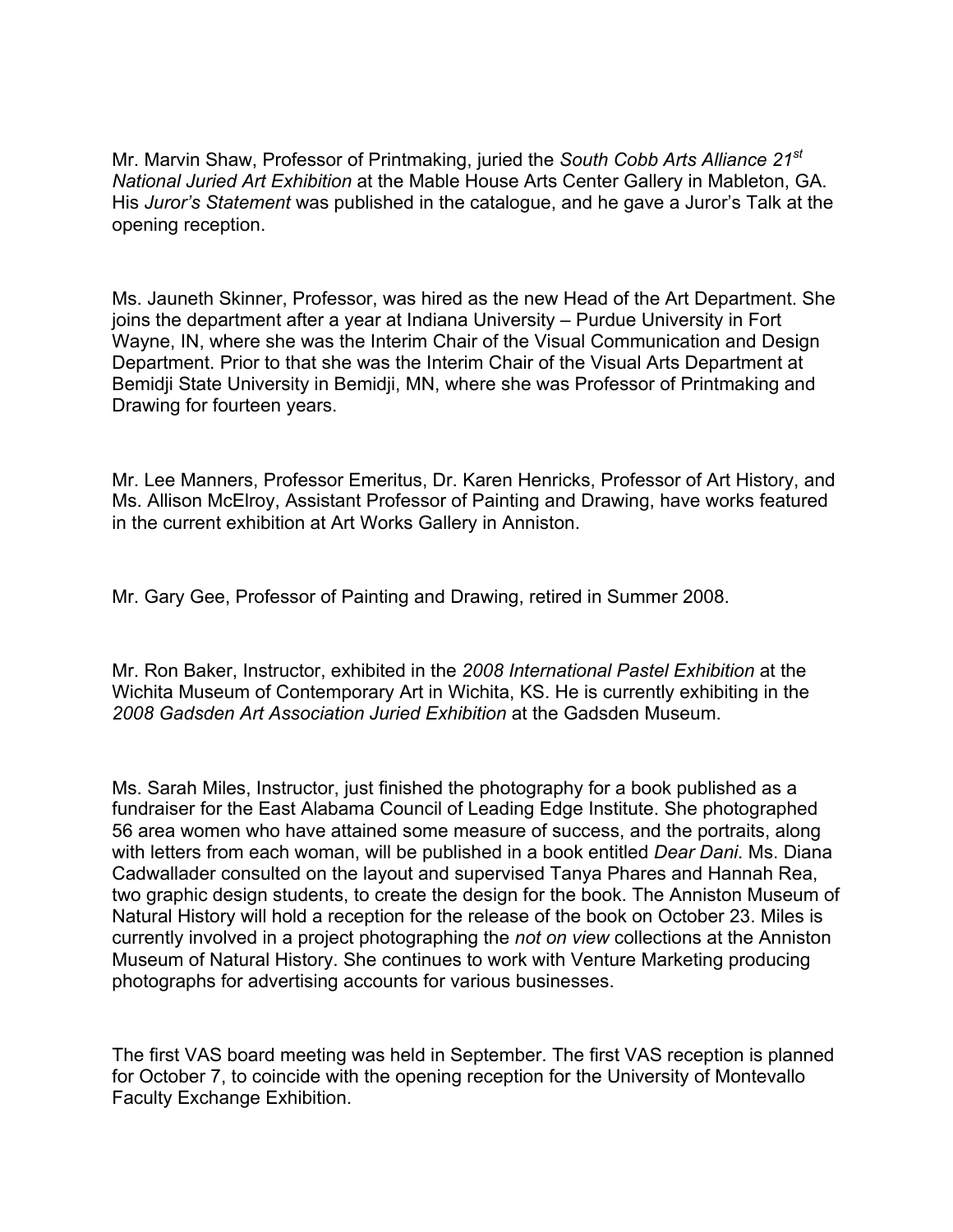*Save the Date:* the Annual Mardi Gras Creole Dinner will be held on February 26 in the Gamecock Room in Stephenson Hall and the VAS Gala and Art Auction will be held May 8 at the Anniston Museum of Natural History.

#### **Biology**

Dr. S. H. Al-Hamdani and Cynthia B. Sirna. 20008. Physiological Responses of *Salvinia* to Different Phosphorus and Nitrogen Concentration. American Fern Journal. 98(2):71-82.

Dr. S. H. Al-Hamdani. 2008. Selected Salvinia Responses to Different NaCl Concentration. 2008. Aquatic Plant Management. 47:144-151.

Dr. Mark Meade received a grant from the USFW service for 'Distribution of holiday

darter, *Etheostoma brevirostrum*, in Shoal and Choccolocco creeks and their tributaries'

for \$26,959.80.

Association of Southeastern Biologist (ASB) – Local Arrangements Committee for the annual ASB conference, April 2009, sponsored by Jacksonville State University and the University of Alabama, Birmingham

| Local Arrangements Co-Chairs: Dr. George Cline |                                        |
|------------------------------------------------|----------------------------------------|
| Program Committee:                             | Dr. George Cline and Dr. James Rayburn |
| Field Trips:                                   | Dr. Chris Murdock                      |
| Social Events:                                 | Dr. Mark Meade                         |
| <b>Volunteer Coordinators:</b>                 | Dr. Taba Hamissou                      |
| Tri-Beta Coordinators:                         | Dr. Robert Carter                      |
| <b>Audiovisual Coordinator:</b>                | Dr. James Rayburn                      |

Dr. LaJoyce Debro was appointed for the second consecutive year as Program Director by the National Science Foundation. Dr. Debro is on leave from Jacksonville State University and will serve in the Biology Directorate in the Division of Molecular and Cellular Biosciences.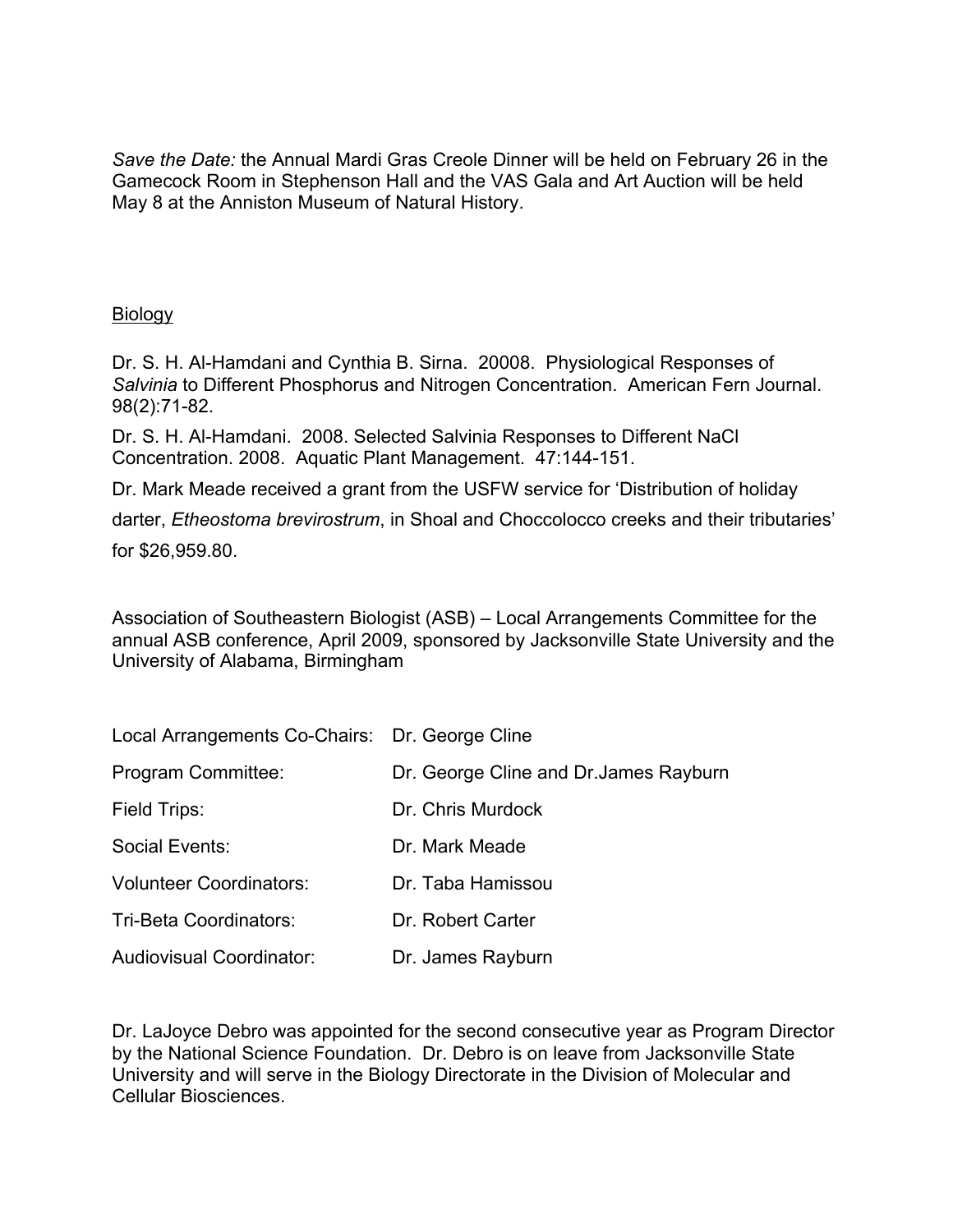Dr. LaJoyce Debro was appointed for the third consecutive year as a member of the Test Development Committee of the College Board. As a member of the committee Dr. Debro participates in the development of the CLEP Biology examination that is administered nationally.

Dr. LaJoyce Debro attended the meeting of the American Society of Microbiology in Boston, MA.

Dr. Frank Romano continues to serve on the Forever Wild Board of Trustees and attended the quarterly meeting at University of West Alabama in September. JSU will host the next quarterly meeting at the new Little River Canyon Center in December.

Dr. George Cline was a special consultant to Kitty Stone Elementary School – surveyed habitat around school for potential animal threats to students. He also provided natural history information to Gadsden Times for a photo

Dr. George Cline presented 'Snakes & Snakebite – Team Leader Safety Meeting, Alabama Power Company, Gadsden, AL. Aug. 2008

Dr. George Cline presented a talk entitled 'Animals' to Camp Cottaquilla, Girl Scouts of America, May 2008

Dr. George Cline presented a talk entitled 'Frog Pond Adventure' to Pack 19 Cub Scouts, Jacksonville, AL June 2008

Dr. George Cline presented a talk entitled 'Herps Around Your Home – Serpents, Skins, and Scholars' to the Anniston Museum of Natural History, June 2008

Dr. George Cline presented a talk entitled 'Animals' to the Anniston Public Library, June 2008

Dr. George Cline presented a talk entitled 'Animals' to the Jacksonville Public Library,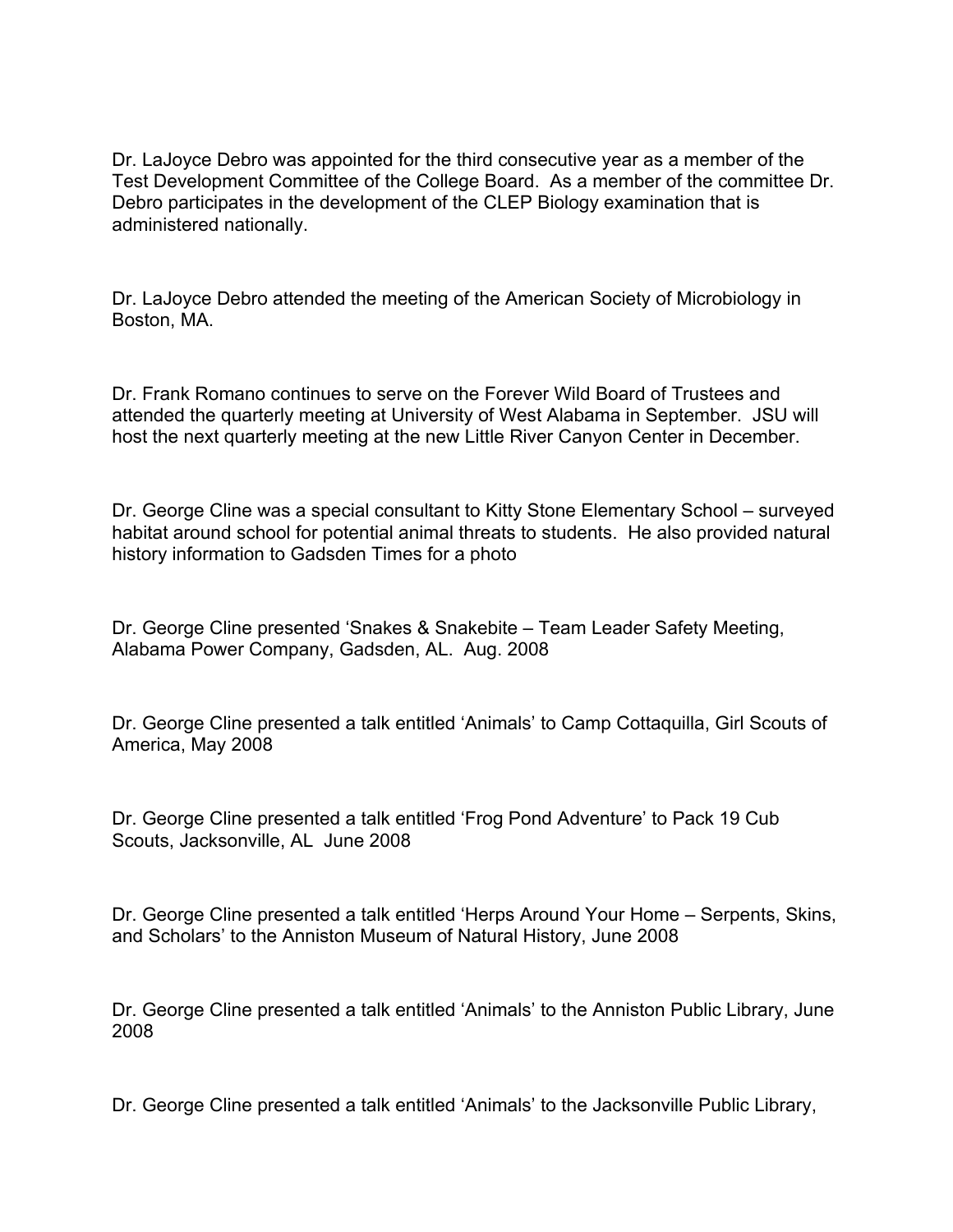Dr. James Rayburn - Received Certificate of Appreciation from Faculty Senate for Valuable Contributions on September 15, 2008.

Ms. Bernice Moser and Dr. James Rayburn, Received the McClung award for the outstanding research paper published in BIOS for the year 2007 for the paper "Evaluation of Developmental Toxicity of Interaction between Caffeine and Pseudoephedrine Using Frog Embryo Teratogenesis Assay-Xenopus (FETAX), Bios 78(1) 1-9 2007.

#### The Criminal Justice Department

Dr. Vance McLaughlin presented a public lecture in the Houston-Cole Library on the public lecture on his most recent research project, "The Serial Killer of Quiet Dell," the account of a Depression Era murderer. The shocking tale was told in a highly fictionalized account in the film *The Night of the Hunter* (1955), directed by Charles Laughton. In the film, Robert Mitchum played the role of Harry Powell. Powell in real life was Herman Drenth, who used the alias of Harry Powers and Cornelius Pierson, and courted, married and murdered several widows for their savings. Dr. McLaughlin is writing a factual, analytic account of the case planned for publication in 2009 and was invited to give this lecture in recognition of his selection as the recipient of the 2007- 2008 Faculty Scholar Lecturer Award.

Dr. Vance McLaughlin and Dr. Wade C. Mackey have collaborated to write "Police-Caused Homicides in the U.S. as a Function of Community Characteristics: Revisiting a set of Relationships From a Previous Generation" which has been accepted for publication in A Critical Journal of Crime, Law and Society, a refereed journal published by the Routledge, Taylor and Francis Group. It is scheduled to appear in Volume 22 #1 to be published January 2009.

Dr. Dean Buttram prepared and offered CJ-456 on line for the first time in Summer 2008. The department slowly is adding additional on-line versions of the required CJ classes in both the undergraduate and graduate curricula. Both Drs. Ron Mellen and Richards Davis have added and offered graduate on-line courses in the recent past.

Dr. Ron Mellen has had an article accepted for publication in the August/September issue of the Correctional Psychologist, "Cranial Electrotherapy Stimulation (CES) as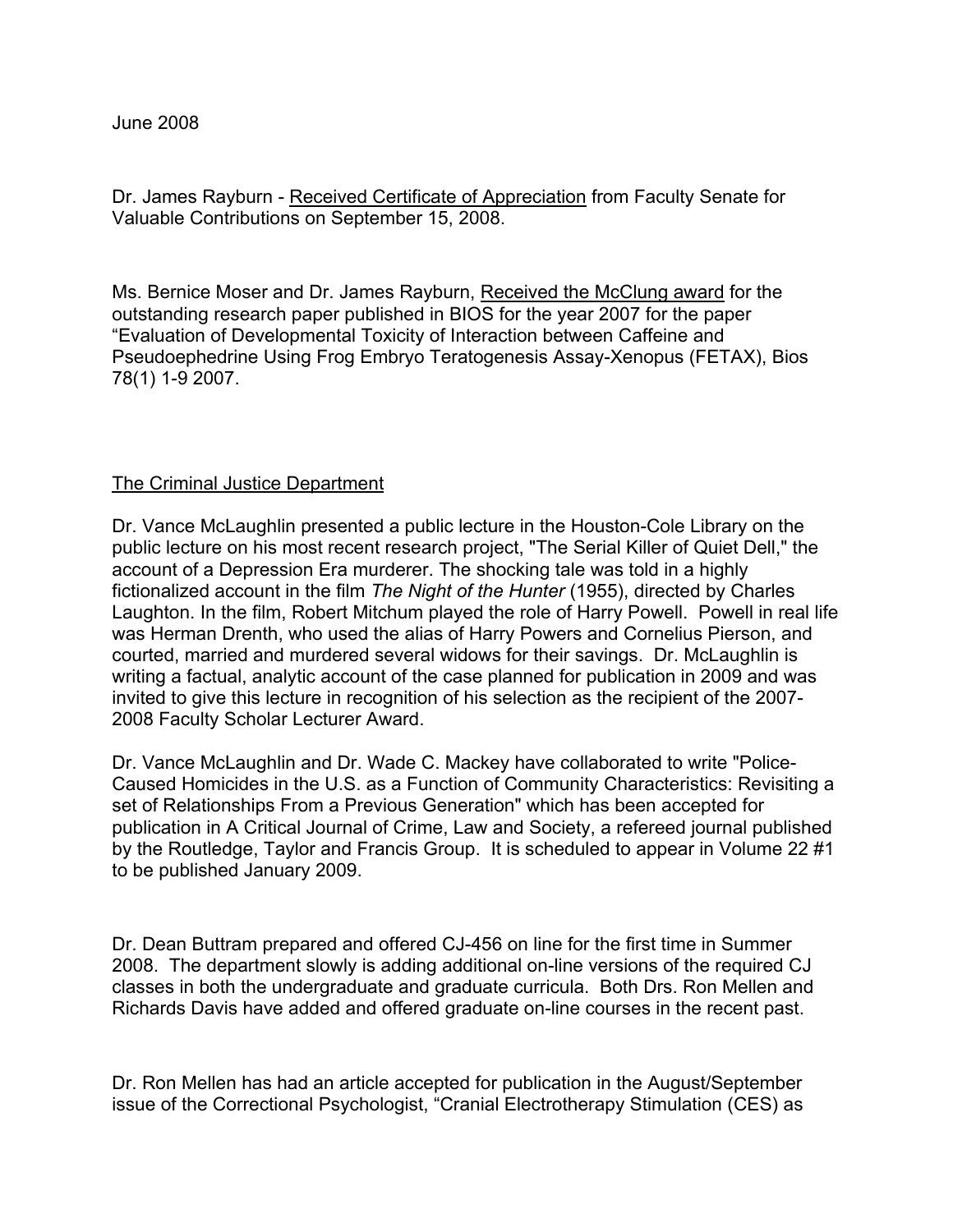Treatment for Non-Predatorial Violence and Aggression in a County Detention Center Inmate: A Case Study. His co-author is Ms. Stephanie Mitchell, a recent recipient of her masters degree from the Department of Criminal Justice at Jacksonville State University. Dr. Mellen and Ms. Mitchell also have been published in The Correctional Psychologist, Volume 40, #4 (October 2008). Their second joint publication, "Cranial Electrotherapy Stimulation: A Case Study," looks at the successful application of this therapy in treating an aggressive older teenager in custody.

Dr. Mellen and Dr. Wade C. Mackey also had article accepted for publication in the August issue of American Jails, Cranial Electrotherapy Stimulation (CES) in the Reduction of Stress Symptoms in a Sheriff's Jail Security and Patrol Officer Population: A pilot study.

We have learned belatedly that Dr. Mackey's article, "U.S. Fathers Enhance Their Children's Level of Literacy," was published in the May-June 2007 issue of Transitions.

The CJ Department has awarded the Calhoun/Cleburne Bar Association scholarship to Gary W. Price and the CJ Alumni Association Scholarship to Christy D. Gentleman. The scholarships provide \$2000 each to these distinguished CJ students.

LexisNexis Anderson Publishing has announced the publication of Dr. Richard Kania's new book, Managing Criminal Justice Organizations: An Introduction to Theory and Practice. Meant as a textbook for undergraduate criminal justice students, or with supplements for graduate students, Anderson will market the book nationally for classroom adoptions in the coming months. Dr. Kania and his department colleagues Dr. Richards Davis and Dr. Randal Wood currently are completing the instructor's manual to accompany the textbook.

#### David L. Walters Department of Music

During the reporting period of July, August, and September 2008, the David L. Walters Department of Music, its students, faculty and guest performers participated in the following activities:

University Bands successfully sponsored a JSU Band Day on 6 September 2007 for area high school bands. The Southerners performed at halftime in Memphis, Tennessee for the JSU vs. Memphis game. They also performed for the Paulding (GA)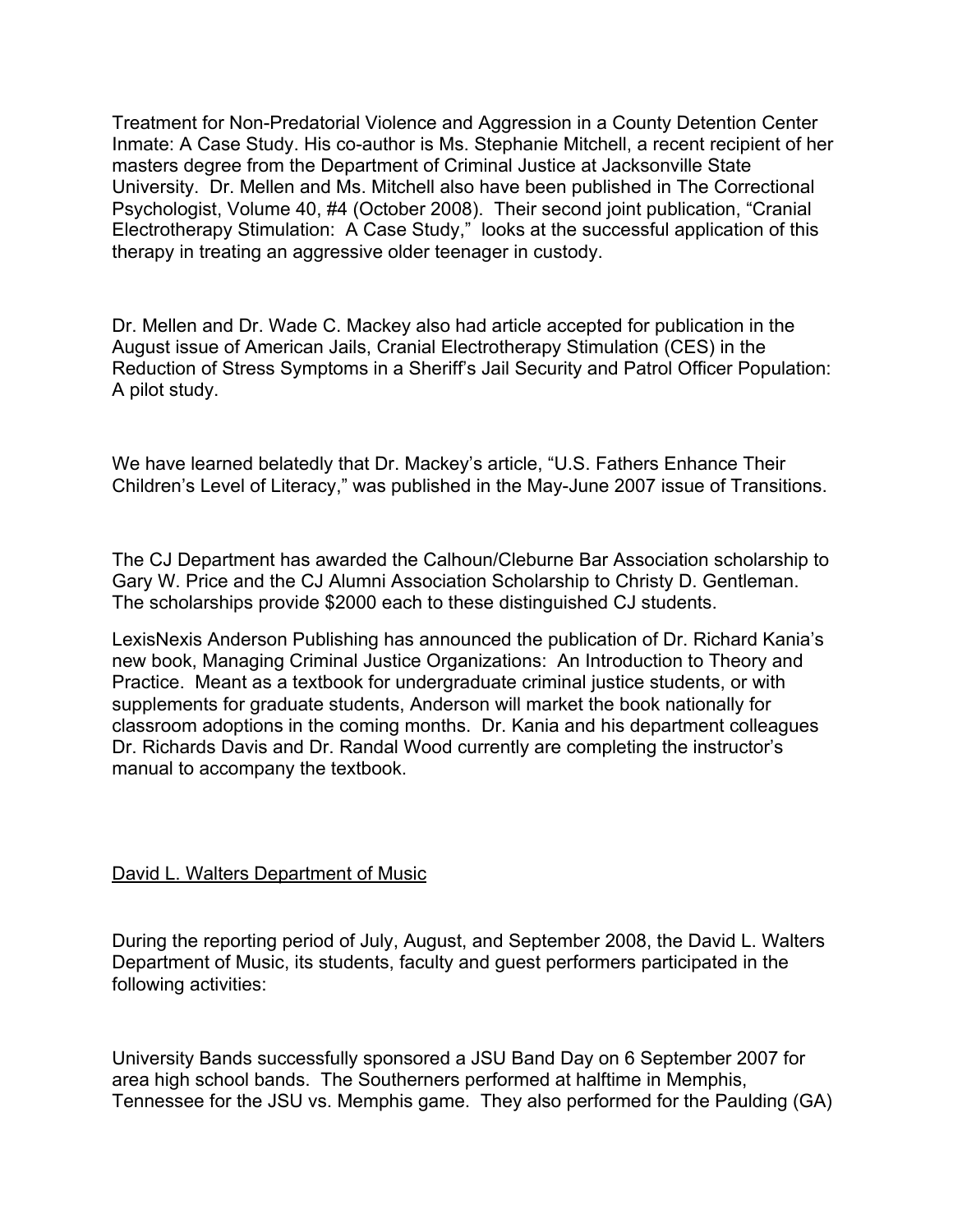County Band Competition, the St. Clair County Band Competition and Mid-South Band Competition.

Faculty of the Department performed at a Gala Faculty Recital to benefit the Music Legacy Scholarship on 26 September 2008 in Mason Hall Performance Center. Due to patron support, the Department was able to award scholarships to seven students at the presentation.

The Department welcomed two new faculty this year. These were:

Dr. Douglas Gordon, Associate Professor of Music. Dr. Gordon will teach and direct the music theory and aural skills area in the curriculum. He received the bachelor's and master's degrees from Jacksonville State University and the doctorate from Florida State University. He has presented and published on a variety of theory topics, specializing in those on tonal theory. His instrument is trombone.

Mr. Gregory Robin, Visiting Instructor in Music. Mr. Robin is an active composer and will teach in the theory and composition areas. He received the undergraduate degree from the University of Louisiana at Lafayette and the master's from the University of South Carolina in guitar performance. He is currently completing his doctorate in composition at the University of Alabama at Tuscaloosa.

The following students in the Department received undergraduate degrees at spring graduation exercises in August 2008:

Heather Parker

Rocky Tajeda

The following students in the Department received graduate degrees at spring graduation exercises in August 2008:

Erin Keyes

Devin Lacey

Department of Drama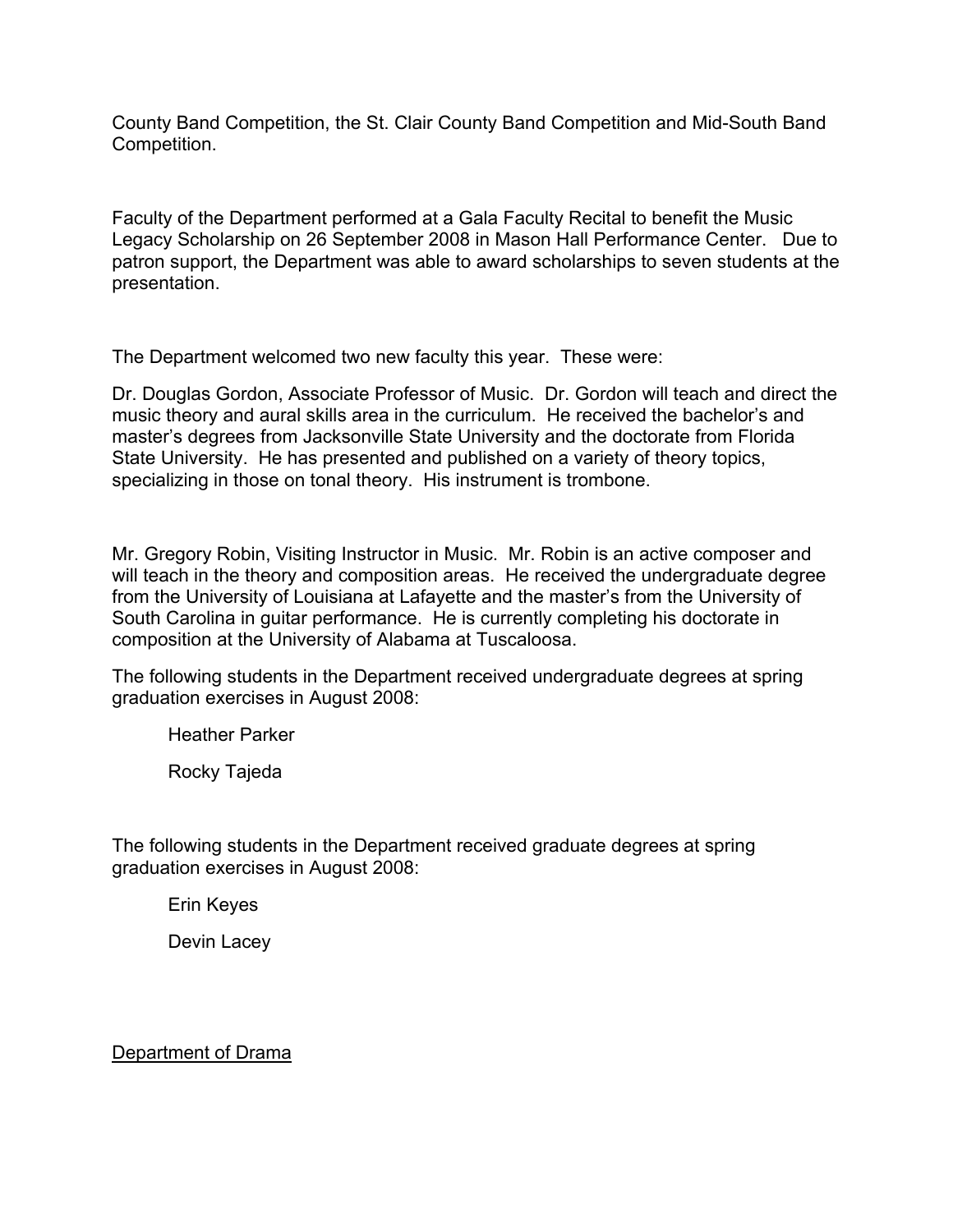JSU Drama Department's 2008-2009 season will begin with the Pulitzer Prize winning play, **FENCES**, by August Wilson. The all Black cast will take the stage for an October 9-12 run.

JSU Drama's second show of the fall, **TARTUFFE**, by Moliere, has been cast and includes four new drama majors as well as a number of "seasoned" veterans to the JSU stage. Performances run November 20-23.

Mr. Randal Blades and Mr. Carlton Ward were recently paid reviewers for theatre textbooks.

JSU Drama is proud of the following graduates who are making their way up the ladder of success in theatre. Amy Porter, a 2000 graduate, who has progressed from a job designing, building, and maintaining wigs and makeup for the Houston Grand Opera to the New York City Opera, to head of wigs and makeup for the Broadway production of **MARY POPPINS.** Michelle Johnson, a 2002 graduate, began working with Birmingham Children's Theatre as a properties mistress. She begins her fourth year of touring with Feld Entertainment productions. She began as a props person and has now moved to Head of Properties for the production of Disney on Ice's **"MICKEY'S AND MINNIE'S MAGICAL JOURNEY."**

Mr. Carlton Ward, Mr. Freddy Clements, and Mr. David Keefer recently attend the United State Institute of Theatre Technology Master Class in Tuscaloosa along with eight JSU Drama technical students.

Mr. Freddy Clements recently attended the Southeastern Theatre Conference screening auditions in Tuscaloosa, Alabama along with 10 JSU Drama acting students. These are preliminary auditions for graduate schools and regional theatre jobs.

#### English

Ms. Gena Christopher directed the JSU and NCN Bridge Program, August 1-16, which brought Japanese students from UNA and UAH to campus for an English-intensive interim program.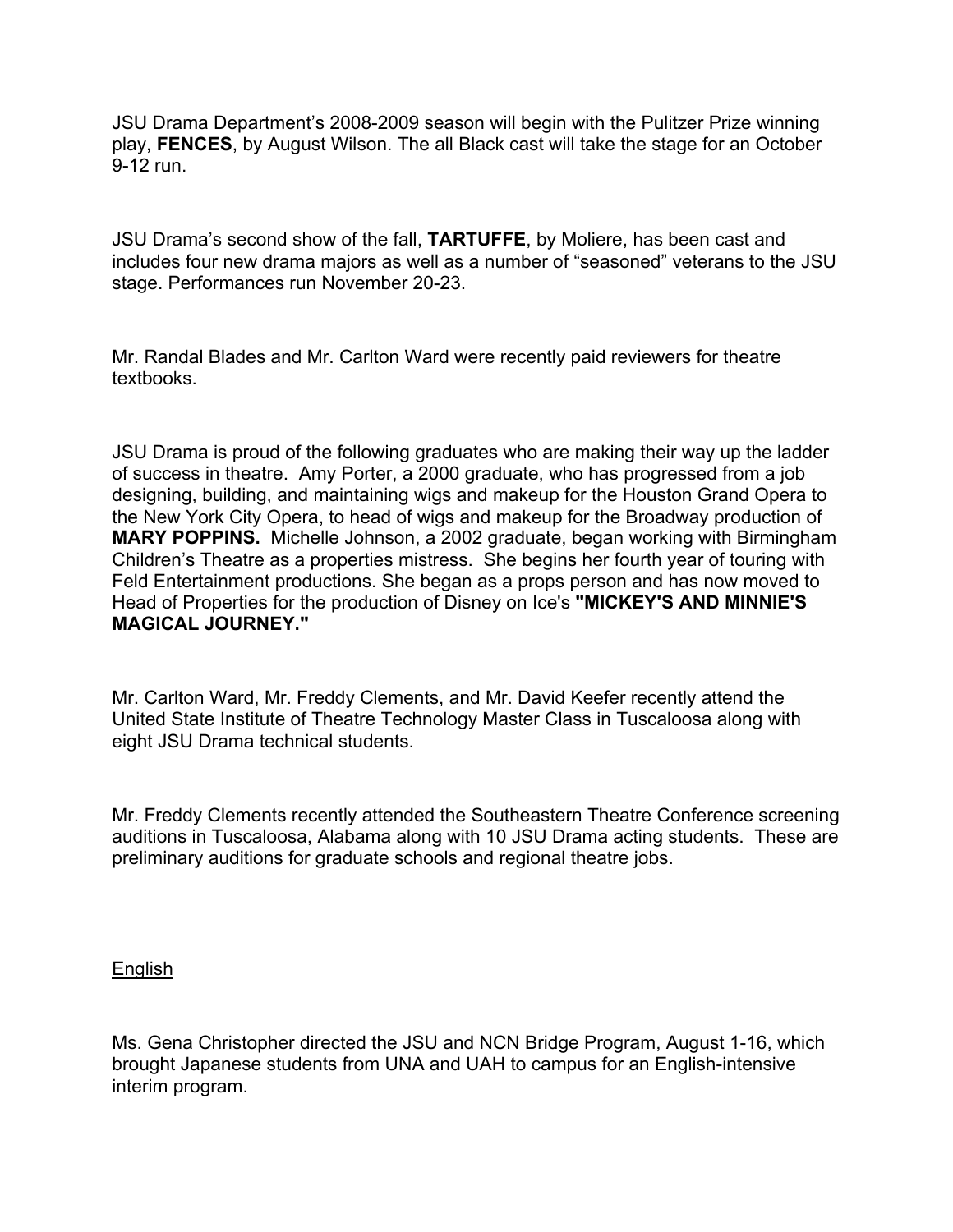Dr. Steven Whitton announces that the JSU Writers Bowl will take place on October 29, 2008.

Dr. Teresa P. Reed attended the Sixteenth International Congress of the New Chaucer Society in Swansea, Wales, 18-22 July, 2008. Reed presented a paper entitled "In Thrall to History: A Reading of *Troilus and Criseyde*" and also attended many sessions dedicated to the study and teaching of Chaucer.

Dr. Robert Felgar delivered the keynote address on September 23rd at The Richard Wright Centennial, sponsored by the University of West Georgia; he spoke to a large audience on the enduring significance of Wright's most famous novel, *Native Son.*

Dr. Pitt Harding traveled to London this summer to present a paper titled "Milton and Lactantius: The Texture of Milton's Memory" at the Ninth International Milton Symposium, which gathered leading Milton scholars at the University of London. He was the only scholar to attend the Symposium from the state of Alabama, and one of only a handful from the Southeastern U.S.

Dr. John Jones presented a paper entitled "Blake's Diverse Texts: *Milton*" at the North American Society for the Study of Romanticism 2008 conference in Toronto, Ontario, 23 August 2008.

Dr. Raina Kostova co-authored an article, titled "Dialogic Imaginings: Stalin's Rereading in the 1930s of *The Brothers Karamazov*," which was published in *The Dostoevsky Journal*, Summer 2008. She signed a publishing agreement with Johns Hopkins University Press to publish another co-authored article, "Posthumous Writing: Mandelstam's Poetics" in the peer-reviewed journal *Modernism/Modernity*.

Dr. Kostova's paper, "Wallace Stevens' Essays and Diaries on the Significance of Collected Artifacts" was accepted to the Northeast Modern Language Association 2009 Convention, to be held in Boston, MA from February 26-March 1. Also, she is revising two of her 2007-2008 conference presentations for submission to peerreviewed journals and recently completed the Summer 2008 Blackboard training session, "Adding Content and Assignments."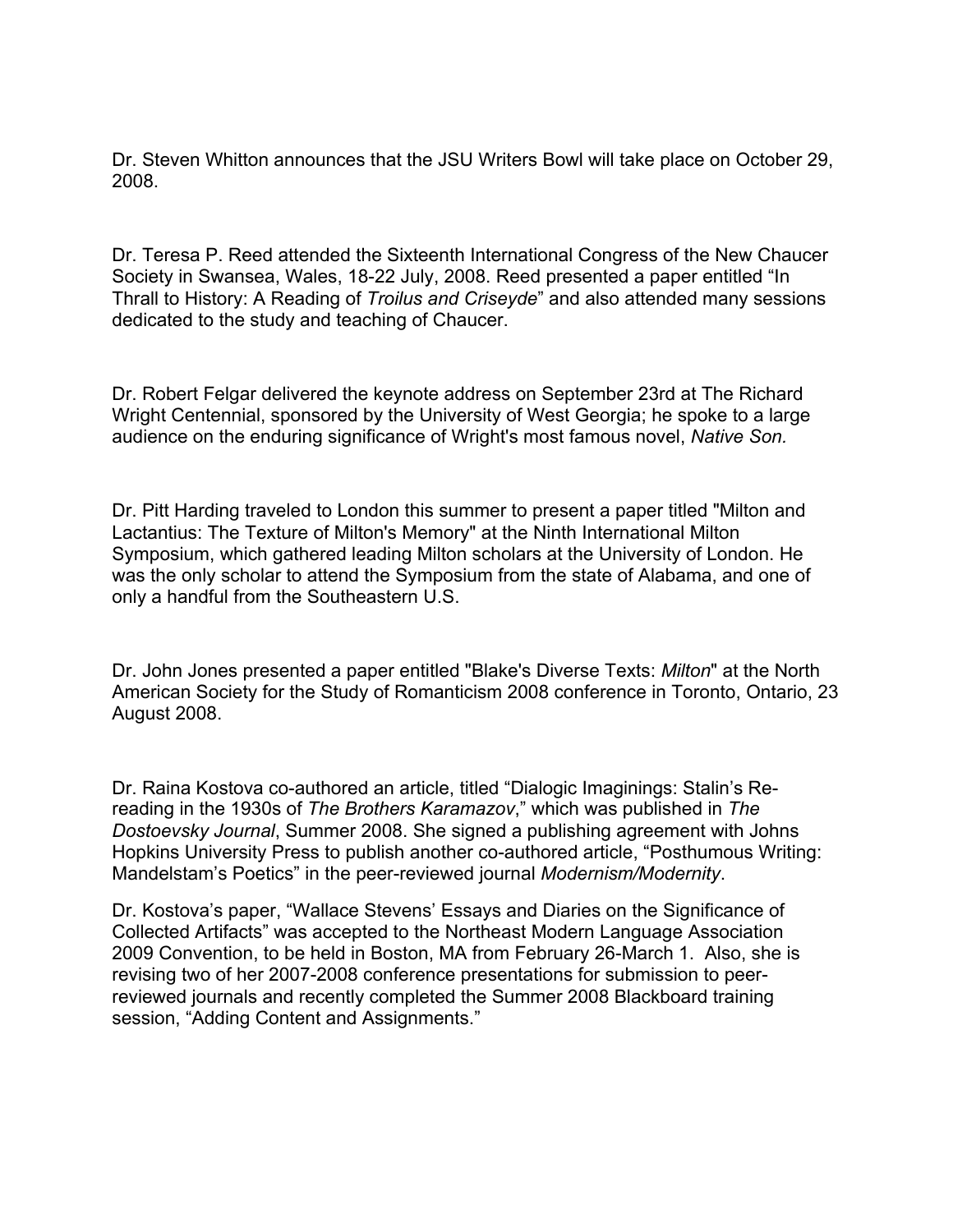#### History and Foreign Languages

History and Foreign Languages welcomed a new Department Head for the first time in almost two decades when Dr. Gordon Harvey started work on August 1. A specialist in the recent U/S. South, Dr. Harvey has authored or edited four books, and specializes in the history and politics of the post-Civil Rights South. Dr. Gordon Harvey submitted several articles for the new Encyclopedia of Alabama, for which he also serves as a consulting editor for the education section.

Dr. Hardy Jackson spoke with several civic and education groups over the past few months, including the Anniston Rotary, the Birmingham Rotary, and to local elementary schools, including. He published the following: "Midnight at Faulkner's Grave," Longleaf Style (Fall, 2008); and continues to write weekly columns for The Anniston Star.

Dr. Jennifer Gross is serving as a mentor for one woman in the JSU Women's Leadership House Program, was appointed to the 2008-09 Membership Committee for the Southern Historical Association, presented a paper on Confederate widows at the Society of Civil War Historians, wrote four reviews for scholarly journals (Journal of Southern History, Alabama review, Kentucky Historical Registry and Military History of the west), and continues to work on her manuscript, Rising from the Ashes: Confederate widows and the Post-Civil War South, which has been offered a preliminary contract by Louisiana State University Press.

#### Institute for Emergency Preparedness

The Institute for Emergency Preparedness (IEP) once more maintains growth academically as well as serves the region through contractual emergency planning services and community and scholarly activities.

The MS-Emergency Management program continues to exceed Alabama Commission on Higher Education (ACHE) viability standards in both enrollment and program completion projections. As stated in our last report, our five-year total program completion projections is 11 students, and there had been 89 MS Emergency Management graduates through spring 2008. Therefore, we had exceeded by seven times (or 709%) our total program completion projection for all five years. Enrollment projections also continue to be significantly exceeded.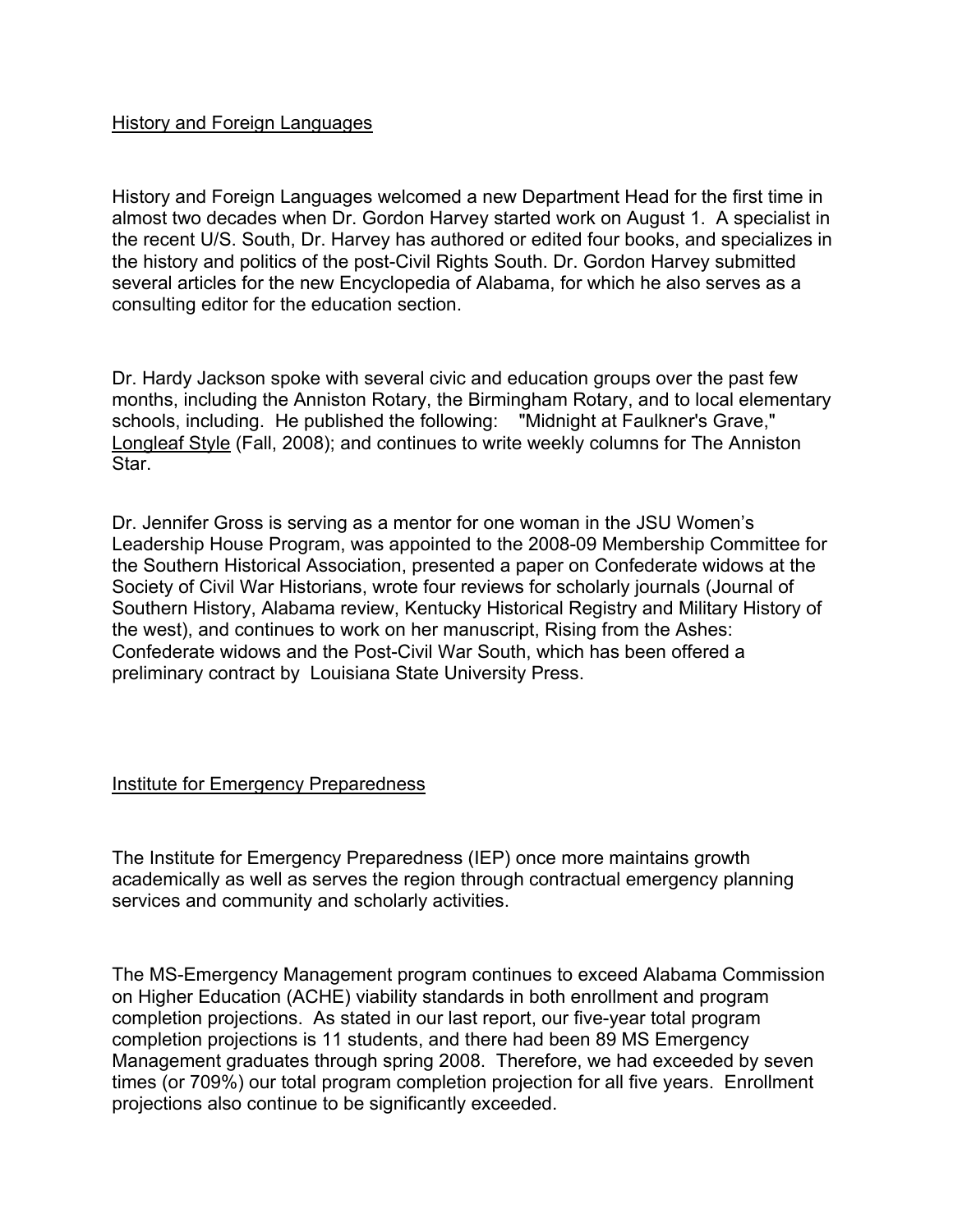Through summer 2008, to-date graduation totals for emergency management programs are as follows: 95 MS Emergency Management, 89 MPA with a Concentration in Emergency Management, and 96 BS Emergency Management. There have also been 75 recipients of the Graduate Certificate in Emergency Management to-date.

Undergraduate and graduate Emergency Management course enrollment numbers/head counts continue to show an overall increase between fall 2007 and fall 2008 course enrollment/head counts. On average, undergraduate emergency management course enrollment/head counts increased approximately 22.9% between fall 2007 and fall 2008 sessions. Likewise, graduate enrollment/head counts between fall 2007 and fall 2008 show an increase of 7.8% for emergency management courses.

Emergency management alumni have been very active in supporting JSU and have formed a formal chapter of the JSU Alumni Association. The chapter has defined its mission as encouraging networking and career advancement among program graduates and promoting the growth of JSU's emergency management program offerings. The chapter has begun to publish an alumni newsletter (quarterly) and is establishing a mentoring program for current students.

During this reporting time-frame, the IEP has 1 completed, 1 active and 2 proposed contracts totaling \$418,808.79.

Completed contract(s) include:

• Center for the Study of High Consequence Event Preparedness and Response, Department of Homeland Security (DHS), Johns Hopkins University Consortium. IEP will continue to work on this project with the consortium in development of emergency preparedness awareness courses during the second year. JSU's contract for the second year is \$15,420.00.

Active contract(s) include:

• Medical Coordinator for Alabama CSEPP, ADPH (FY08). IEP will continue to work with ADPH to provide medical planning and guidance for the six CSEPP counties in Alabama with this contract totaling \$191,500.00.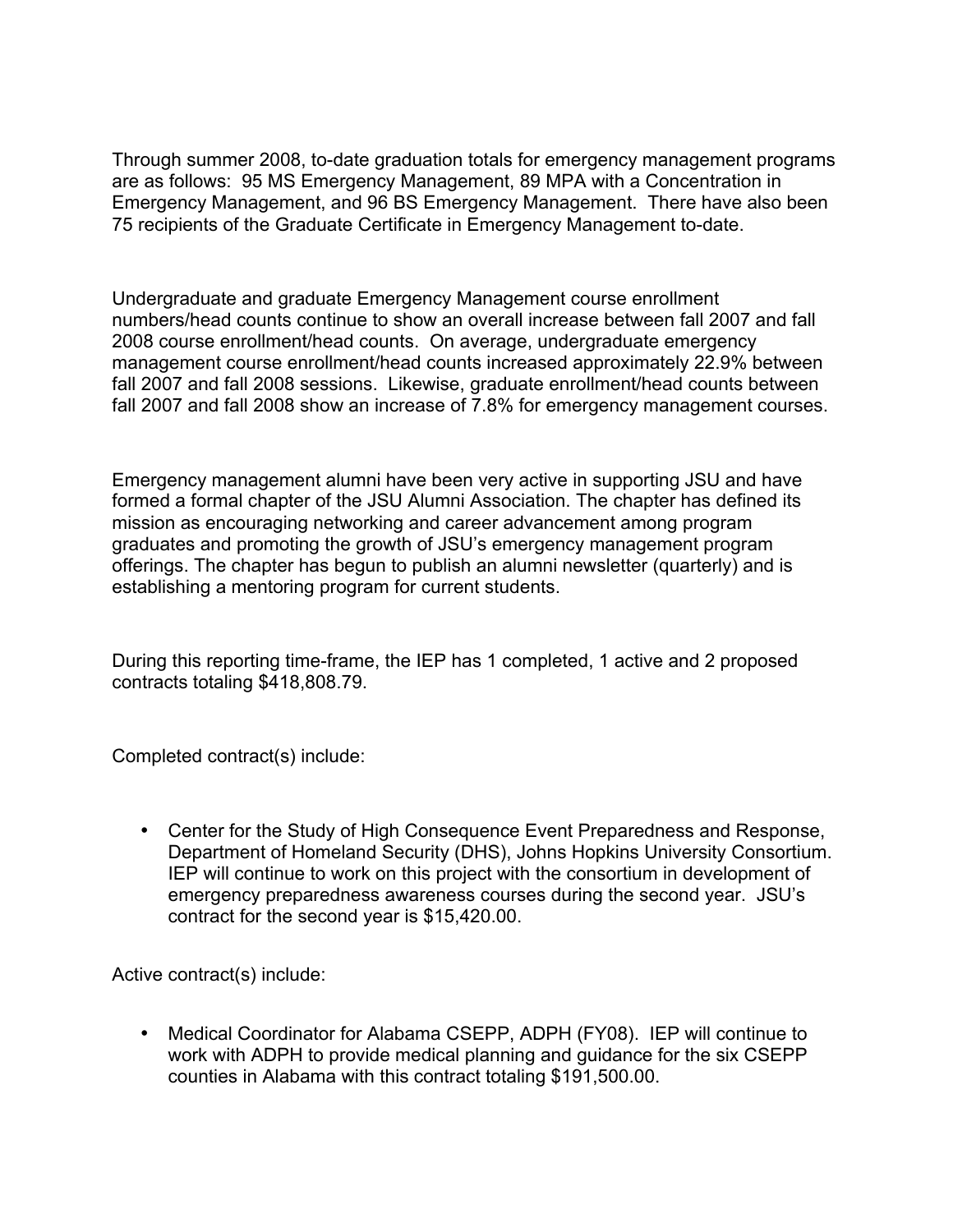Proposed contract(s) include:

- Center for the Study of High Consequence Event Preparedness and Response, Department of Homeland Security (DHS), Johns Hopkins University Consortium. IEP will continue to work on this project with the consortium in development of emergency preparedness awareness courses during the second year. JSU's contract for the third year as proposed is \$15,420.00.
- Southeast Regional Research Initiative, Oak Ridge National Laboratory, Community and Regional Resilience Initiative (CARRI) Project. JSU proposes to join the efforts of the CARRI project by adding a fourth community for study, focusing research on community resilience. Based on data gathered for the area of study, JSU will develop a case study to contribute to this body of knowledge. The contract proposed totals \$196,468.79.

Scholarly and Community Activities of Faculty:

Dr. A. Barry Cox:

Conference exhibition: "2008 Kentucky Emergency Services Conference." Owensboro, KY: September, 2008.

Conference exhibition: "Alabama National Emergency Number Association (NENA) Gulf Cost Conference." Orange Beach, AL: October, 2008.

Conference exhibition: "Association of Public Safety Communications Officials (APCO) 174<sup>th</sup> Annual Conference and Exposition." Kansas City, MO: August, 2008.

Conference exhibition: "Atlantic Chapter Association of Public Safety Communications (APCO) Conference." Whitefield, NH: October, 2008.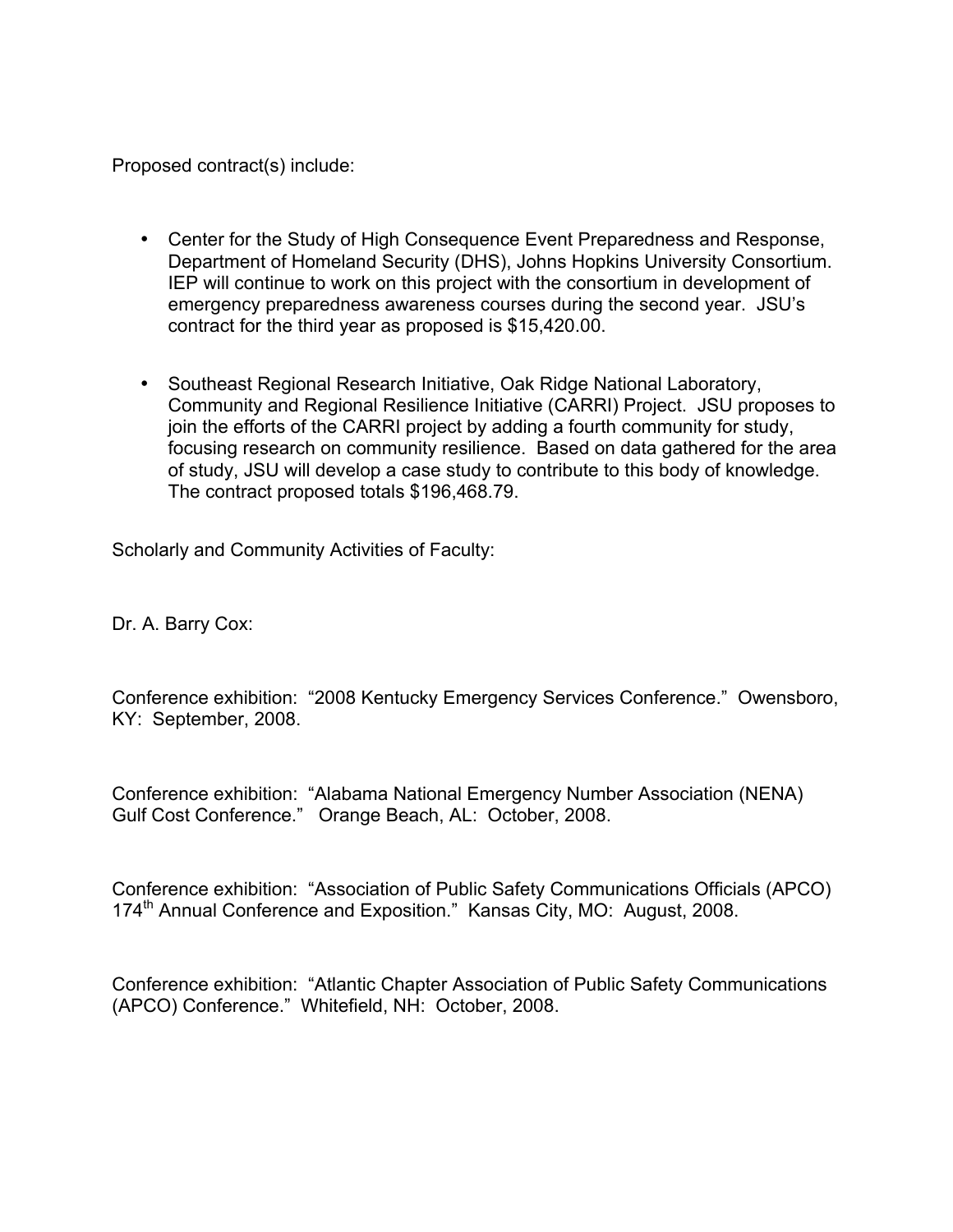Conference exhibition: "Joint North Carolina Association of Public Safety Communications (APCO)/National Emergency Number Association (NENA) State Conference." Sunset Beach, NC: September, 2008.

Conference exhibition: "South Carolina Association of Public Safety Communications (APCO)/National Emergency Number Association (NENA) State Conference." Myrtle Beach, SC: October, 2008.

Conference exhibition: "Tennessee Emergency Number Association (TENA) Conference." Pigeon Forge, TN: September, 2008.

#### Dr. Jane Kushma:

Elected Board Secretary for the Emergency Information Infrastructure Partnership (Emergency Management Virtual Forum, www.emforum.org).

Appointed Managing Editor, The Journal of Homeland Security and Emergency Management. (An electronic journal established on May 1, 2003, published by Berkeley Press).

Conference attendance: "33rd Annual Natural Hazards Research and Applications Workshop." Broomfield, CO: July 2008.

Dr. Jeff Ryan:

Ryan, J.R. (Editor). Pandemic Influenza: Emergency Planning and Community Preparedness. Publisher: CRC Press, Taylor & Francis Group; Boca Raton, FL. ISBN-13: 9781420060874; 2009.

#### Mathematical, Computing, and Information Sciences Department

Dr. Guillermo Francia III, Professor of Computer Science, visited China on June 22-July 3, 2008. Also included in the visiting team from JSU were Dr. Jay Ketterer, International House Director, and Ms. Lisa Williams, Associate Dean of the College of Arts and Sciences. The purpose of the trip was to promote JSU's English Language Institute, to introduce JSU's academic programs, and to initiate a collaborative 2+2 academic program in Computer Science with Huayu College and Taizhou University. The team visited the cities of Shanghai, Shanqiu, Shenyang, and Taizhou.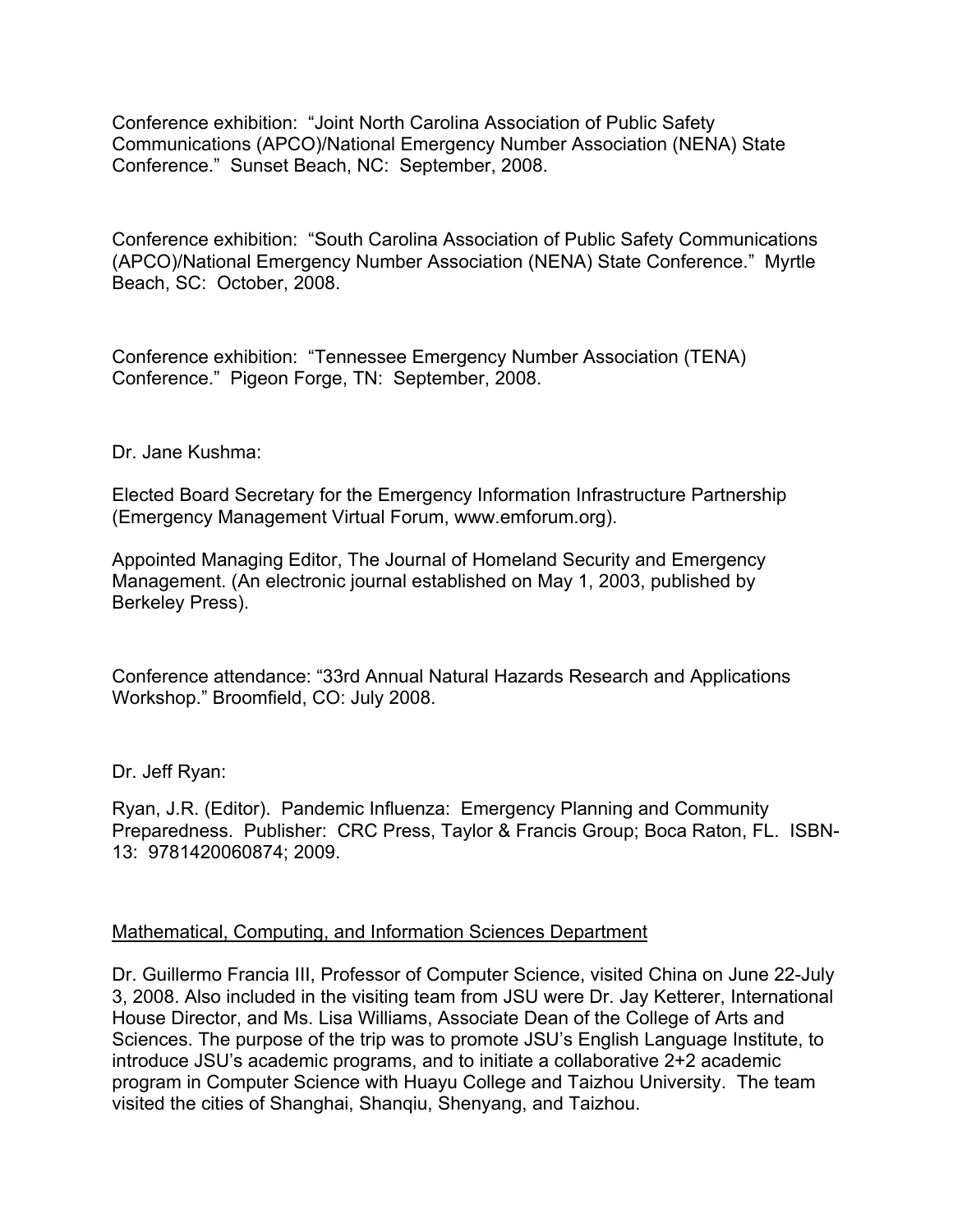Dr. Guillermo Francia, III served as the chairperson of a proposal review panel for the National Science Foundation's Course, Curriculum, and Laboratory Improvement (CCLI) program – Phase 1 (Exploratory Projects) competition in Washington, D. C. – July 2008.

The Master of Science in Computer Systems and Software Design (MSSD) program was ranked the number two "best buy" among sixty-seven online masters programs in computer science and information technology offered by regionally accredited institutions in the USA. This is an exciting honor for the MCIS department and a clear indication of the relative value of pursuing a MSSD degree at JSU. This is the first such ranking the MSSD program has received since offering its program entirely online last year. The list was compiled by getEducated.com, a consumer watchdog and advocacy group that rates, ranks, and verifies the cost, quality and credibility of online colleges and universities.

The National Academy of Sciences approved the nomination of Dr. Guillermo Francia, III to serve a three year term on a three-reviewer panel for the Fulbright Scholar Awards in computer science – August 2008.

Drs. Andrew Ciganek and David Dempsey made a recruitment trip to Faith Christian High School, Anniston, AL to showcase the programs offered through the MCIS department – September 2008.

Dr. Guillermo Francia, III presented a refereed paper, "Visual Security Monitoring Gadgets," at the Information Security and Curriculum Development Conference, Kennesaw, GA – September 2008.

The following MCIS faculty received terminal degrees:

- Dr. Amy Franklin Doctor of Philosophy degree in Instructional Leadership awarded by The University of Alabama, August 2008.
- Dr. David Thornton requirements for the Doctor of Philosophy degree in Computer Science and Software Engineering were met in July 2008. The degree will be formally awarded in December 2008.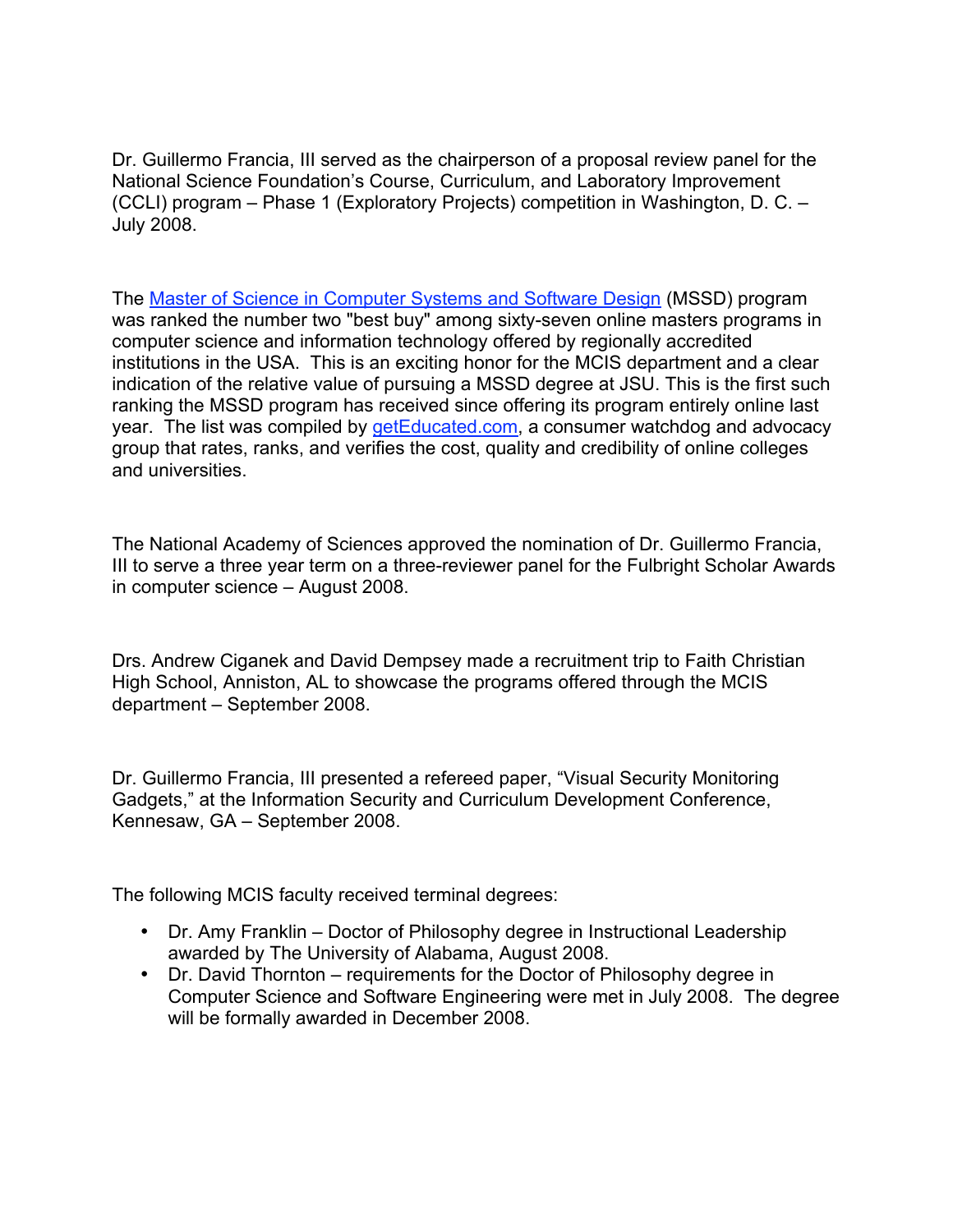#### Physical & Earth Sciences

Dr. Miriam Helen Hill was awarded a Master of Science in Emergency Management from Jacksonville State University on August 8, 2008.

Dr. Nixon Mwebi received a grant from the American chemical society in the amount of \$10,000 with a departmental matching fund of an additional \$ 2500. The grant was for the nationally acclaimed Project Seed which supports disadvantaged high school students during the summer (8 weeks) to undertake a research study under the direction of a college faculty member. This past summer, four students were supported by four faculty members in the department; Dr. Al Nichols, Dr. Jan Gryko, Dr. Andrew Helms and Dr. Nixon Mwebi. The faculty served as mentor for the students and each group worked on a project that solves a scientific problem and advances science. The grant is hoped to be the beginning of such an effort and one that Dr. Mwebi hopes to obtain yearly, since it not only exposes the students to chemistry and science but also to the benefit of scientific research and provides the unique interaction with college faculty. It is expected to help increase recruitment of excellent high school students into chemistry and science.

Dr. Nouredine Zettili is the Co-PI on a grant "Tools for Educators". Funded by NASA with an external budget of \$225,970.00 in collaboration with the College of Education and Professional Studies.

## Department of Political Science and Public Administration

Dr. Lester has a contract for a book on Transformational Leadership and Emergency Management with Taylor and Francis Publishers. Dr. Manabu Saeki has published a book entitled **The Other Side of Gridlock: Political Stability and Supermajoritarianism in U.S. Lawmaking,** by The State University of New York Press. Dr. Timothy Barnett has published the capstone chapter entitled, "The Limits of Free Exercise in America," in **Church and State Issues in America Today** by the Praeger Press in Westport, CT. Dr. Paul Hathaway published "Conduit or Contributor? The Role of the Media in Policy Change Theory," in **Policy Sciences**, Vol. 41 (2):115- 138, 2008.

Dr. Lori Owens was named Outstanding Alumnus of the Year by the JSU Alumni Association. She will also direct the American Democracy Project for JSU. The key concern of the project is to encourage civic engagement among America's young people.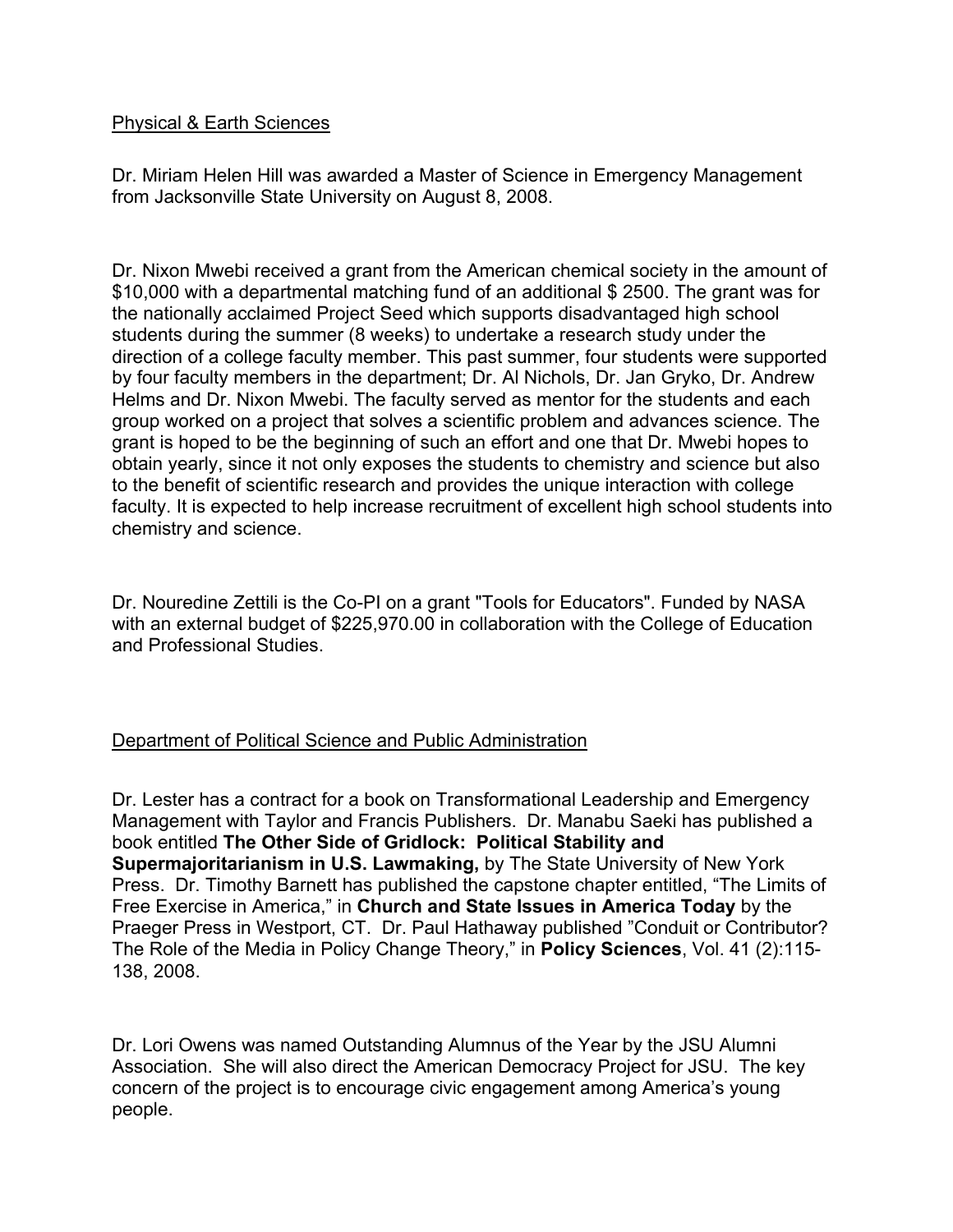Dr. Krejci and Dr. Pugliese will attend the NASPAA Accreditation Conference in Charleston in October 2008. Dan Krejci will also present a paper titled, "Are these the Days of Future Past? 21<sup>st</sup> Century Programs."

The Second Annual Alabama Community Development Institute (AL CDI) will be held during the last week in October (27-31), 2008 on the JSU campus on the 11<sup>th</sup> floor of the Library. Professors Veasey and Krecji will make presentations, as well as President Meehan, Dr. Turner, and Trustee Red Etheredge.

#### Department of Sociology and Social Work

Dr. Tina Deshotels had the following publication with Craig Forsyth: "Sex Rules: Edicts of Income in Exotic Dance" 29(5) July 2008- Deviant Behavior.

Dr. Mark Fagan appeared as a special guest on the following television program: "JSU Today" on channel 24 in Jacksonville, AL on July 21, 2008.

Dr. Nancy Francisco Stewart had the following presentations: "Generational Perspectives; Session IV; Building Teams. How to Maintain, Retain, and Support." Presented to the Engineering Department of Southern Natural Gas, El Paso Corporation, Birmingham, AL, July 9, 2009.

Dr. David LoConto had the following publications: (1) Understanding Sociology; Horizon Textbook Publishing; with Laurence A. Basirico, Barbara G. Cashion, and J. Ross Eshleman; and (2) Study Guide to accompany Understanding Sociology; with Kathryn Mueller; Horizon Textbook Publishing.

## **College of Commerce and Business Administration**

Dean William Fielding presented the Economic Impact of the Medical Industry on the Choccolocco Economic Activity Zone (CEAZ) Exposition Meeting at the Anniston Meeting Center on Thursday, September 11, 2008.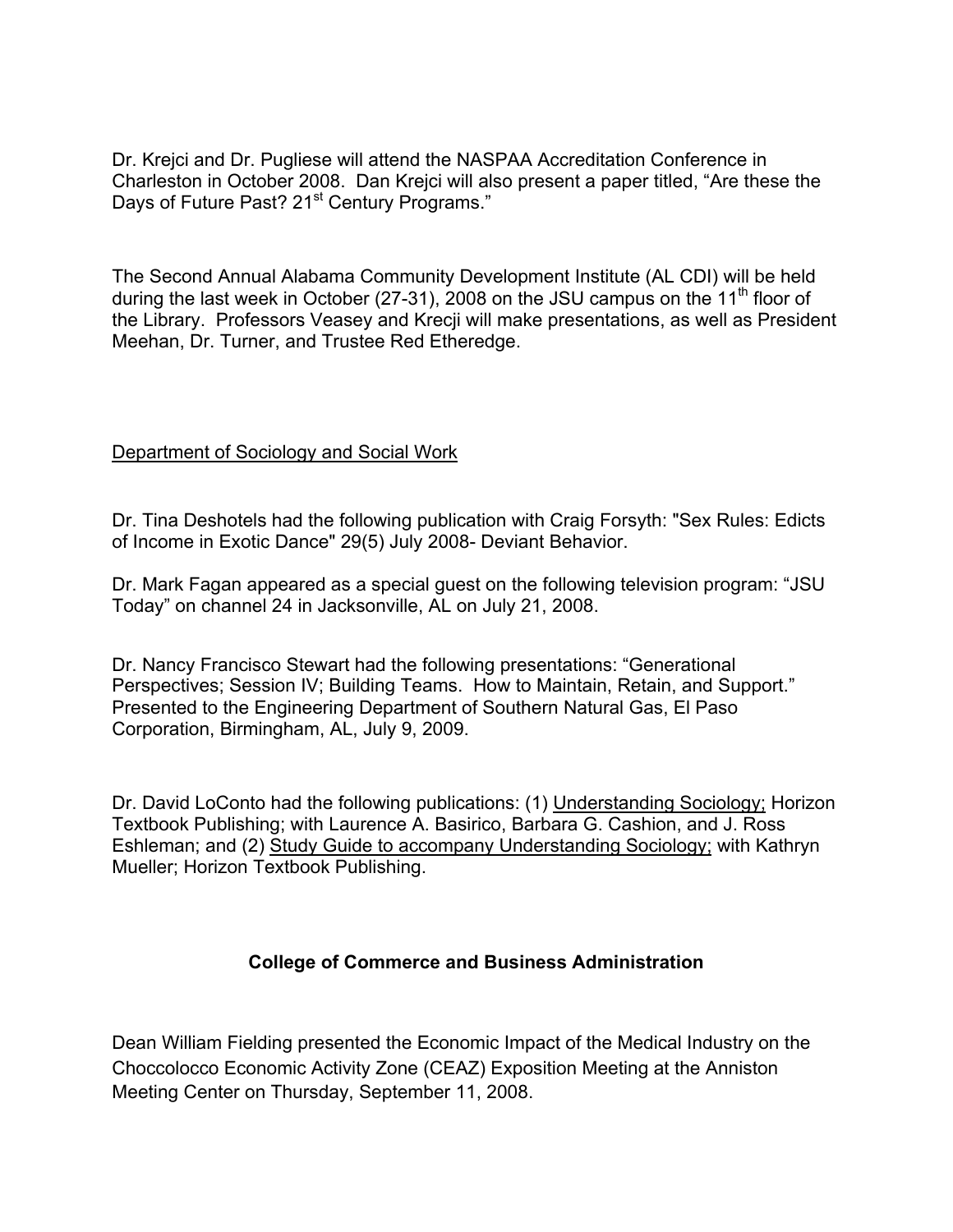Dean William Fielding presented an Economic Impact Analysis of the Alabama Museum of Natural History to the Museum Board of Directors on Friday, September 12, 2008

The CCBA hosted a presentation by Amy Holman, Deputy Director of the Bilateral Trade Office at the US Department of State, September 30, 2008. Ms. Holman's office manages U.S. bilateral trade relations with counties around the world, assisting with the negotiation and implementation of Free Trade Agreements, Trade and Investment Framework Agreements, and trade preference programs. Key initiatives include seeking Congressional passage of Free Trade Agreements with Colombia, Panama, and Korea and leading the Department's outreach efforts to promote free trade policy. Prior to her assignment to Washington, Ms. Holman was the Counselor for Economic and Commercial Affairs at American Embassy Islamabad, Pakistan where she was responsible for commercial advocacy for U.S. companies, monitoring Pakistan's economic developments and reform process, and encouraging economic growth. From 2005 to 2007, Ms. Holman was the Senior Economist in the Office of Russian Affairs at the Department of State. From 2003 to 2005, she was a lead State Department negotiator for the Central American Free Trade Agreement (CAFTA) and the Peru and Colombia Free Trade Agreements. During her assignment toe the State Department's Office of Investment Affairs, she negotiated the U.S.-Mozambique Bilateral Investment Treaty. Her previous overseas assignments include Brussels, Belgium; Caracas, Venezuela; Lagos, Nigeria; and Lima, Peru. Ms. Holman received her Masters in International Affairs from the School of International and Public Affairs at Columbia University and her bachelor's degree summa cum laude from the University of Michigan. She also holds a degree from L'Institut d'Etudes Politiques in Strasbourg, France. She speaks French, Spanish and Dutch.

## Finance, Economics, and Accounting Department

A study entitled "An Economic and Demographic Review of Etowah County and Its Major Municipalities 2006-2007" was prepared for The Chamber, Gadsden & Etowah County, has been completed and submitted to Tom Quinn. The study was prepared by CCBA faculty and done through the Center for Economic Development and Business Research. The faculty include: Dr. Doris Bennett, Dr. Brent Cunningham, Dr. Robert Landry, Mr. Gene Padgham, Dr. David Palmer, and Dr. William Scroggins.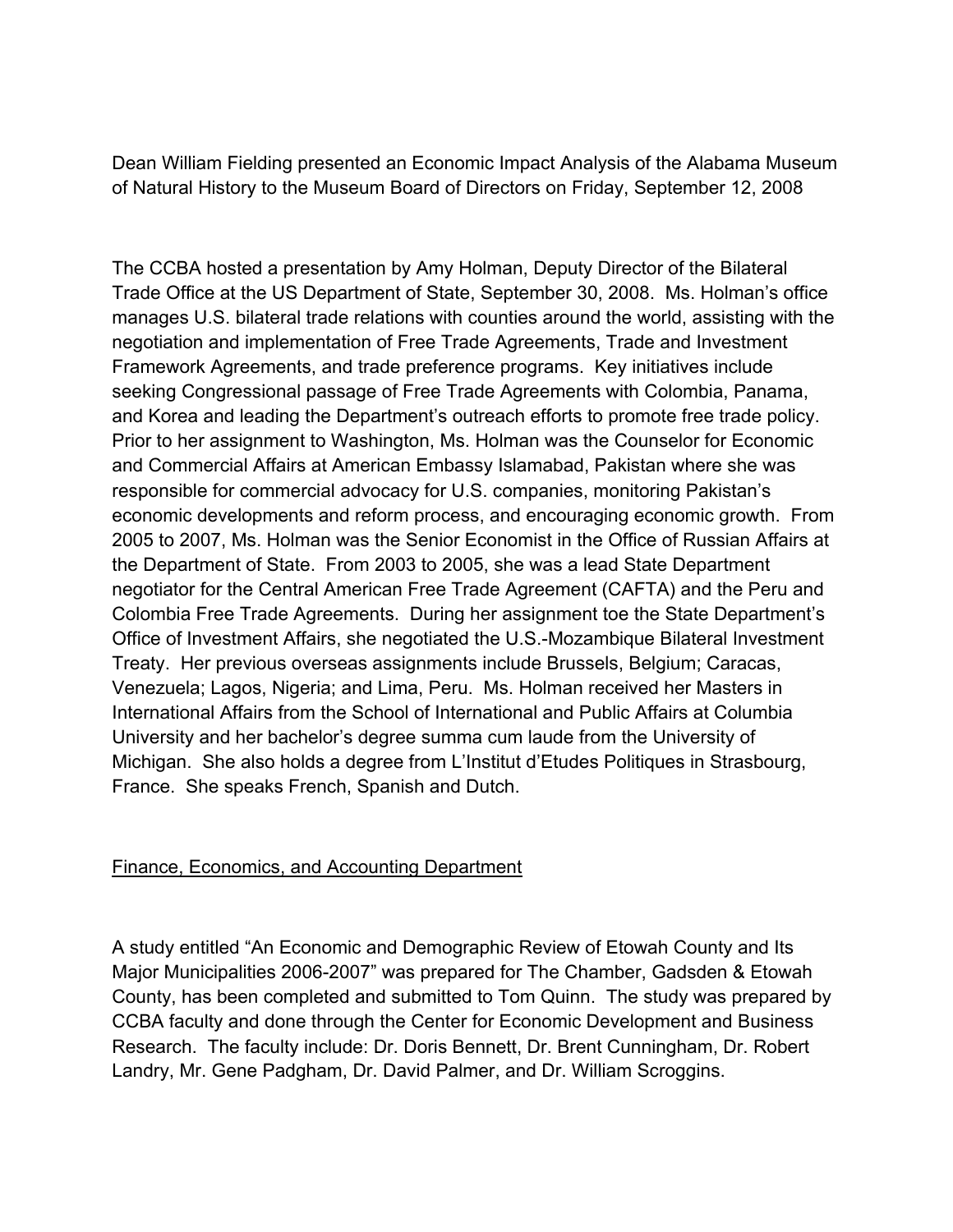The CCBA and Dr. Cynthia McCarty, Director of the Center for Business and Free Enterprise Education and Entrepreneurship, sponsored 8 workshops on Economic Education for area educators during Summer 2008. 100 teachers from 38 different schools attended. Topics of the workshops ranged from basic economics to financial literacy.

Dr. Rob Landry and Dr. Keren Deal, of Auburn University Montgomery, co-authored a paper entitled "More Municipalities Likely to Face Chapter 9: Is a Perfect Storm Brewing?" It was published in the August volume of the *American Bankruptcy Institute Journal.*

Dr. Landry was awarded the 2007-2008 Sam F. Walton Free Enterprise Fellowship Stipend on August 31, 2008 by the Students in Free Enterprise (SIFE) USA Program.

Dr. Ronnie Clayton continues to serve as the editor of the general interest finance journal, *Financial Decisions*. As editor, Dr. Clayton reviews all manuscripts submitted for publication consideration. Approximately 12 manuscripts have been reviewed over the past three months. Dr. Clayton is also responsible for selecting, editing, and publishing those manuscripts that are deemed acceptable. The Summer 2008 issue was recently published. The journal can be found at www.financialdecisionsonline.org.

Dr. Clayton traveled to the National Science Foundation's national headquarters in Alexandria, Virginia on August 27, 2008 Dr. Clayton was invited to serve as a reviewer for fourteen National Science Foundation Small Business Innovation Research grant proposals. The proposals were reviewed to assess the viability for the development of biotechnology assays. The proposals were reviewed and the reviews posted on the NSF internal server.

Dr. Clayton serves as the Executive Director of the Southern Finance Association (SFA). Planning continues for the SFA's Annual Meeting to be held in Key West, Florida November 19-22, 2008. Various activities including the completion of the program, fund raising, and working with exhibitors for the meeting are nearing completion.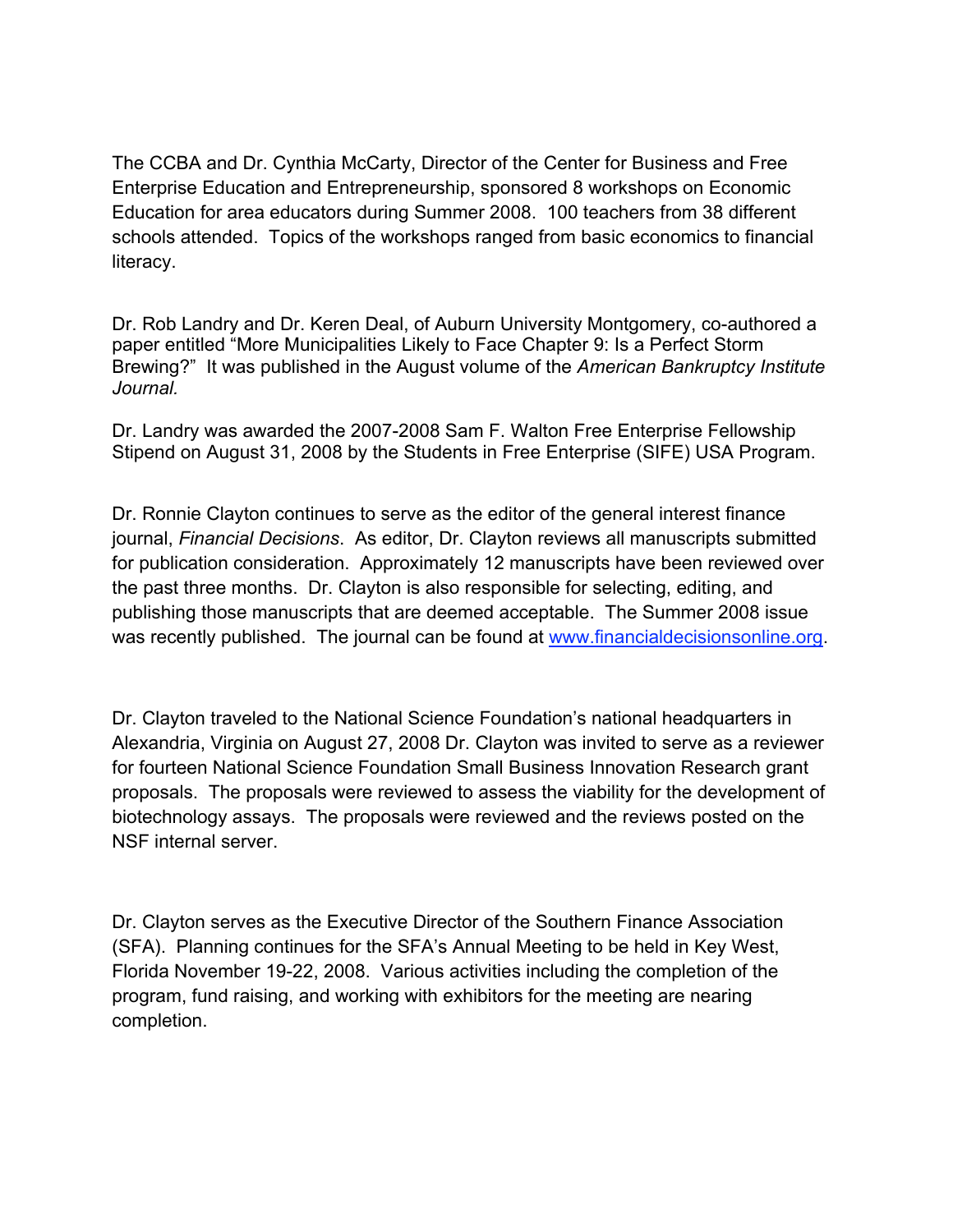Dr. Keith Lowe published a manuscript entitled "An Examination of Merit-Based Financial Aid: The Effect Upon a State's Educational Attainment" in the *International Journal of Education Research* Volume 3, No. 8, pp. 85-94.

Dr. Keith Lowe and Dr. Ben Boozer's paper entitled "Caveat Emptor: Sales Tax Holidays are Not Necessarily as Advertised" was accepted for publication in the conference proceedings for the 2008 International Academy of Business and Economics (IABE) Annual Conference in Las Vegas, NV. This paper will also appear in a future issue of the *International Journal of Business Research*.

Dr. Chris Westley's article entitled "The Economics of the Fiscal Stimulus" was published in the July/August 2008 edition of the *JSU Economic Update*, pp. 1-4.

Dr. Westley refereed an academic paper for the *Economic Inquiry Journal* and an academic paper for the *Journal of Private Enterprise.*

Dr. Westley's article entitled "Fannie, Freddie, and Foreboding" was published in the September/October 2008 issue of the *JSU Economic Update*, pp. 104.

## Department of Management & Marketing

## Dr. Pat Borstorff

Dr. Borstorff attended the National Society for Human Resource Management conference in Chicago this summer.

Dr. Borstorff traveled to Russia, Estonia, and Finland. While there, she met citizens and government officials. She gathered research on the movement of Russia from a controlled economy to a market economy.

Article published during this quarter:

Lowe, Borstorff, and Landry. An Empirical Examination of the Phenomenon of Grade Inflation in Higher Education: A Focus on Grade Divergence Between Business and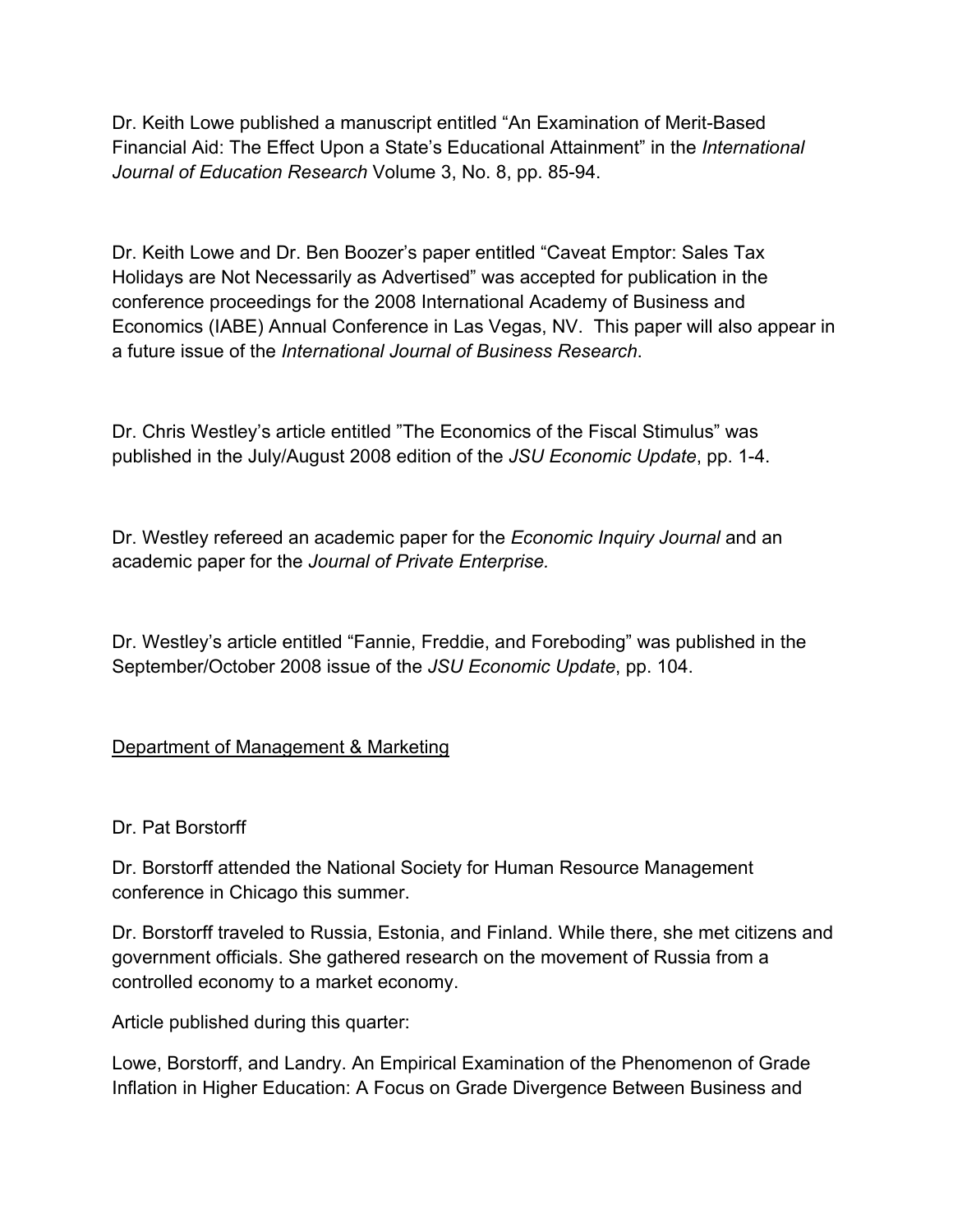Other Fields of Study. Academy of Educational Leadership Journal. Volume 12, Number 1, 2008. pp. 15-34.

### Dr. Richard Cobb

Dr. Cobb prepared and presented an Analysis and update of the Tri-County Demographics, Labor Force, and Education to the Choccolocco Economic Activity Zone Exposition on September 11, 2008.

#### Dr. Mark Hearn

Dr. Hearn prepared and presented an Analysis and Update of the Tri-County Infrastructure, Water and Airport to the Choccolocco Economic Activity Zone Exposition on September 11, 2008.

#### Mr. Stan Newton

Mr. Newton prepared a Personnel Analysis for the City of Arab, consisting of Job Descriptions and a Compensation Plan, July 31, 2008.

#### Dr. David Palmer

Dr. Palmer completed work on the Economic and Demographic Review of Etowah County and Its Major Municipalities.

Dr. Palmer completed work on the Anniston Chemical Disposal Facility Mission Completion and Employee Needs Analysis.

Dr. Palmer began work on the Industry Employment Needs Analysis for Calhoun, Cleburne and Talladega Counties.

Dr. Palmer completed work with three other authors and submitted a research paper titled, "A Longitudinal Examination of Internet-Based Customer Service System Adoption in Small Companies" for review at the *Journal of Business Innovation Managemen*t.

Dr. Joann Williams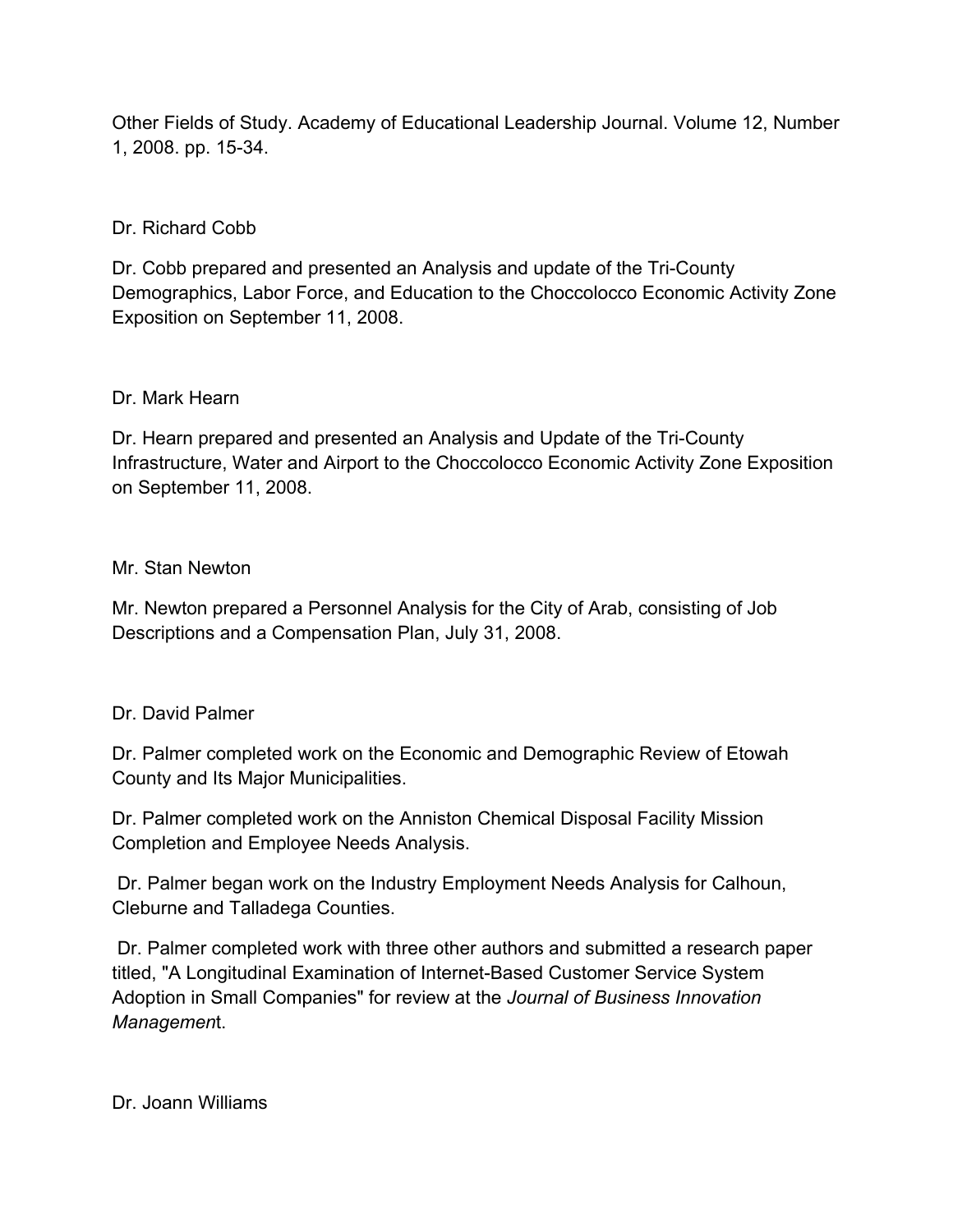Dr. Williams become a member of the editorial board of Academy of Management Education and Learning Journal in August, 2008. This is a top rank international journal in the area of management education.

Dr. Williams attended the Academy of Management meetings in Anaheim CA this past summer. While at these meetings, Dr. Williams chaired a session, served as a facilitator of a workshop and was a presenter in a session on Managing in a Global Collaborative Environment.

# Center for Economic Development And Business Research (CED)

Small Business Development Center (SBDC)

JSU SBDC Counseling and Training

The JSU SBDC provided counseling to over 170 small businesses, and presented training to 149 individuals during this reporting quarter.

*JSU Economic Update*, July/August and September/October 2008 Issues

During this reporting quarter, the July/August and September/October 2008 issues of the *Update* were published and distributed to more than 8,100 subscribers.

Resource Center Visits

During the reporting period, JSU SBDC Consultants visited the following chambers of commerce to provide small business support on a fixed monthly schedule: Calhoun County Chamber, Blount County-Oneonta Chamber, The Chamber - Gadsden/Etowah County, Pell City Chamber, Sylacauga Chamber, Greater Talladega Chamber.

JSU Board of Trustees Report to Alabama Commission on Higher Education (ACHE)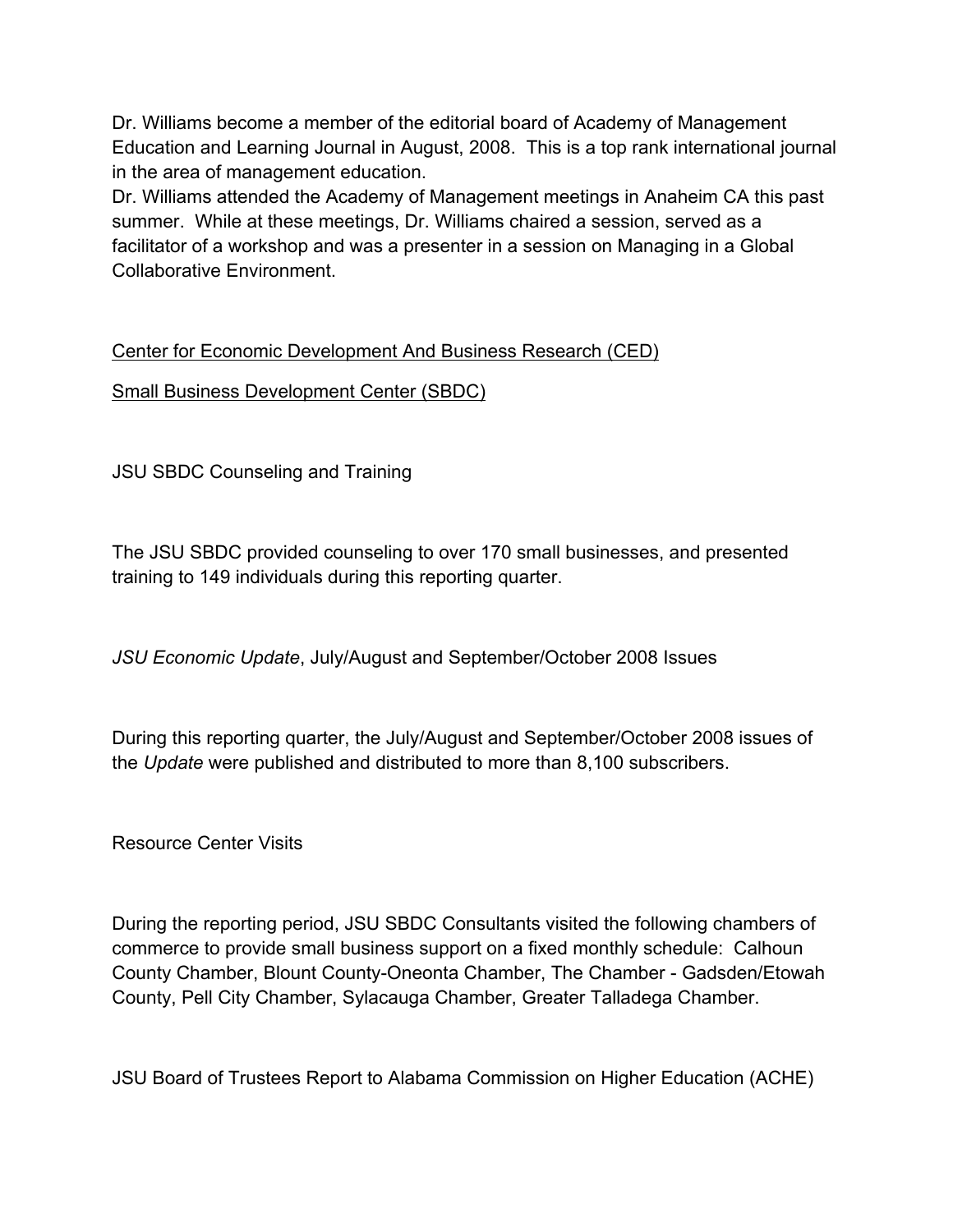The JSU CED, on July 14, completed and forwarded JSU CED and SBDC input to the JSU Board of Trustees report to ACHE.

JSU SBDC presents Minority Workshop

The JSU SBDC presented a minority business development workshop at The Chamber-Gadsden & Etowah County, entitled *Starting a Small Business*, on July 22, 2008. Twenty-four individuals attended the workshop.

Presentation to Alabama Rural Action Commission

Mr. Pat Shaddix, Director, JSU CED, on July 24, 2008, made a presentation on entrepreneurship and small business during a meeting of the Alabama Rural Action Commission. The meeting was held in Anniston Alabama. Mr. Mike Self, Ms. Jennifer Welch and Mr. Penn Wilson, JSU CED/SBDC consultants also attended.

City of Arab, Alabama Personnel Analysis

On July 31, 2008, a Personnel Analysis for Arab, consisting of Job Descriptions and a Compensation Plan, was completed and invoiced. The analysis was performed by JSU CCBA faculty and JSU CED staff

Presentation to St Clair County, Alabama Home Builders Association

Mr. Penn Wilson, JSU CED, presented information and analysis of economic data of St Clair County, the state of Alabama and the United States to officers and general membership of the St Clair County Home Builders Association. The meeting was held in Odenville, Alabama on August 21, 2008, following the association's monthly board of directors meeting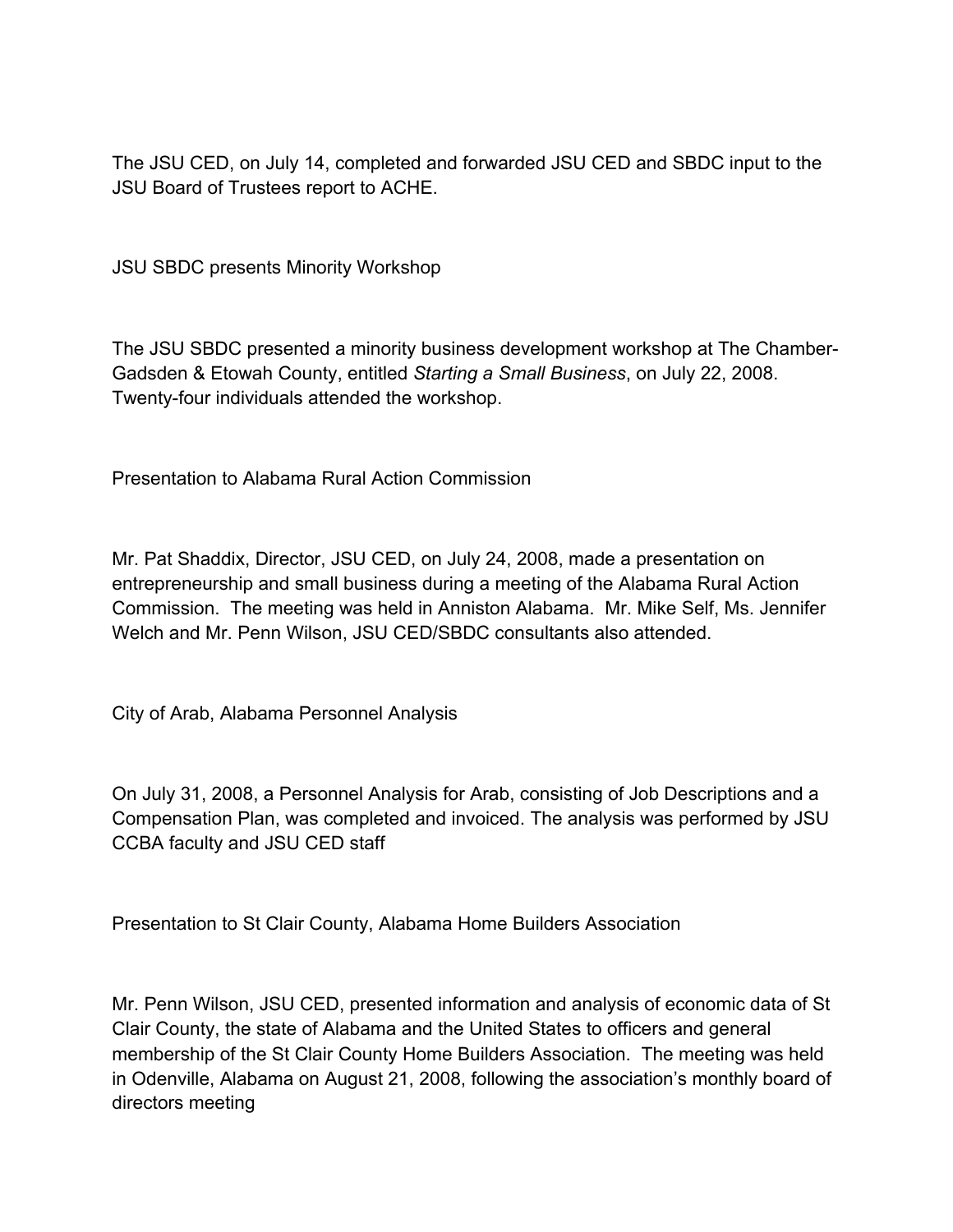Professional Development Training

SBDC staff members attended Alabama Small Business Development Consortium's (ASBDC) Professional Training in Pensacola, FL, July 30-August 1, 2008 Ms. Robbie Medders, Associate Director, JSU SBDC, served as a panel member and speaker for the topic, "Client Narratives and Standardization." This presentation was part of the training on ASBDC Accreditation Compliance.

JSU SBDC receives praise from SBA Programmatic Audit

Mr. Raymond Hembree, Alabama's Deputy District Director of the Small Business Administration (SBA), conducted the SBA programmatic audit of the JSU SBDC on August 22, 2008. In the exit report Mr. Hembree stated, "It is evident through the support provided to their Small Business Development Center that Jacksonville State University is dedicated to the economic wellbeing of the small business community. The center is managed by well seasoned professionals that do an extremely good job of providing a valuable service to the small business community in North East Alabama."

SBDC Staff attend Association of Small Business Development Centers (ASBDC) Annual Conference

Mr. Pat Shaddix, Ms. Robbie Medders, and Mr. Jeff Hooie attended the *2008 Association of Small Business Development Centers' Annual Conference* in Chicago, IL, September 2-6, 2008. Over thirteen hundred individuals attended the conference which offered professional training and renowned speakers from the business arena. The Alabama Small Business Development Consortium was notified at this Conference that they had received reaccreditation affirmation from the ASBDC Board of Directors. Accreditation continues for a four year period.

Presentation of the Choccolocco Economic Zone (CEAZ) Exposition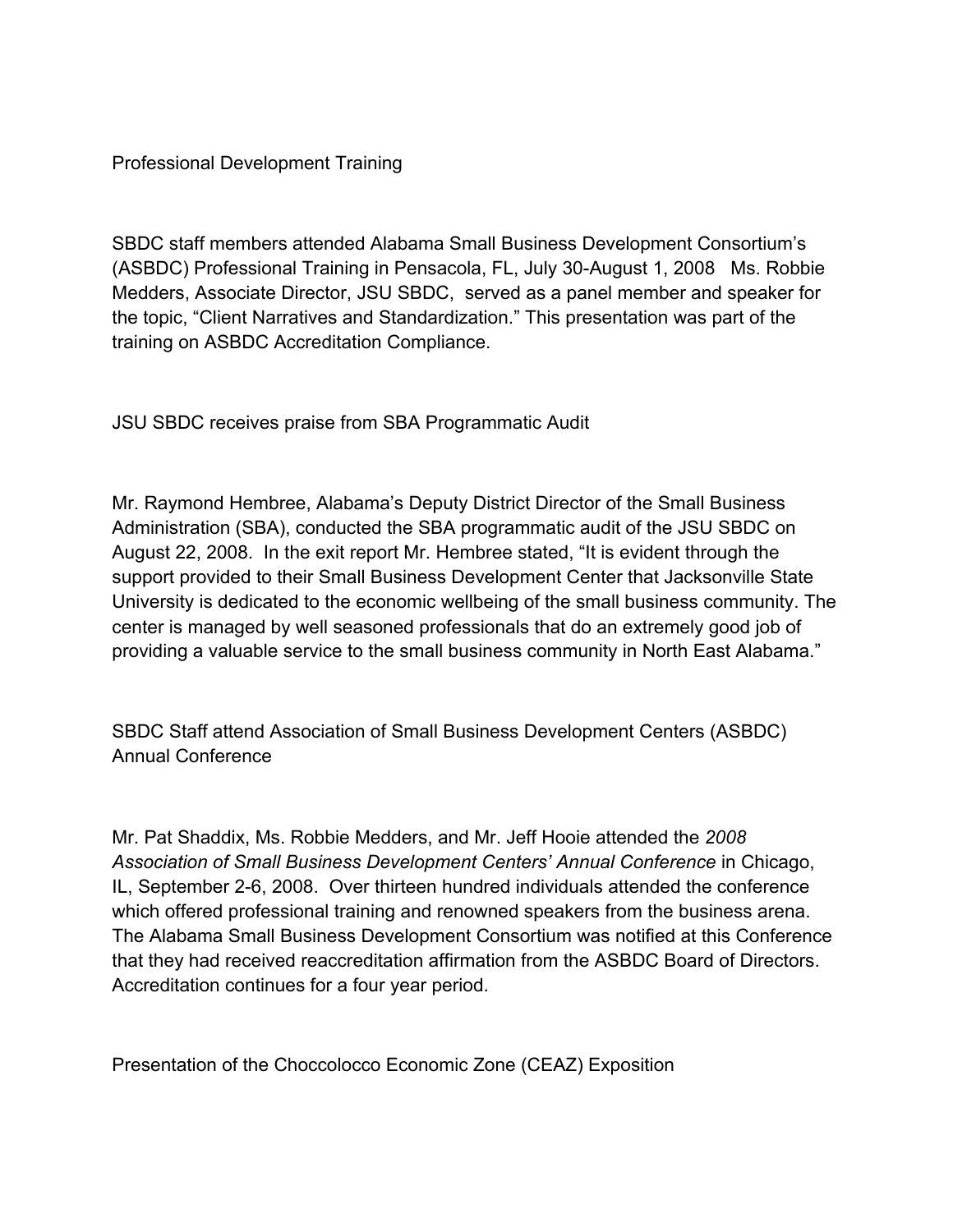On September 11, 2008, JSU CCBA staff and faculty and JSU CED Director and staff attended and made presentations at the CEAZ Exposition. Attending were JSU leaders, and civic and county leaders of Calhoun, Cleburne and Talladega Counties. The guest luncheon speaker was Ms. Linda Swann, Assistant Director, Alabama Development Office.

Economic Impact Analysis, Alabama Museum of Natural History located in Anniston, Alabama.

On September 12, 2008, the analysis was completed by JSU CCBA faculty and JSU CED staff; this included presentation to the Museum Board of Directors.

The Chamber, Gadsden and Etowah County's 2008 Small Business Awards

JSU SBDC staff members attended The Chamber- Gadsden & Etowah County's *2008 Small Business Awards* Ceremony on September 24, 2008, in downtown Gadsden. This was the fifteenth Annual Award ceremony and sixteen small businesses were recognized for outstanding achievement.

# **College of Education & Professional Studies**

Dean's Office

Dr. Cynthia H. Harper retired as Dean of the College of Education and Professional Studies on July 31, 2008

Dr. John B. Hammett II was appointed Dean of the College of Education and Professional Studies on October 1, 2008.

Dr. John Hammett co-presented a paper titled *A –Z: Priming Your Students for Success* at the 7<sup>th</sup> Annual Collaborative Conference sponsored by LiveText (Chicago IL.)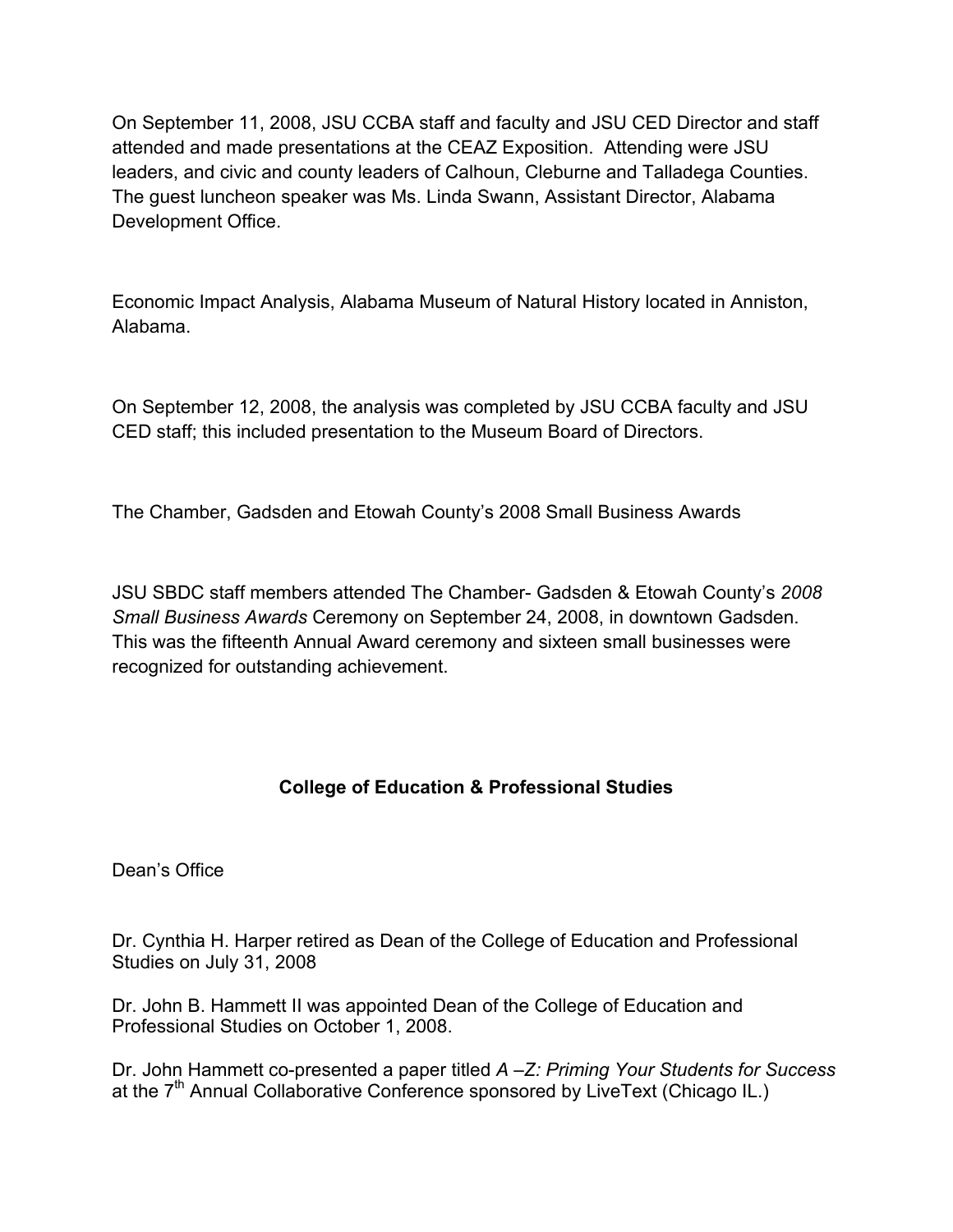Dr. John Hammett, Dr. William Meehan, and Ms. Sissy Spence met with ALFA executives to solicit funds for the Center for Advanced Educational Instruction and Technology.

Dr. John Hammett continues to serve as the Chair of the NCAA self-study subcommittee of Governance and Compliance.

Dr. John Hammett was involved with Jacksonville City School System in developing a *Professional Development School* program for teacher education.

Dr. John Hammett was involved in developing and implementing the dual enrollment courses (ED 101 Introduction to Teacher Education and ED 102 Practicum in Teacher Education) at Oxford High School.

Dr. John Hammett participated in the Freshman Convocation.

Dr. John Hammett participated in the JSU Wellness—Anniston walk.

Dr. John Hammett was involved in the accreditation visit for the Instructional Leadership program.

## Department of Communication

The Department of Communication has received national accreditation by the Accrediting Council on Education in Journalism and Mass Communications, making it one of 112 programs nationally to be accredited by the agency. Three of the 112 programs—JSU, University of Alabama and Auburn University—are in Alabama. Twenty-one programs nationally went in for accreditation or reaccreditation during the 2007-08 academic year, and 16 were successful. Of the 16, only five—Jacksonville State University, Michigan State University, University of New Mexico, Indiana University, Bloomington, and University of Kansas—passed all standards.

Assistant Professor Jerry Chandler recently won the "Best Maintenance Submission" at the 2008 Aerospace-Journalist-of-the-Year competition in London. The award is presented by the World Leadership Forum, and this is the second time Mr. Chandler has received this award. He is the second person to have received this award twice in its 13-year history. Mr. Chandler's article was on new, cutting-edge aircraft inspection technologies, written for the *Overhaul & Maintenance magazine*.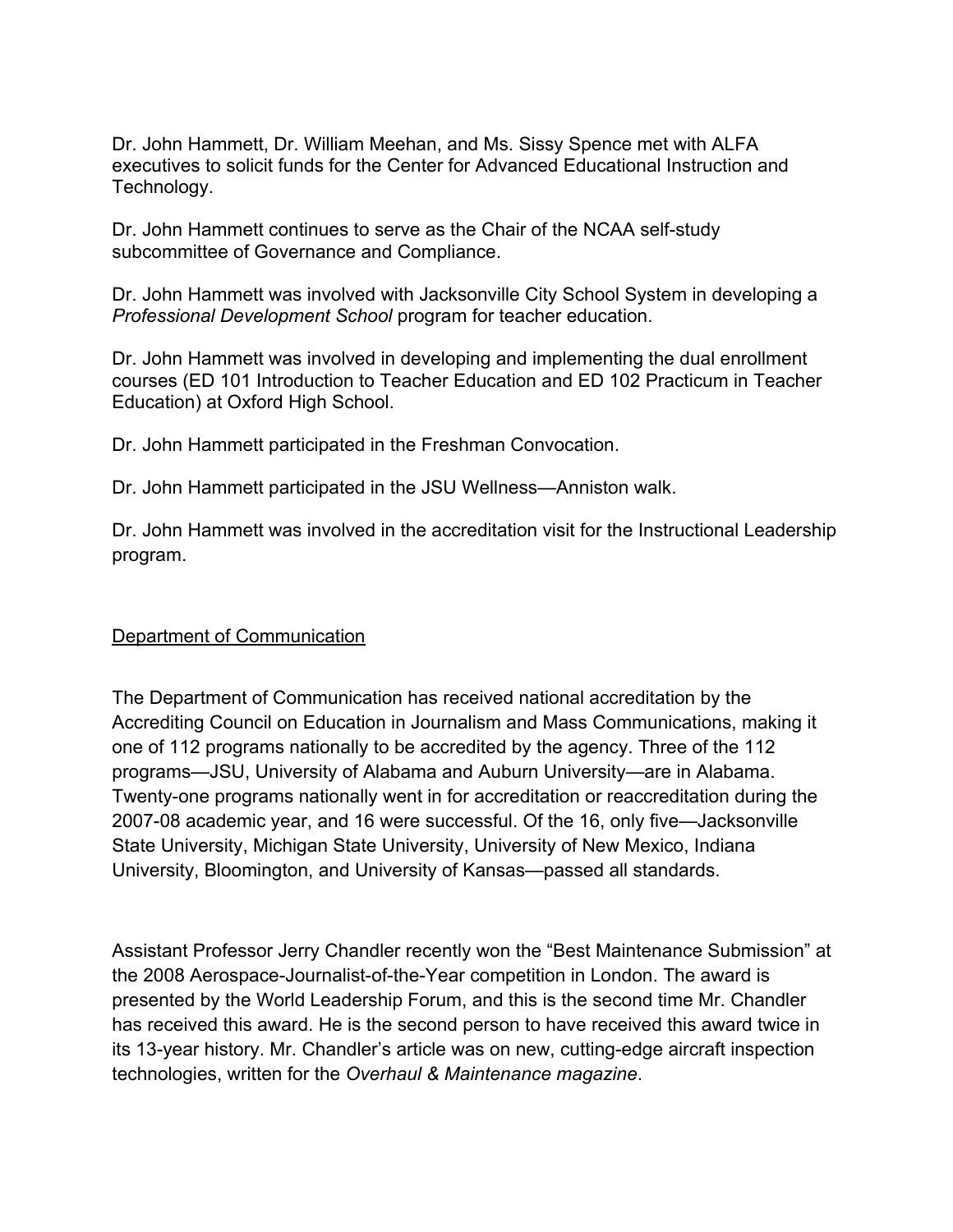The Department of Communication hired two new faculty members this fall. Dr. J. Patrick McGrail teaches courses in Broadcast Journalism. He came to JSU from Pennsylvania State University, Altoona campus, where he served as the Director of the Broadcast sequence for several years. On many occasions, Dr. McGrail had appeared on National Public Radio to discuss issues relating to public affairs.

Mr. Chris Waddle is the new Ayers Chair of Communication. He teaches courses in print journalism. Prior to coming to JSU, Mr. Waddle held joint appointments as President of the Ayers Family Institute (*The Anniston Star*), and Director of the Community Journalism Graduate program at the University of Alabama in Tuscaloosa. During his career as a journalist, Mr. Waddle was a two-time Pulitzer-Prize winning editor at the *Kansas City Star*.

This summer, the department successfully placed 24 students on internships across the state and nation, and graduated 12 students during that same term.

## Department of Curriculum and Instruction

Dr. Dale Campbell attended AMSTI Training during the week of July 7-11 at Saks Middle School in Anniston, Alabama.

The Department of Curriculum and Instruction was recognized at the August  $14<sup>th</sup>$  JSU Board of Trustees meeting for successful completion of the JSU Second Cycle of Program Review for each of its four programs. Dr. Slenda Haynes accepted the awards for the programs.

Dr. Slenda Haynes and Dr. Nina King attended the Early Childhood Education Articulation and Partners Meeting in Montgomery, Alabama, on July 21, 2008.

Mrs. Sandra Sudduth attended the Jacksonville City Schools Federal Programs Advisory Panel Meeting in Jacksonville, Alabama, on July 21, 2008.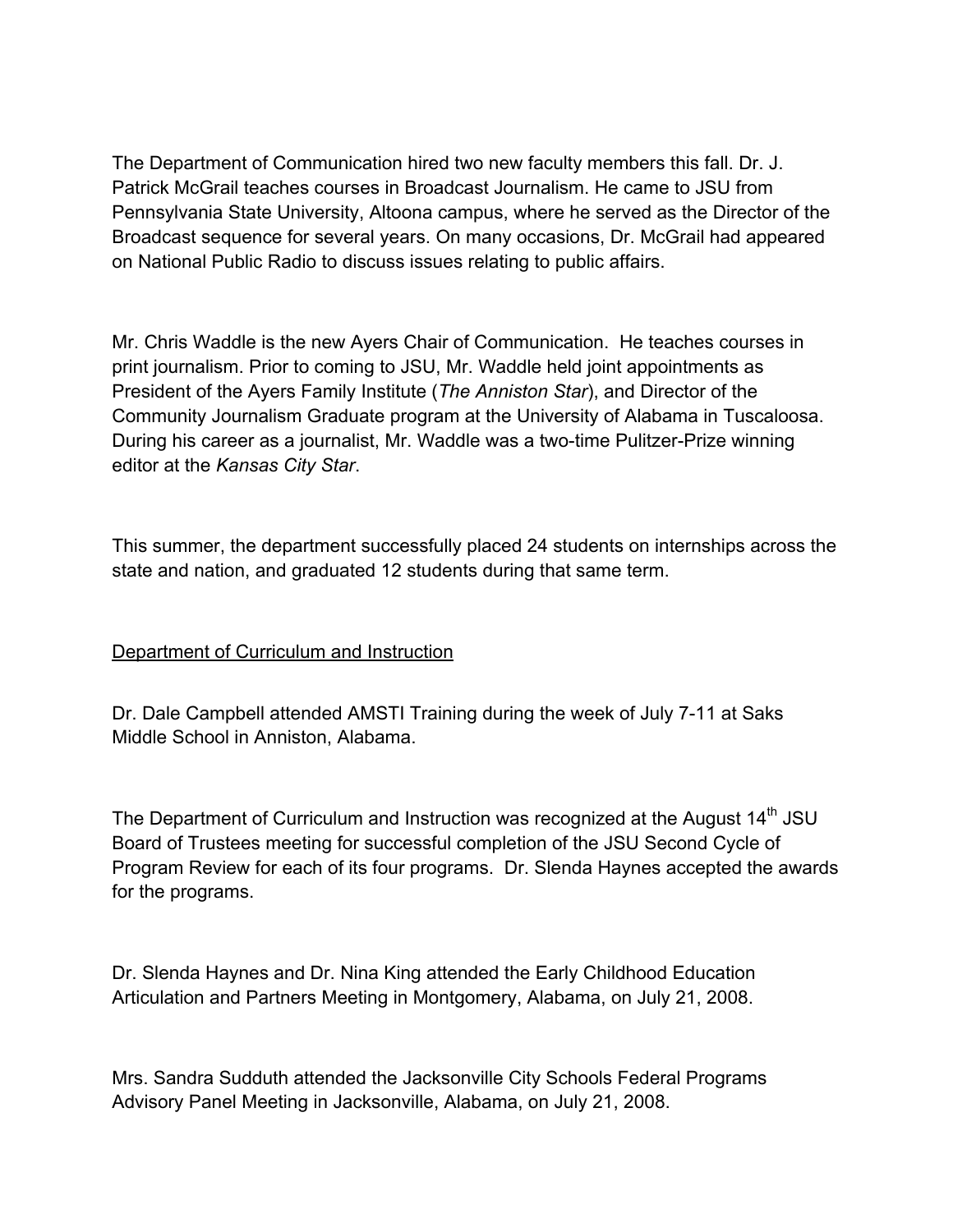Dr. Nina King attended the AMSTI Pre-K Pilot program in Pelham, Alabama, on July 31, 2008.

Dr. Slenda Haynes was the JSU representative at the state PEPE Meeting in Birmingham, Alabama, on July 25, 2008.

Dr. Steve Armstrong met with the State Department of Education on August 13, 2008, in Montgomery, Alabama.

Dr. Celia Hilber and Dr. Nina King attended a seminar in Washington, D.C., entitled *Teaching Diverse Students Initiative* on September 10 -12, 2008.

Dr. Larry Beard and Dr. Teresa Gardner attended the AFCEC Meeting at Samford University on September 12, 2008.

Dr. Dale Campbell and Mrs. Phyllis Taylor AMSTI Forum for College Instructors and Professors who teach math/science methods in Montevallo, Alabama, on September 12, 2008.

#### Department of Educational Resources

Drs. Nancy Fox, Dr. Kathleen Friery, and Dr. Donna Herring attended and presented at the National Live Text Conference in Chicago.

Dr. Nancy Fox attended the National ALSCA meeting in Tucson, AZ. Dr. Fox serves as president of the association.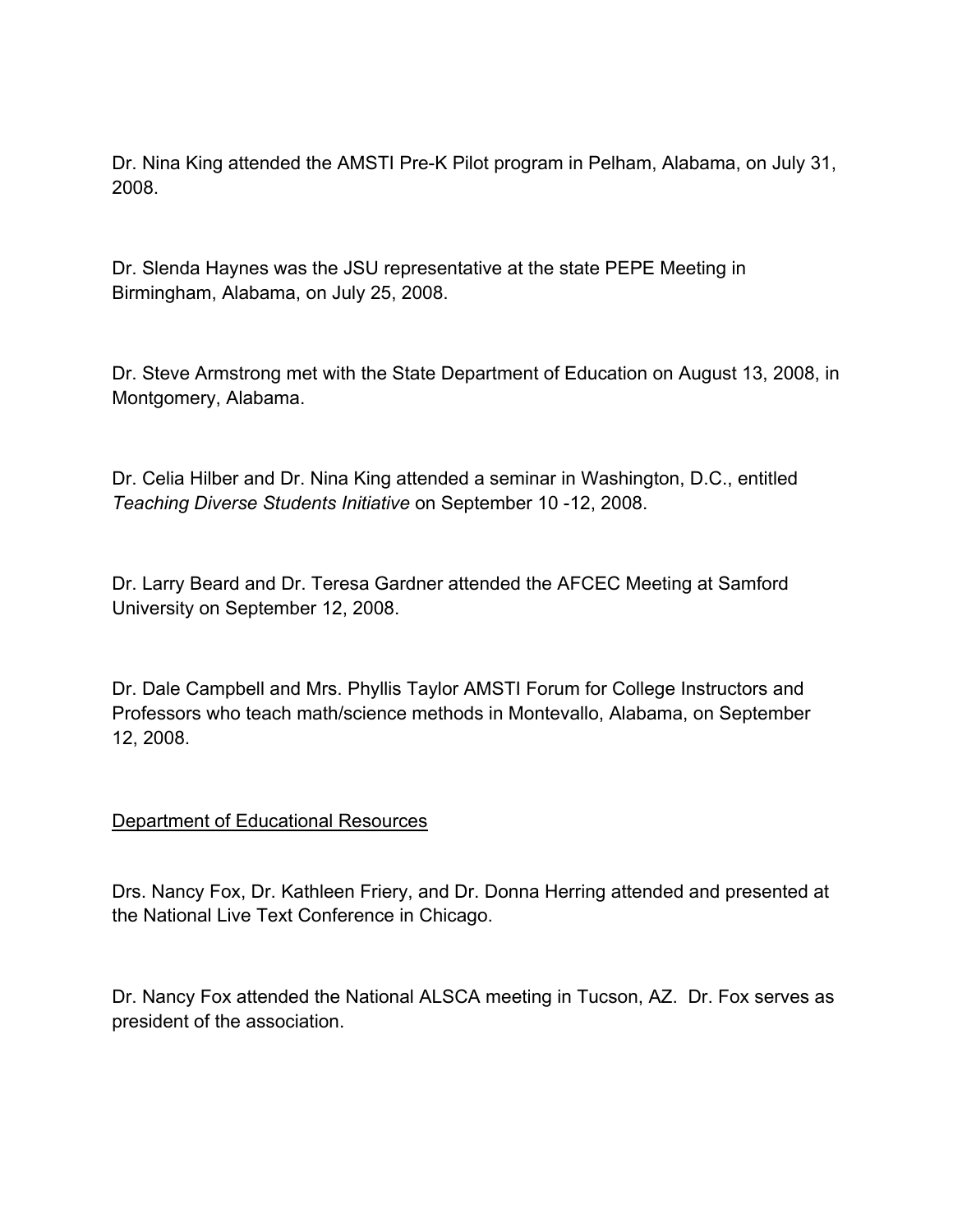Dr. Tommy Turner presented a seminar on "Bullying" to JSU In-service student teachers and at the Alabama Institute for Deaf & Blind for all faculty and staff.

Drs. William Kiser, Mary Montgomery-Owens, Charlotte Eady and Isreal Eady presented the redesign on the Instructional Leadership program to the review board of the State Department of Education.

Drs. Tommy Turner and Jerry Kiser presented at the National ASERVIC

Conference In North Carolina. The title of the presentation was "Uniting Spirituality & Sexual Counseling: Theology, Ethics, & Practices".

Dr. Jerry Kiser spent two weeks in England conducting research to write a book on Carl Jung and C.S. Lewis.

The Counselor Education faculty sponsored a continuing education course that was simulcast to several other Universities. Dr. Jan Chandler hosted the event at JSU through Distance Education. The speaker was Dr. Ted Remley.

Drs. Tommy Turner and Nancy Fox attended the Alabama Counseling Association State Executive Board meeting in Columbiana, AL and the ALCA State Executive Committee meeting in Birmingham.

Dr. Nancy Fox held the Chi Sigma Iota initiation ceremony for Counselor Education students (honor society).

Dr. Tommy Turner was selected to present at the "Family Matters" conference at McClellan.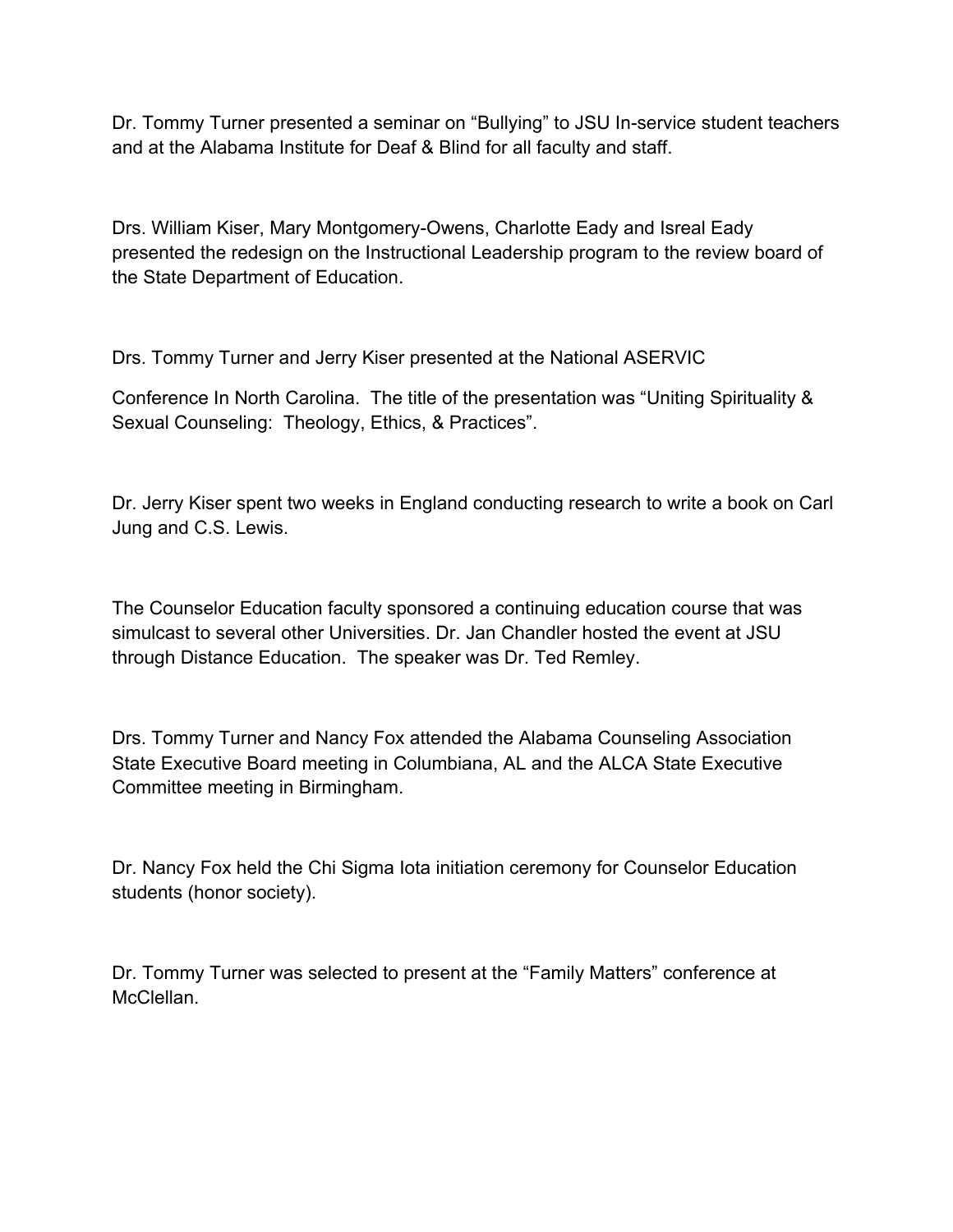Deidra Tidwell, a 2003 graduate of the Counselor Education program, has been named "Young Alumna of the Year" by the JSU Alumni Office. Ms. Tidwell is currently a counselor at Big Spring Lake Kindergarten School in Albertville, AL.

### Department of Family and Consumer Sciences

The department hosted a reception for Lynn Steward, JSU's employee of the month for June, on June 25, 2008.

The FCS Department co-hosted a retirement reception for Dean Cynthia Harper on July 10<sup>th</sup>. The reception was held in the Gamecock Center.

Ms. Robbie Boggs attended AmericasMart in Atlanta on July 15, 2008. The topic of the professional development luncheon was "Color trends and directions in furnishings".

Ms. Paula Napoli and the FCS 350, Lifespan and Human Development class attended a field trip to The Meadows, an assisted living facility in Jacksonville, on July  $15<sup>th</sup>$ . They also plan to visit a local nursing home, NHC Place, and K.L. Brown funeral home.

Ms. Robbie Boggs presented tips for selecting clothes for your body type, choosing your best colors and accessory tips to "Be Xtreme", a group of at risk teen girls, in Heflin, AL on July 16, 2008.

Dr. Debra Goodwin and Ms. Paula Napoli attended a meeting with Early Childhood Education Articulation and Partners, sponsored by the State of Alabama Department of Children's Affairs, on July 21, 2008. The meeting was held in Montgomery.

Dr. Tim Roberts presented "Food Irradiation: Principles and Applications" at the Alabama Association for Career and Technical Education Professional Development Workshop on July 22, 2008 in Birmingham, AL.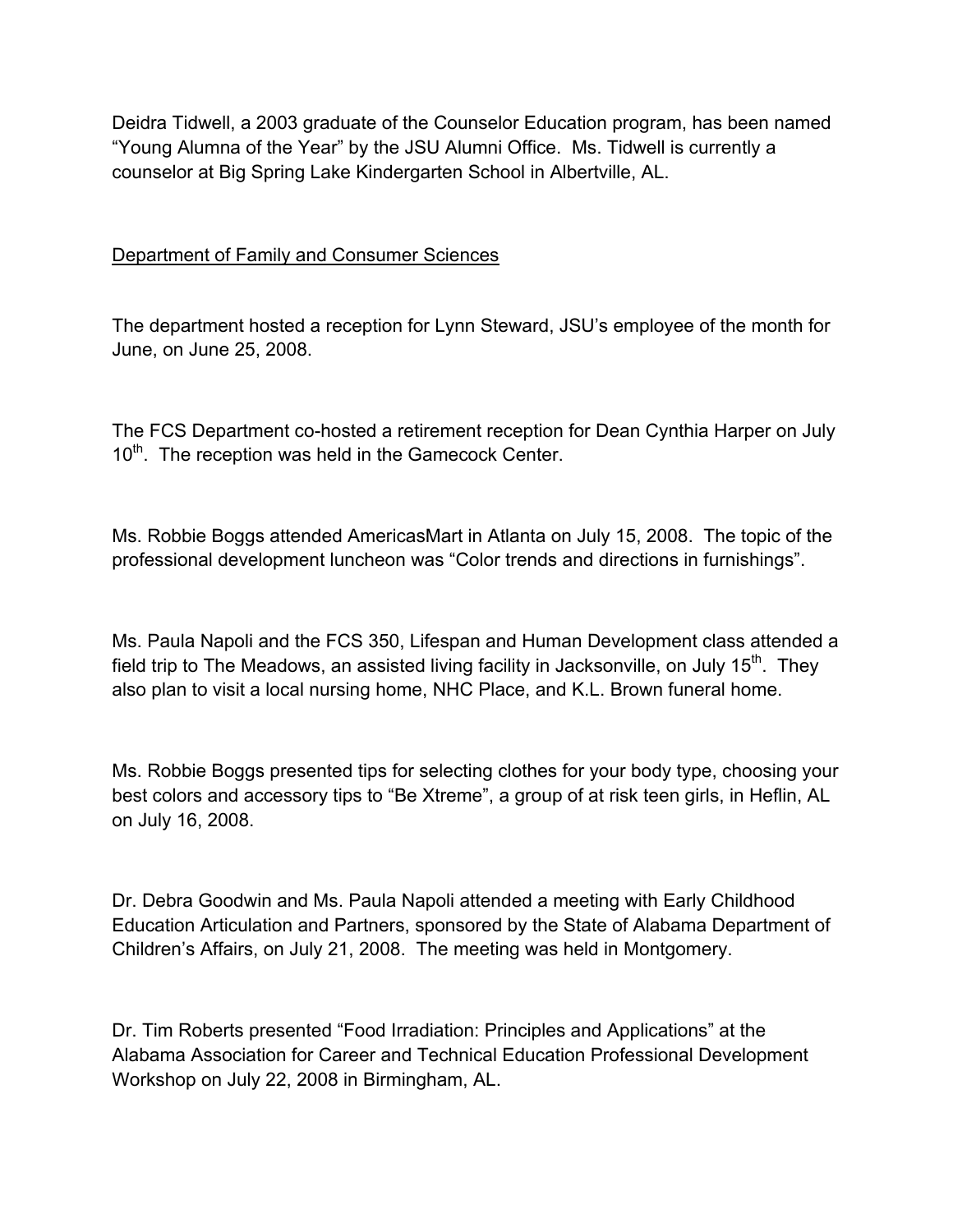Dr. Debra Goodwin presented "Feasibility of an Online M Ed in FCS Education", a round table discussion, at the ALAFCS Conference in Birmingham on July 23, 2008. A feasibility survey was also conducted.

Dr. Debra Goodwin presented a wellness presentation titled "Thirteen Foods that Will Change Your Life" to the staff at the Federal Prison in Talladega on July 24, 2008.

Family and Consumer Sciences graduated ten students this semester. Dr. Debra Goodwin, Dr. Tim Roberts and Ms. Robbie Boggs attended.

The FCS department had a total of 240 students enrolled in summer classes, with a credit hour production of 720.

First floor renovations in Mason Hall are now complete. We have a new student lab, a new faculty office and a renovated classroom that will seat 48 students.

In order to serve the students pursuing an online degree in FCS with a concentration in Child Development, FCS is offering seven online courses for Fall 2008. Two additional classes are being taught in a hybrid format, with course content online and students meeting once weekly for lab.

On August 15, 2008, Ms. Robbie Boggs attended the ALAFCS Board meeting in Birmingham, AL. Ms. Boggs serves as sponsor for JSU's Student FCS Association. She and Kelly Dees, JSU student and current student president of ALAFCS, will be planning the ALAFCS Fall Leadership Conference which will be hosted by JSU's Department of Family and Consumer Sciences.

Family and Consumer Sciences has 743 students enrolled in classes this fall. In addition to the five full time faculty members, we have two pro-rata and four adjunct instructors.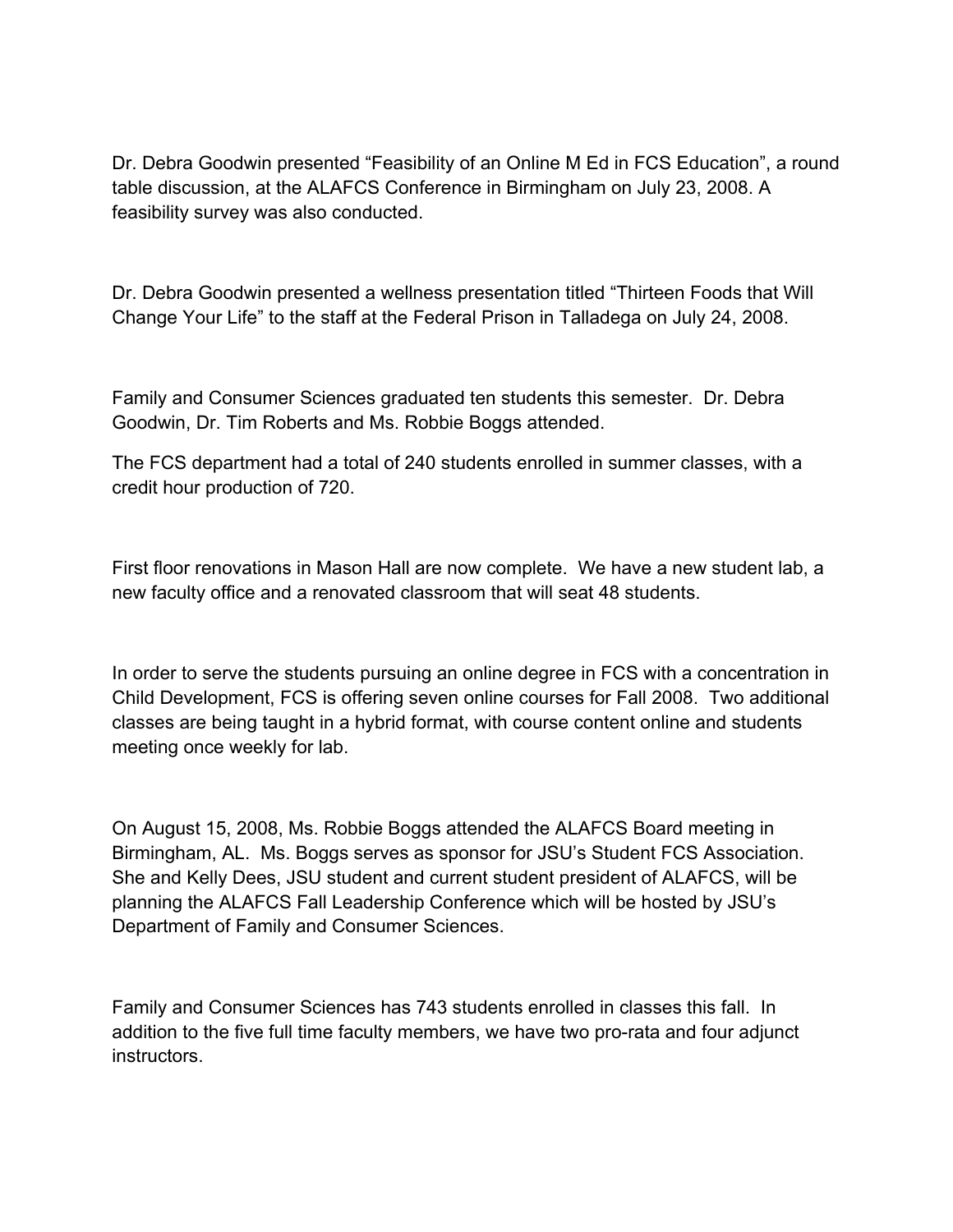On September 6, 2008, Dr. Goodwin and Ms. Christina Parker, president of the student Dietetics club, represented our department at the JSU Anniston Wellness Walk. Beginning September 25<sup>th</sup>, our department will present "Budget Friendly Meals" once monthly at the BRIDGE.

Ms. Paula Napoli presented "Trash to Teachables and Treasures" to the Grace Church Preschool Friends Parent Program on September 15, 2008.

The Board of Trustees recently approved the renaming of the JSU Child Development Center to the Cynthia H. Harper Child Study Center. A dedication ceremony will be held in November.

Ms. Kelley Dees, a JSU FCS major, is the current president of the student chapter of ALAFCS. As the home of the current president, our department will host the Alabama FCS Fall Leadership Conference on November 6, 2008. The event will be held in the Gamecock Center.

## Department of Health, Physical Education & Recreation

HPER is proud to welcome Dr. Glaucio Scremin and Mrs. Abby Fleetwood to the HPER Faculty this Fall.

Dr. Jeff Chandler attended the NSCA National Conference in Las Vegas and presented the Strength and Conditioning Journal Annual Report to the Board of Directors, and chaired the Strength and Conditioning Journal Editorial Board Meeting July 8-13, 2008.

Dr. Jeff Chandler attended the "Sport Training Mastery" Human Performance Workshop in Lawrenceville, GA.

Mrs. Abby Fleetwood, Ms. Gina Mabrey, and Dr. Glaucio Scremin participated in the JSU Wellness Anniston Wellness Walk, Saturday, September 6, 2008. 5 HPER students attended and assisted with the event.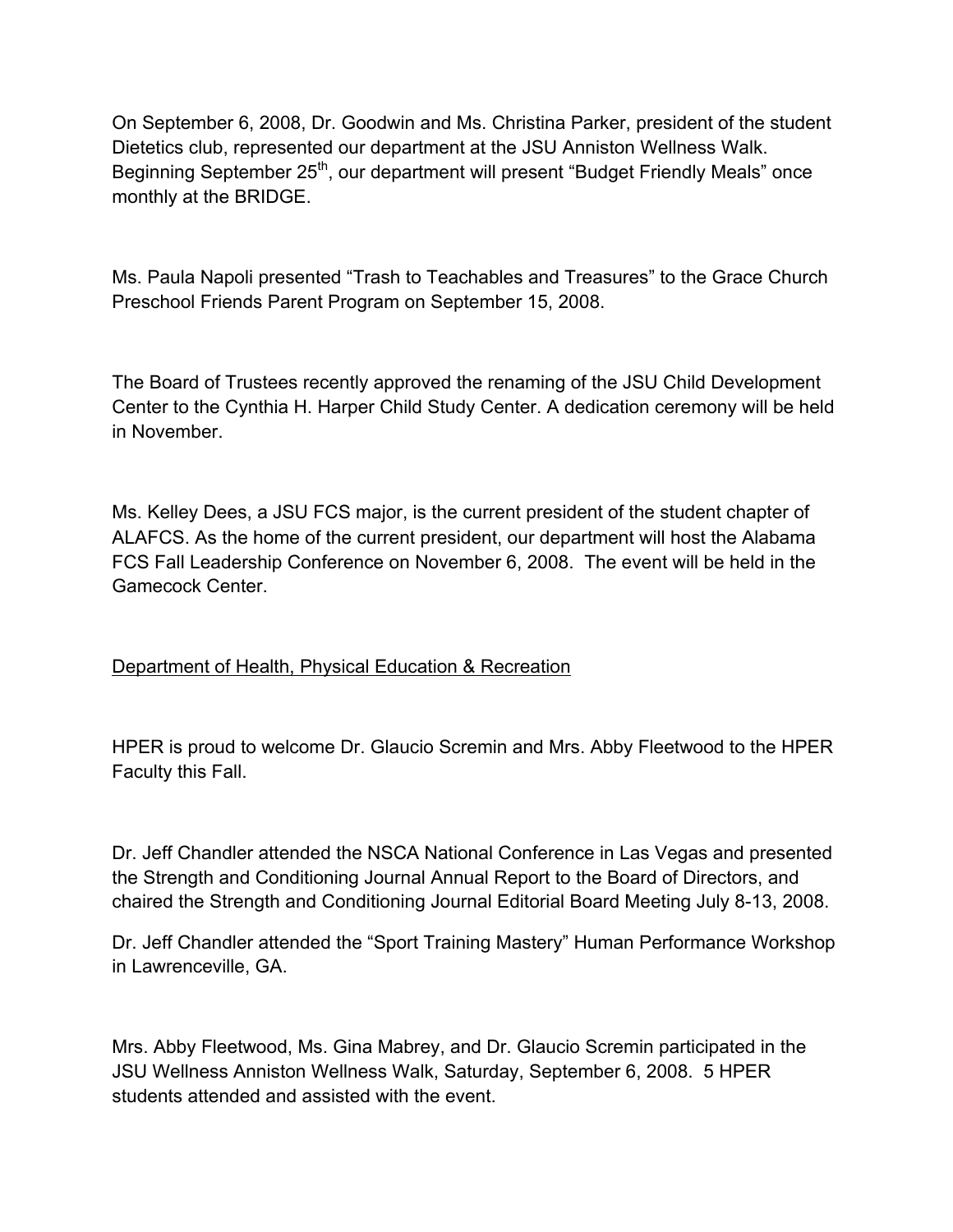Dr. Jimmy Griffin is taking his class on a canoeing and rafting trip on the Ocoee River in Tennessee September 19-20, 2008.

Ms. Gina Mabrey represented HPER at the JSU Health Fair September 17, 2008.

Dr. Glenn Roswal was on the lead grant writing team for Special Olympics in Anchorage, Alaska July 9-17, 2008.

Dr. Glenn Roswal was an invited speaker at International Convention on Science, Education, & Medicine in Sport in Guangzhou, China July 30-August 5, 2008. The topic was An Overview of Completed Research in Special Olympics and Special Olympics University Partnerships.

Dr. Glenn Roswal was an invited speaker at 2008 USTA Tennis Teacher's Conference in New York, NY August 24-26, 2008. The topic was The Time is Now! Adaptive Tennis. This was held in conjunction with the US Open.

Dr. Glenn Roswal served on USTA Adaptive Tennis National Committee in New York, NY August 31-September 2, 2008.

Dr. Glenn Roswal made a presentation at Special Olympics Europe/Eurasia University Sports Seminar in Poznam, Poland September 16-21, 2008. The topic was Special Olympics University Curriculum.

Dr. Roland Thornburg attended LiveText Users Group Training at AUM July 8, 2008.

Dr. Roland Thornburg presented at LiveText Conference in Chicago, IL July 23-26, 2008. The topic was From A-Z: Priming Your Students for Success.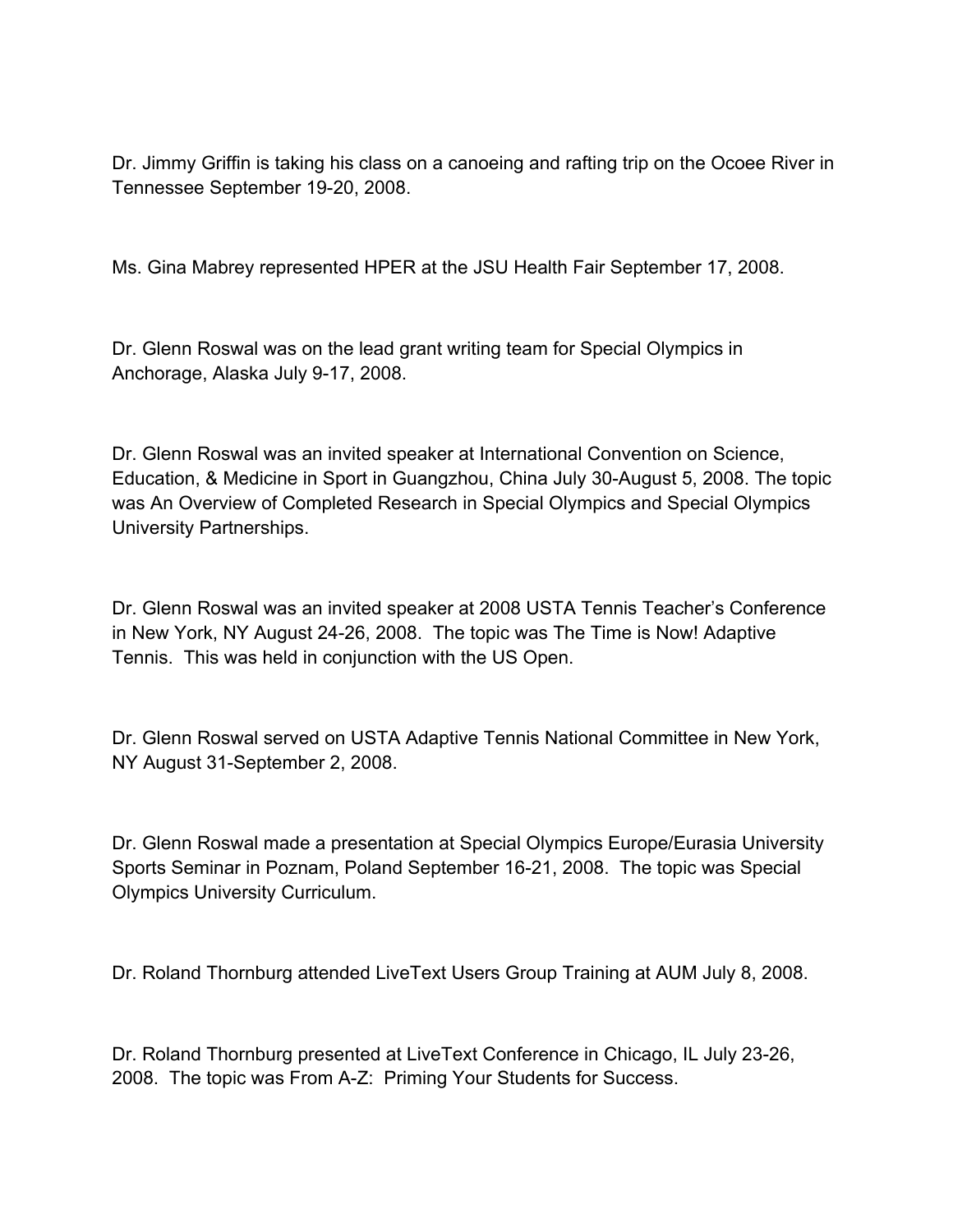#### Department of Instructional Services

The Teaching/Learning Center has a new Coordinator, Ms. Andrea MacArgel. This fall Ms. MacArgel will be providing the Clinical Level II practicum for one hundred and thirtyseven JSU students involve in one thousand nine hundred and forty hours of tutoring. One hundred and fifteen community children will receive tutoring.

The Learning Resource Center will hold a book fair in October.

Room 210 Ramona Wood Hall is now a Vista computer laboratory. One Smart Classroom in Family and Consumer Sciences, four classrooms in Heath, PE, and Recreation and eight classrooms in RWH have computers with Vista OS. The computers were supplied through the Technology Replacement Fund. Three switches were also replaced by the Department of Information Technology.

Mr. Mike Zenanko has been named editor of The ATP's of Tutor Training, a book to be published this year by the Association for the Tutoring Profession.

### Department of Secondary Education

Dr. Jan Wilson served as grant coordinator & principal investigator for the "Technological Integrations in Mathematical Environments and Studies (TIMES)" workshop, presented June 23-27, at Jacksonville State University.

Dr. Linda Mitchell served as principal investigator and instructor for the 21<sup>st</sup> Century Learning Communities Camp grant workshop, presented on campus July 13-18, at Jacksonville State University, for high school juniors and seniors from surrounding area school systems.

Dr. Jordan Barkley served as an instructor for the 21<sup>st</sup> Century Learning Communities Camp grant workshop, presented on campus July 13-18, at Jacksonville State University, for high school juniors and seniors from surrounding area school systems.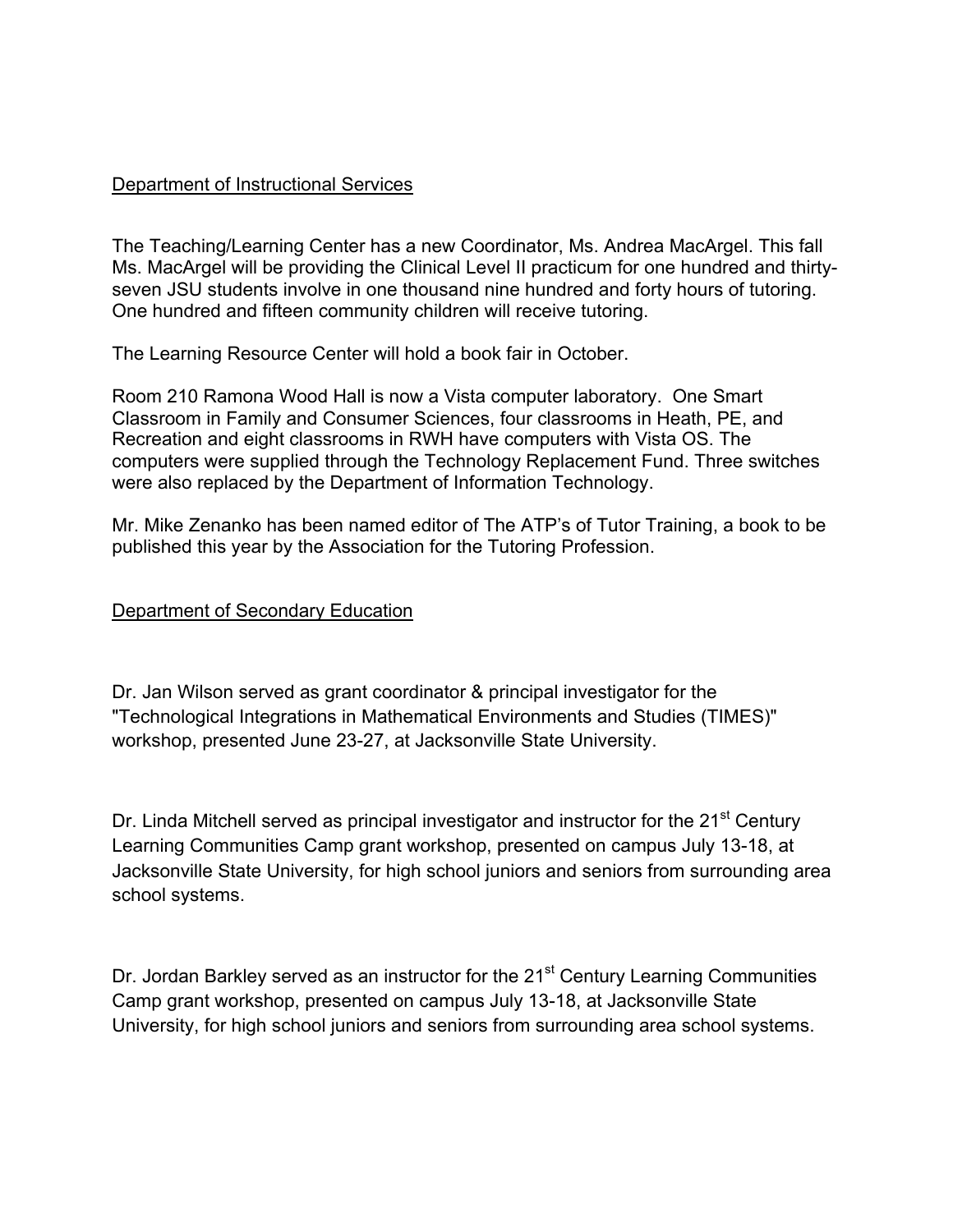Ms. Sharon Padgett served as an instructor for the  $21<sup>st</sup>$  Century Learning Communities Camp grant workshop, presented on campus July 13-18, at Jacksonville State University, for high school juniors and seniors from surrounding area school systems.

Dr. Jan Wilson served as transportation assistant for the 21<sup>st</sup> Century Learning Communities Camp grant workshop, presented on campus July 13-18, at Jacksonville State University, for high school juniors and seniors from surrounding area school systems.

Dr. Jan Wilson conducted a follow-up seminar for in-service teachers participating in the TIMES grant workshop. Participants were enrolled in MS 549, fall 2008, as a result of their grant activities. Elmo document cameras, projectors, and SD memory cards were distributed to the participants after the LiveText session held on August 18.

Dr. Charles Notar published "A Web-based Teaching Aid for Presenting the Concepts of Norm Referenced and Criterion Referenced Testing", in Education, Vol. 129, No. 1, Fall 2008.

Ms. Sharon Padgett and Ms. Virginia Cole attended the AMSTI Educators/Professors Summit at the University of Montevallo In-service Center, Pelham, Alabama, on September 12.

Dr. Jan Wilson conducted a follow-up TIMES grant workshop for 15 in-service 6-12 mathematics classroom teachers on September 15. Classroom sets of Casio graphing calculators were distributed to the participants.

Drs. Linda Mitchell and Jordan Barkley presented a workshop to in-service teachers titled "Classroom Management," at Cherokee County High School, on August 5.

Dr. Linda Mitchell presented a workshop to in-service teachers titled "Librarians and Teachers as Partners", at Gadsden City School, on August 7.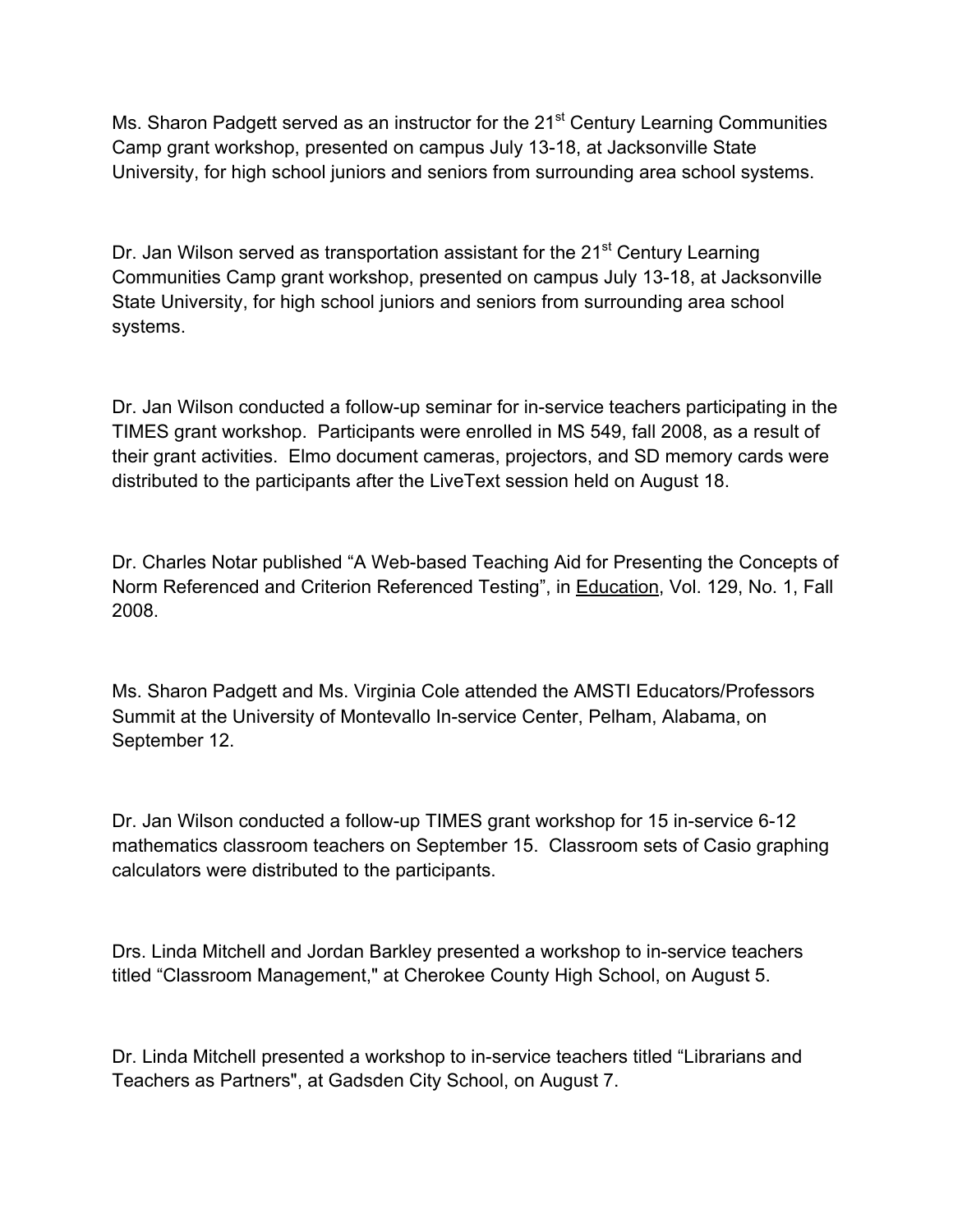Dr. Sheila Anne Webb is scheduled to present "Complementing Native American Science Intelligence with Scientific Literacy through a University, Community College, Business and Tribal Partnership", at the meeting of the American Institute Of Higher Education, in Atlantic City, New Jersey, on September 24.

Department of Teacher Service Center

Trained 124 students and four (4) faculty members in the Alabama Reading Initiative ( ARI )

Dr. Kelly Ryan served on the Subject Area Specialist Team for the Alabama State Department of Education

Drs. Gena Riley and Kelly Ryan presented at the LiveText Collaboration Conference in Chicago.

## Department of Technology & Engineering

The fifth session of Leadership Training for the Anniston Army Depot will begin on October 6, 2008.

Dr. Jess Godbey completed OSHA Training for certification during the weeks of July 7- 11 and August 11-15, 2008.

Department of TV SERVICES

Completed a generic JSU commercial featuring Lawson Veasey. This spot will start airing this Fall.

Taped Dr. Tim King describing a gift of one semester of free tuition that JSU is donating to the UCP Telethon. The telethon will air on the first weekend of August on Cable One.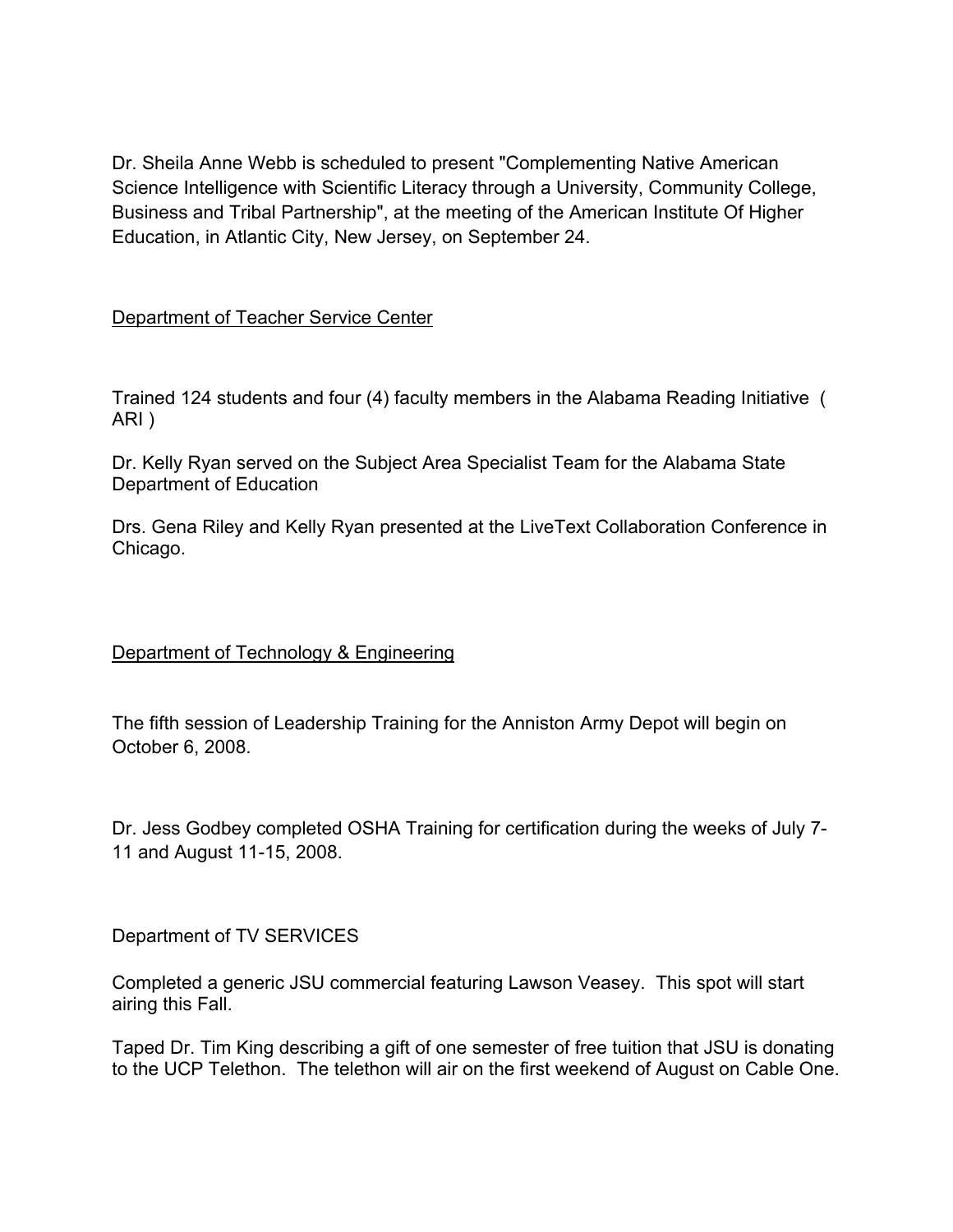Taped an interview with JSU Athletic Director Jimmy Fuller. This interview will air on "JSU Today".

The Office of Admissions has been granted 3 months free advertising online at www.metrovideopages.com because of advertising they purchased sometime ago. Clicking on that link will show you the schools currently using their services. TV Services put together a short JSU video for Admissions to place on the metro video pages site.

Installed a black curtain for backdrops in studio 237 Self Hall.

Taped the fireworks show sponsored by the City of Jacksonville and JSU. A segment of the fireworks display will air on "JSU Today".

Completed another new generic one minute JSU spot. This spot will begin airing this Fall.

Completed a commercial for football season tickets.

Redesigned studio 237 including rearranging JSU pictures and lighting against the new black curtain.

The video presentation for Dr. Harper's retirement party was premiered at the retirement reception. TV Services intern, Matt Whitecloud, a Senior Communication Major put the presentation together. DVD copies were given to Dr. Harper as a present. The retirement reception itself was also taped and copies of it will also be given to the Dean.

Interviewed Gordon Nelson, Educational Psychology Program Chair in Educational Resources, for "JSU Today".

Interviewed Dr. Guillermo A. Francia, III, professor of computer science, for "JSU Today".

A video tour of Jacksonville State University can now be viewed over the internet by going to Youniversity TV. TV Services provided a large amount of the footage.

Produced and broadcast the 7:30 p.m. Summer Graduation Exercises live on TV24 and live over the Internet. The ceremonies were also rebroadcast at later dates and times. DVD copies of the ceremony are being sold through the Campus Bookstore.

Taped Fan Day. This included player and cheerleader introductions, fans getting players autographs, interviews and a full team scrimmage. Footage will be used on "Inside Gamecock Athletics".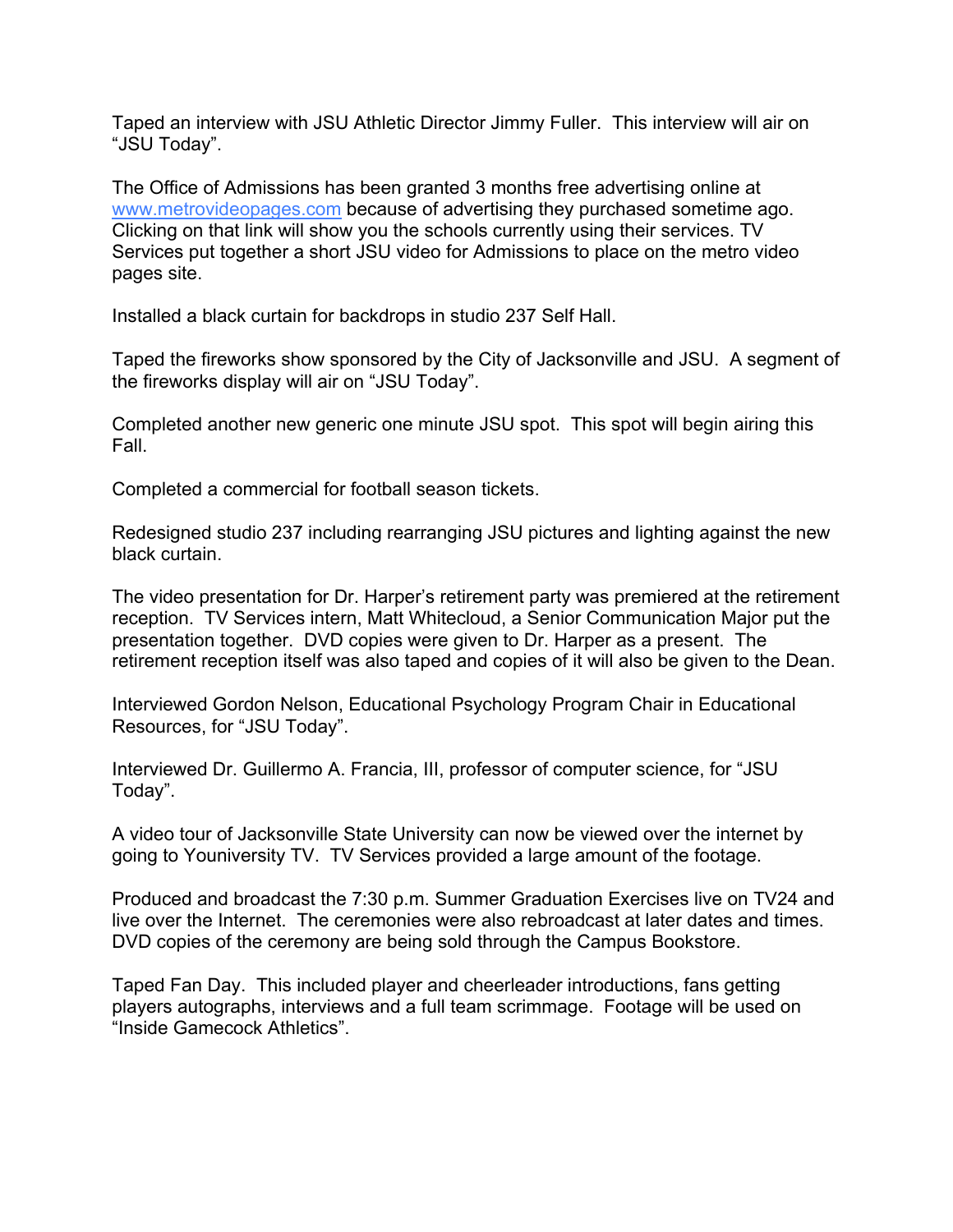Videotaped entire football team (players) introducing themselves one by one. This footage will be used on the video display board and during the home football games broadcast.

Broadcast the soccer match between JSU and the U20 Mexican National Team. This event was carried live.

Videotaped a Nationwide Insurance commercial featuring Coach Crowe and various Nationwide agents. Nationwide is a sponsor of "Inside Gamecock Athletics".

Videotaped President Bill Meehan's greetings for the home football games. These greetings will be seen on the video display board before the games.

New JSU spots were made available to 33/40 for broadcast. These commercials are being made available as part of a promotional deal between the city of Jacksonville, JSU, and 33/40.

Interviewed Fred Smith concerning the JSU Community Wellness Walk scheduled for September 6, 2008. This interview was done for "JSU Today".

Interviewed the Dean of Library Services, John-Bauer Graham. This interview was done for "JSU Today".

Interviewed SGA President Jennifer Nix for "JSU Today". "JSU Today" regularly features SGA events.

Taped a segment with Freshman Forum Vice President Kelsey Butler. Kelsey gave an announcement that will run on the video display board during the Freshman Convocation.

Mike Parris interviewed Volleyball player Brittney Whitten for the sports segment of "JSU Today".

A :30 and :60 second psa have been produced for the SADD organization. Both spots deal with underage drinking.

Interviewed Dr. Theron Montgomery for the history segment of "JSU Today".

Kaci Ogle, Director of the Alumni Association, requested that TV Services produce a :30 second television commercial to promote sales of JSU's 125<sup>th</sup> year anniversary commemorative book. This spot will air on radio, television, and the video display screen during home football games.

Taped Cocky in front of the green screen. These segments will run on the video display board during JSU's home football games.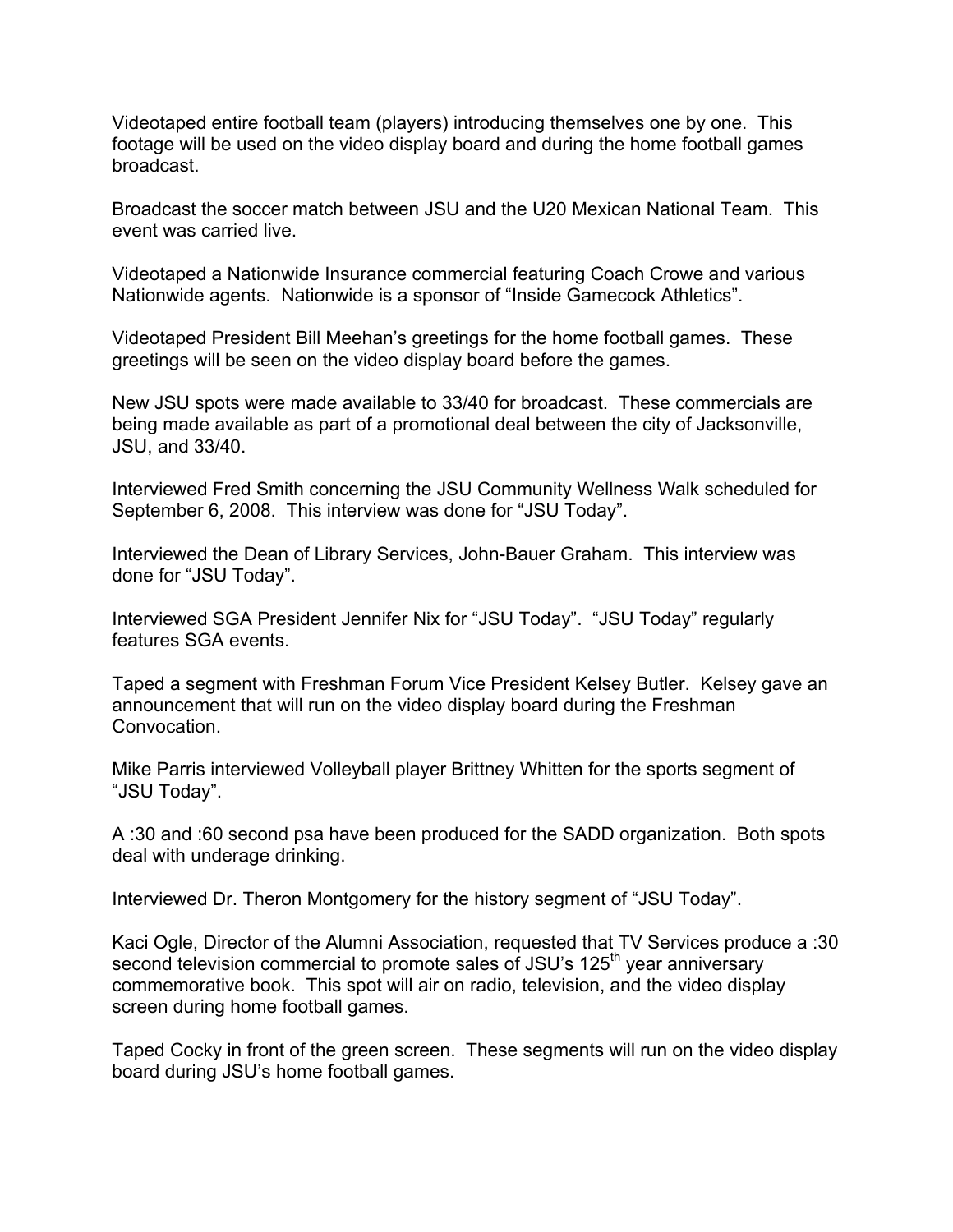Taped an interview with the Young Alumna of the Year, Deidra Tidwell.

Taped "Inside Gamecock Athletics" first show of the season, the Pre-Season Show.

Produced a new spot promoting "Inside Gamecock Athletics".

Taped the Freshman Convocation. Segments of the event will be aired on "JSU Today".

Taped volleyball team members in front of the green screen. Also taped Soccer Coach Julie Davis. Both segments will play on the video display board on Saturday to promote upcoming matches.

Taped the SGA "Welcome Back" cookout. Those in attendance could sign up for JSU organizations as well as visit the groups' displays and talk with a representative. Free food and fun activities were also a part of the event. Interviews with SGA officers and broll of the cookout were shown on "JSU Today".

The Little River Canyon National Preserve video was approved. John Bundy, Superintendent for the Preserve and for Russell Cave National Monument, requested our services so that he could produce a video for his supervisors in Atlanta. His supervisors manage National Parks all over the United States and work for the Department of the Interior. The video addresses general management issues, legislation that will determine changes in the canyon's boundaries and the partnership between the Little River Canyon and JSU.

Taped "Inside Gamecock Athletics" second show of the season featuring JSU vs. Georgia Tech.

Taped interview with Track Coach Steve Ray. The interview will be used on the sports segment of "JSU Today".

Produced the JSU vs. Alabama A&M football broadcast. TV Services worked a 12 hour day.

Taped "Inside Gamecock Athletics" third show of the season featuring JSU vs. Alabama A&M.

Taped Coach Crowe call-in radio show. Footage will be used for a commercial promoting the show as well as for the sports segment on "JSU Today".

Taped interview with new Athletic Director Oval Jaynes. This was done for the sports segment on "JSU Today".

Taped the September 11<sup>th</sup> Remembrance Ceremony. This event was requested by Major John Davis Reynolds Jr. of the ROTC Department. Five DVD's were made for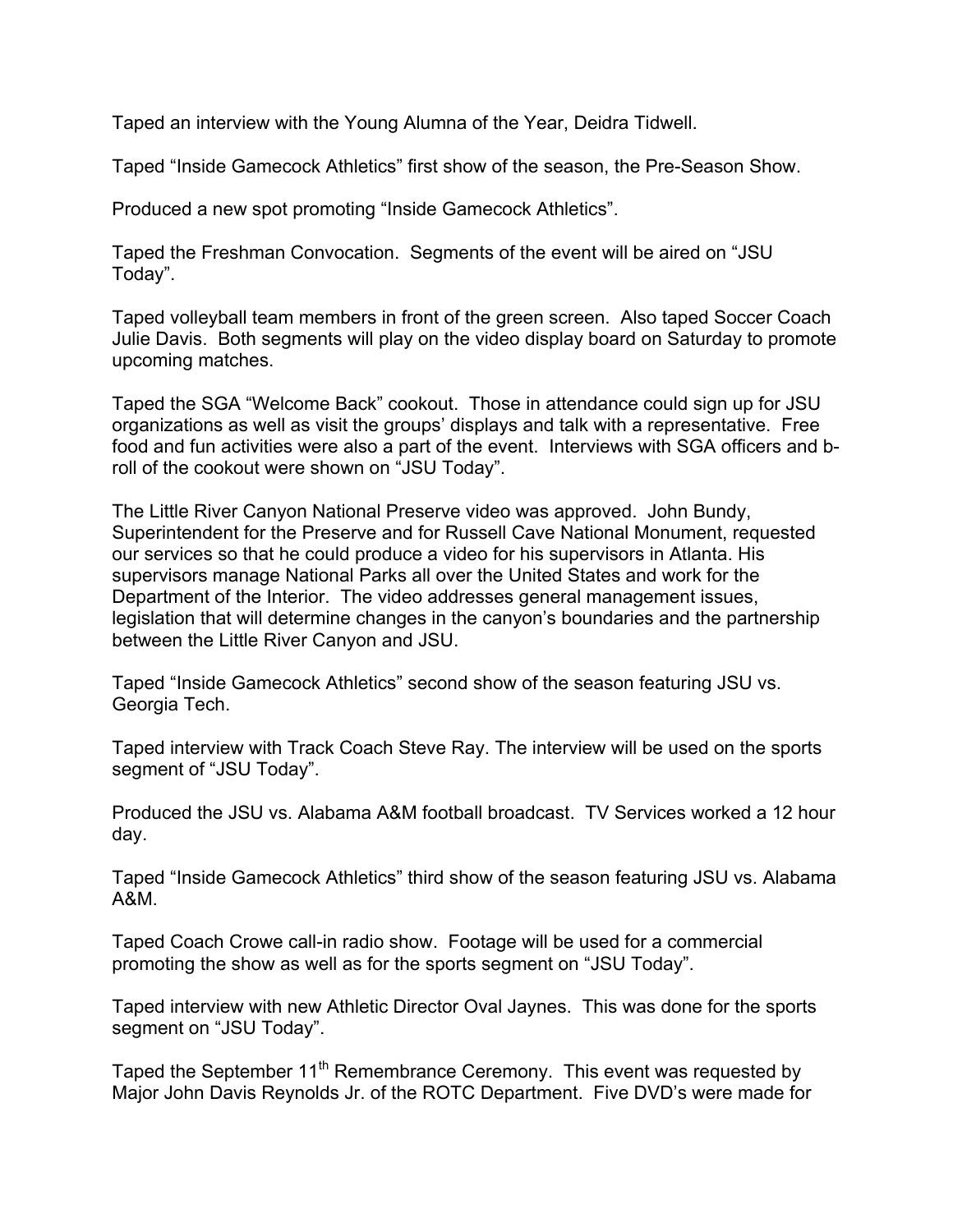the ROTC and one for the Library Archives. Footage from the event will also be shown on a JSU News segment during the "JSU Today" program.

Keith Thomas met with Tim Garner, Patty Hobbs, (JSU Marketing Department) and members of the BIG Communications Advertising and Public Relations Firm out of Birmingham, Alabama. Keith showed them our latest commercials and portions of the JSU Recruiting video. He also passed out copies of our recent releases taken from the tv.jsu.edu website. Following the meeting the BIG members were taken on a tour of our facilities in Self Hall and also the production truck. The BIG firm is working with JSU Marketing in the role of consultants.

Taped the fourth "Inside Gamecock Athletics" show of the season. This was an open date so the show was a review of the season so far as well as a promotion for the upcoming game against Chattanooga.

Taped interviews with Jerry Chandler, Assistant Professor of Communication; Jauneth Skinner, Head of the Art Department; Dr. Frank King, Associate Vice President for Distance Education; and Lori Owens, Associate Professor of Political Science and Outstanding Faculty of the Year. These separate interviews were done for the "JSU Today" program.

Taped interview with Head Softball Coach, Jana McGinnis, about Fall preparations for the upcoming season. This will be included in the sports segment of "JSU Today".

Taped art exhibit at Hammond Hall. This exhibit will be featured during the interview with Jauneth Skinner.

### Department of Wellness/JSU Anniston

To support, compliment and assist with the fulfillment of the Wellness Mission of Jacksonville State University.

To assist the Anniston community in adopting positive behaviors that will lead to healthier lives and incorporate social, physical, mental, emotional, and nutritional wellness.

To provide education and activities that will promote proper life style management.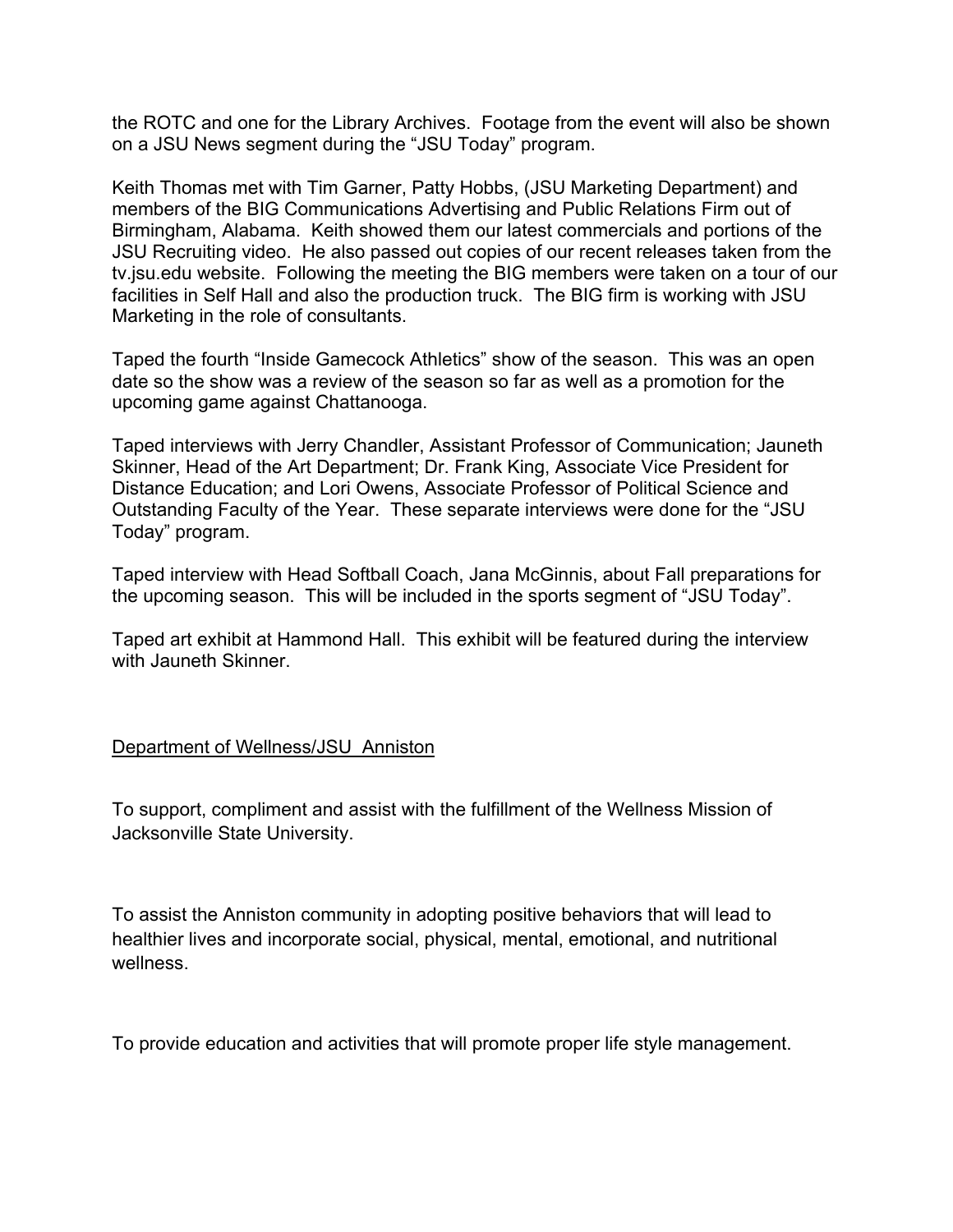To continue to be a trusted and visible resource in the Calhoun County community.

Received Confirmation JSU Wellness-Anniston was awarded a community grant in support of our community initiatives From the Wal-Mart foundation.

Sent promotional information to the Calhoun County Chamber of Commerce to promote JSU Wellness-Anniston September 6, wellness walk.

Spoke at men's prayer breakfast in at First United Methodist Church to introduce our Wellness-Anniston program and our upcoming wellness walk.

Met with Pastor Hal Noble the new pastor of the First United Methodist church to discuss JSU Wellness-Anniston

Met with Team leader Jason Head for Parker Memorial to discuss upcoming Community Wellness-Walk on September 6, 2008

Met with Fred Mays the Executive Director of Making a Difference Counseling Agency to discuss a possible partnership with JSU Wellness-Anniston.

 Attended grants information meeting with grant representatives from the office of Senator Jeff Sessions. This was held at the Cox well Room Field house of JSU.

JSU Wellness-Anniston was featured on the JSU Today broadcast, East Alabama Today, Calhoun County Community broadcast.

Attended JSU Wellness Committee meeting to discuss upcoming events, and the Community Wellness Walk.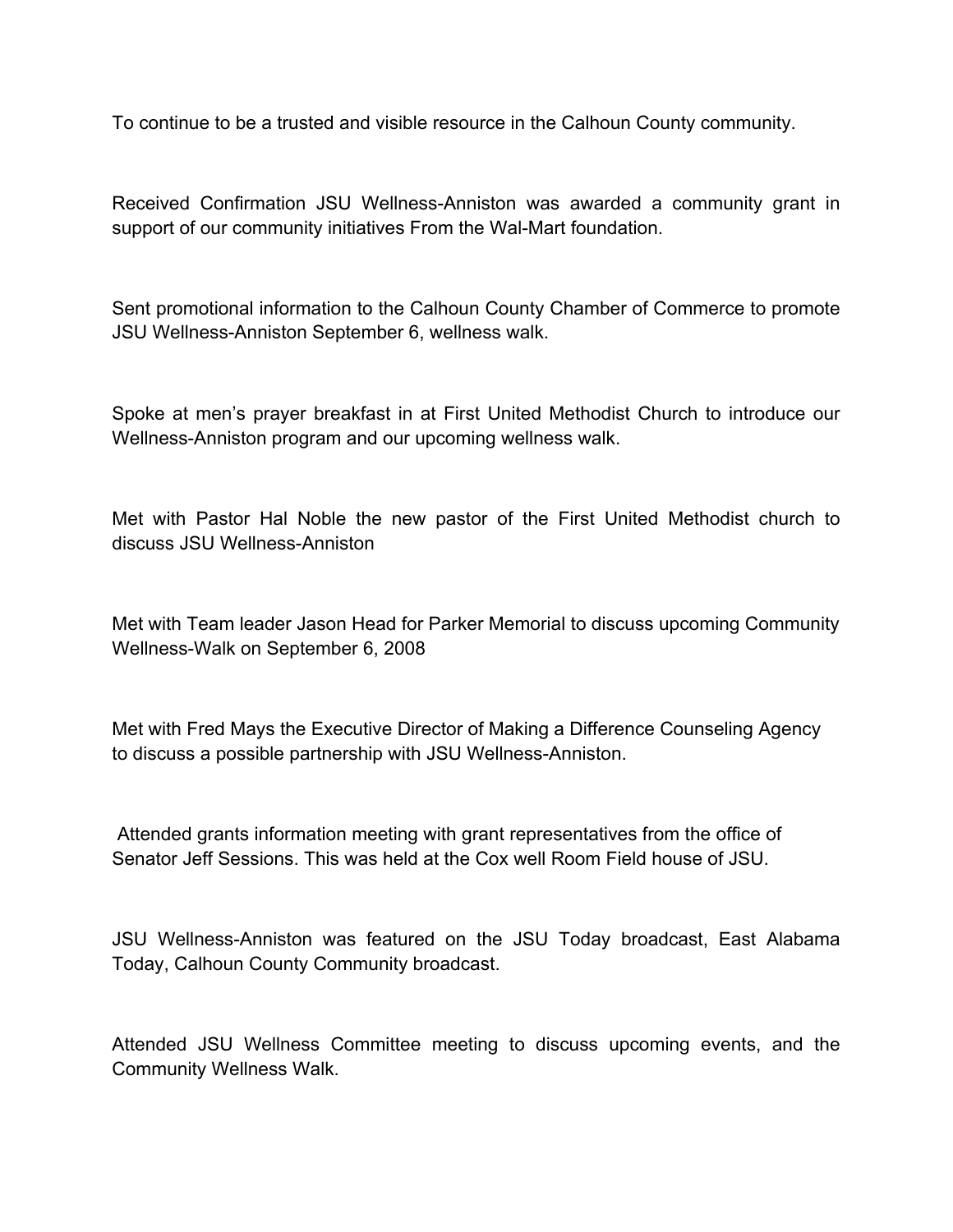Met with representatives from the National Social Work Association, Calhoun County Health Department, and Friendship Baptist Church, to discuss our upcoming partnership in our first Community Health Fair.

Spoke at Cobb Elementary to introduce the Wellness-Anniston program and to talk about our Wellness-Anniston Walking Club.

JSU Wellness-Anniston first Community Wellness Walk September 6, 2008.

Updated JSU Wellness-Anniston web site

Prepared mail out to be sent to the churches in support of the September 6 walk

Presented information at the JSU Nursing department about the JSU Wellness-Anniston program and the services they will provide.

Spoke to some of our wellness walker's team captains to schedule a meeting for December 13, 2008 to discuss our upcoming events and to report their miles

JSU Wellness-Anniston hosted the first annual Community Wellness Walk on September 6, 2008.

JSU Wellness-Anniston Walkers club reported 8,801.99miles walked and a combined weight loss of 288lbs. This information was also reported to the city of Anniston.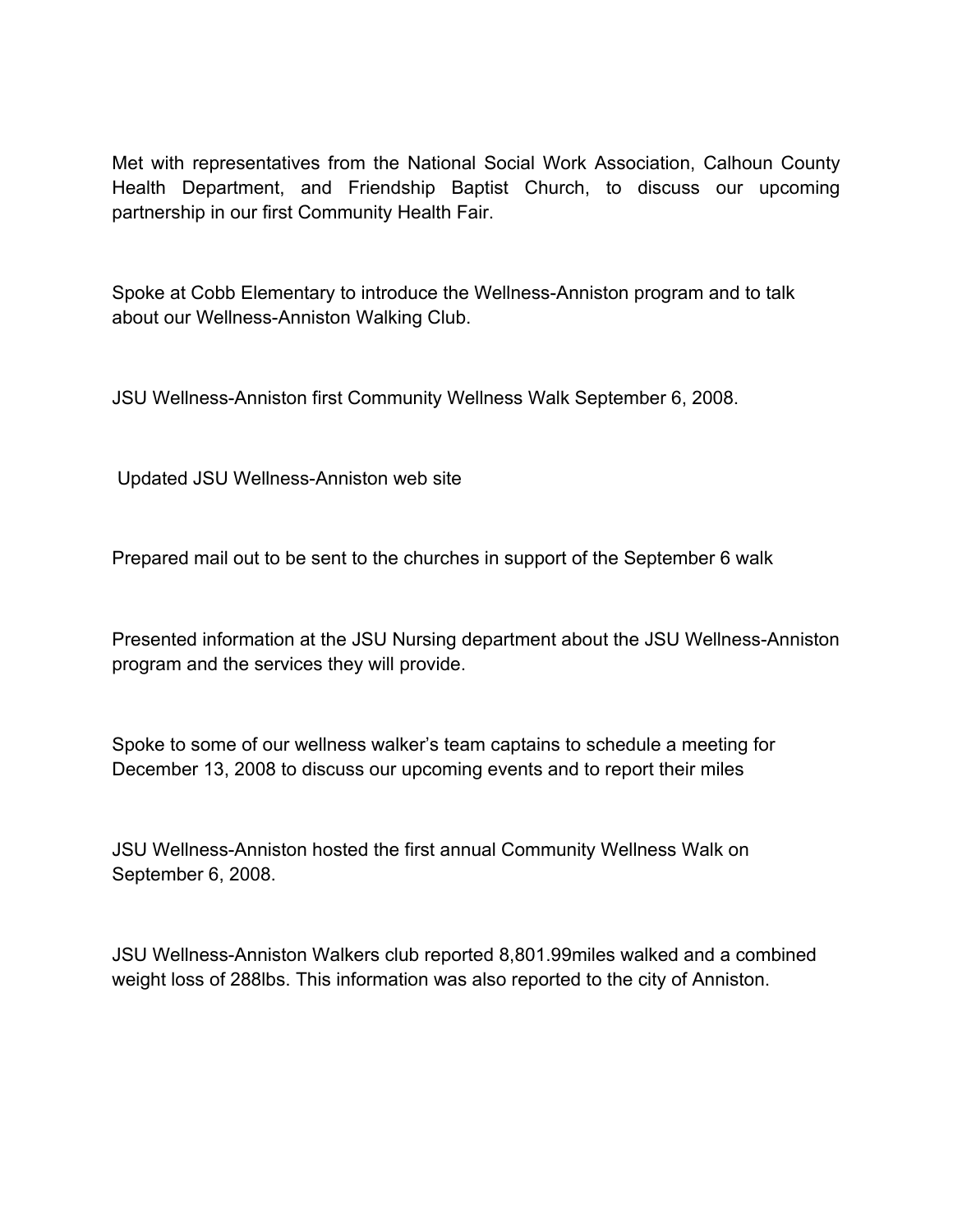The Wellness program has formed partnerships with local agencies and organizations in an effort to provide maximum wellness programming to Anniston residents. The current agencies/organizations are as follow:

Meals of Mercy- potential meetings: every Monday at the FUMC from 12:30pm-1:30pm (educational class/screening).

Interfaith Ministries- potential meetings: the fourth Wednesday of each month at 10:00are through November at FUMC (educational class/screening).

Wesley Place Apartments senior living facility complex 1 and 2 (TBA- education class/screening)

Anniston Housing Authority (TBA- education/screening)

Parker Memorial Baptist Church

Faith Outreach Ministries

Kingdom Place Ministries

Living by Faith Ministries

Haven United Methodist Church

Mount Calvary Baptist Church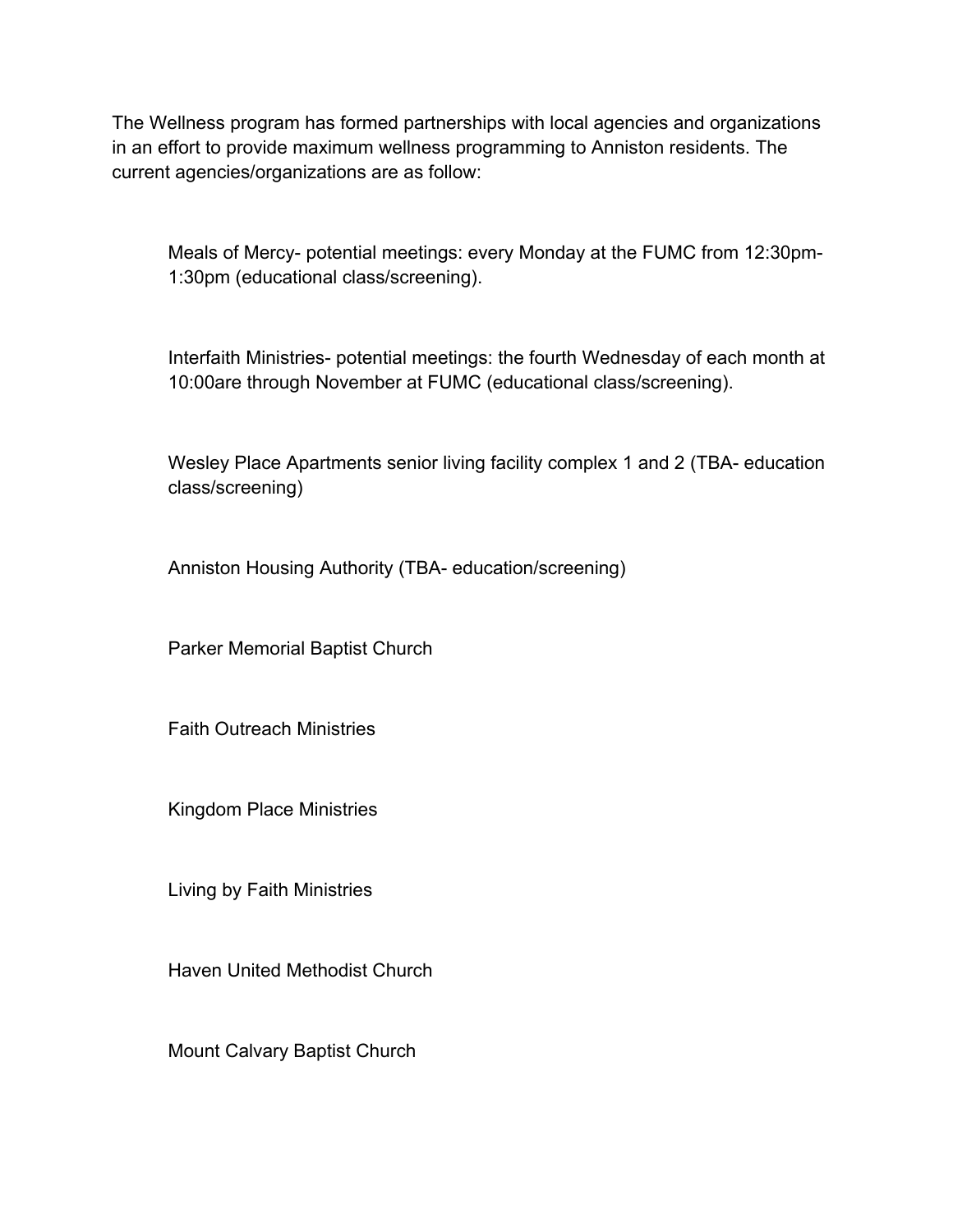Greater Thankful Baptist Church

Jacksonville State University Wellness Program-Anniston is located at the First United Methodist Church-Anniston. The office is undergoing renovations which should be completed within the next week.

# **College of Graduate Studies**

# Continuing Education

As of September 25, 2008, the Office of Continuing Education conducted 364 classes beginning October 1, 2007. Service was provided to 7,816 students and 46,796 contact hours were generated.

Jacksonville State University's Office of Continuing Education hosted the First Annual Community Development Institute in October 2007. The institute was held on the 11th floor of the Houston Cole Library. The CDI is committed to the non-exclusive training of individuals in the fields of community and economic development. The 31 participants came from a wide range of occupations and interests, from elected officials to volunteers at non-profit organizations. The CDI will again be held in October 2008 with Year I students returning to complete the Year II curriculum.

Four workshops were conducted in partnership with East Alabama Regional Planning **Commission** 

- Websites Made Easy Presented by Denise Rucker, Retired Senior Volunteer Program Director.
- Community Development Principles: How to Prepare for Economic Development. The presenters were Mickey Simmons, Community Development Project Manager for PowerSouth Energy Cooperative, and Dr. Lawson Veasey, Professor of Political Science and Public Administration at Jacksonville State University.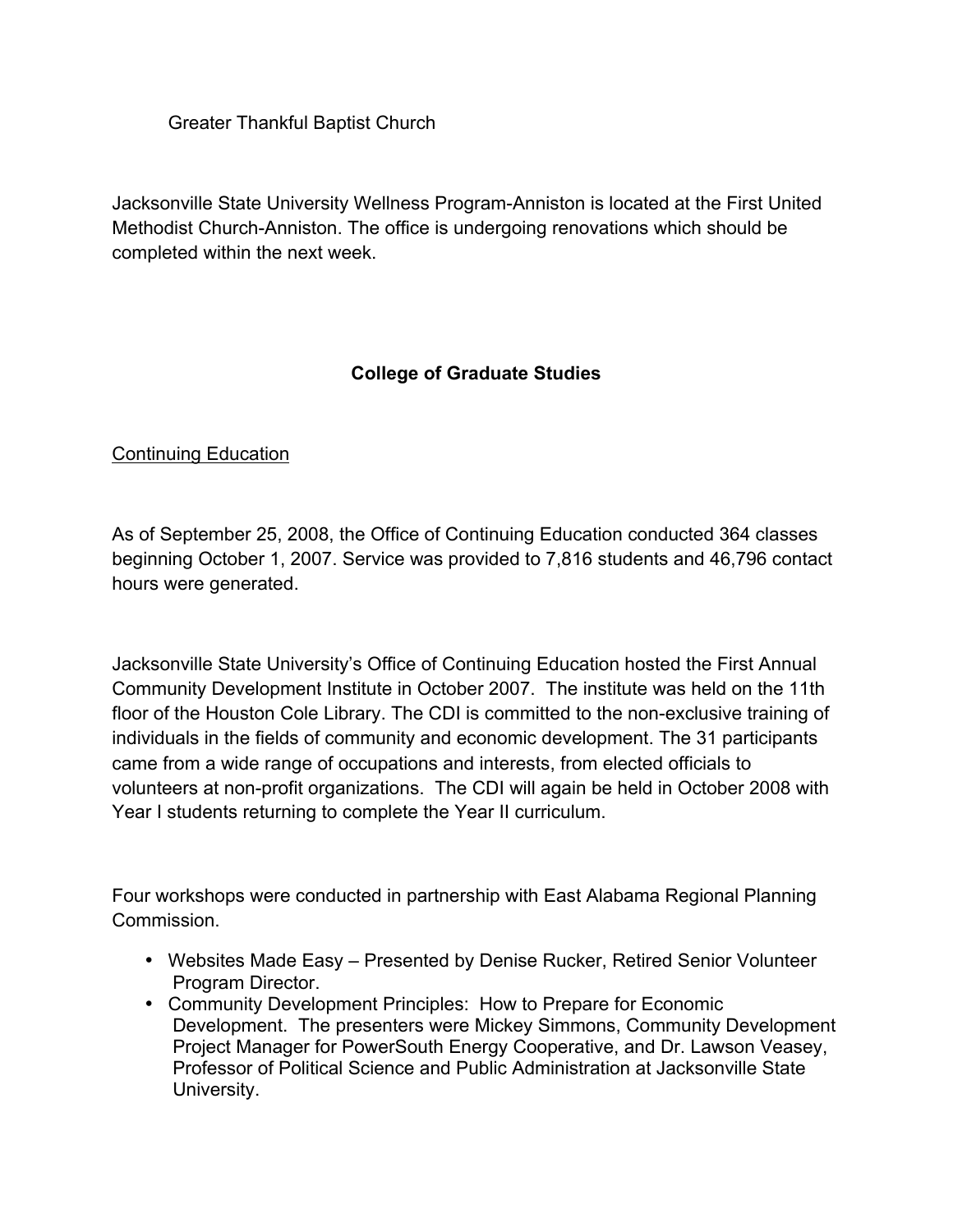- Managing Crises: Making Our Communities More Resilient Presented by Dr. Jane Kushma, Associate Professor of Emergency Management, and Nancy Mellen, Criminal Justice Instructor, with Jacksonville State University.
- Basic Project Management: Principles and Techniques Presented by Jennifer Swafford, Assistant Director of Continuing Education.

UPACE, the University Partnership of Alabama for Continuing Education, continues to offer certificate programs for the Association of County Administrators, Association of County Engineers, County Revenue Officers Association of Alabama, Alabama Association of 911 District Directors and the Alabama Association of Chiefs of Police. Participating in the program at this time are 269 County Administrators, 147 County Engineers, 158 Revenue Officers, 132 911 District Administrators and 892 Chiefs of Police.

The UPACE Partnership managed training programs this year throughout the State of Alabama as indicated below.

Association of County Administrators of Alabama

Association of County Engineers of Alabama

Alabama Association of 911 Districts

County Revenue Officers Association of Alabama

Legislative and Governmental Relations (17)

General Management and Supervision I (32)

General Management and Supervision II (8)

General Accounting, Financial Planning and Management I (21)

General Accounting, Financial Planning and Management II (16)

Ethics for Public Officials and Employees (22)

Orientation and Overview of Administrators' and Engineers' Duties (21)

Fundamentals of Emergency Communication District Administration II (9)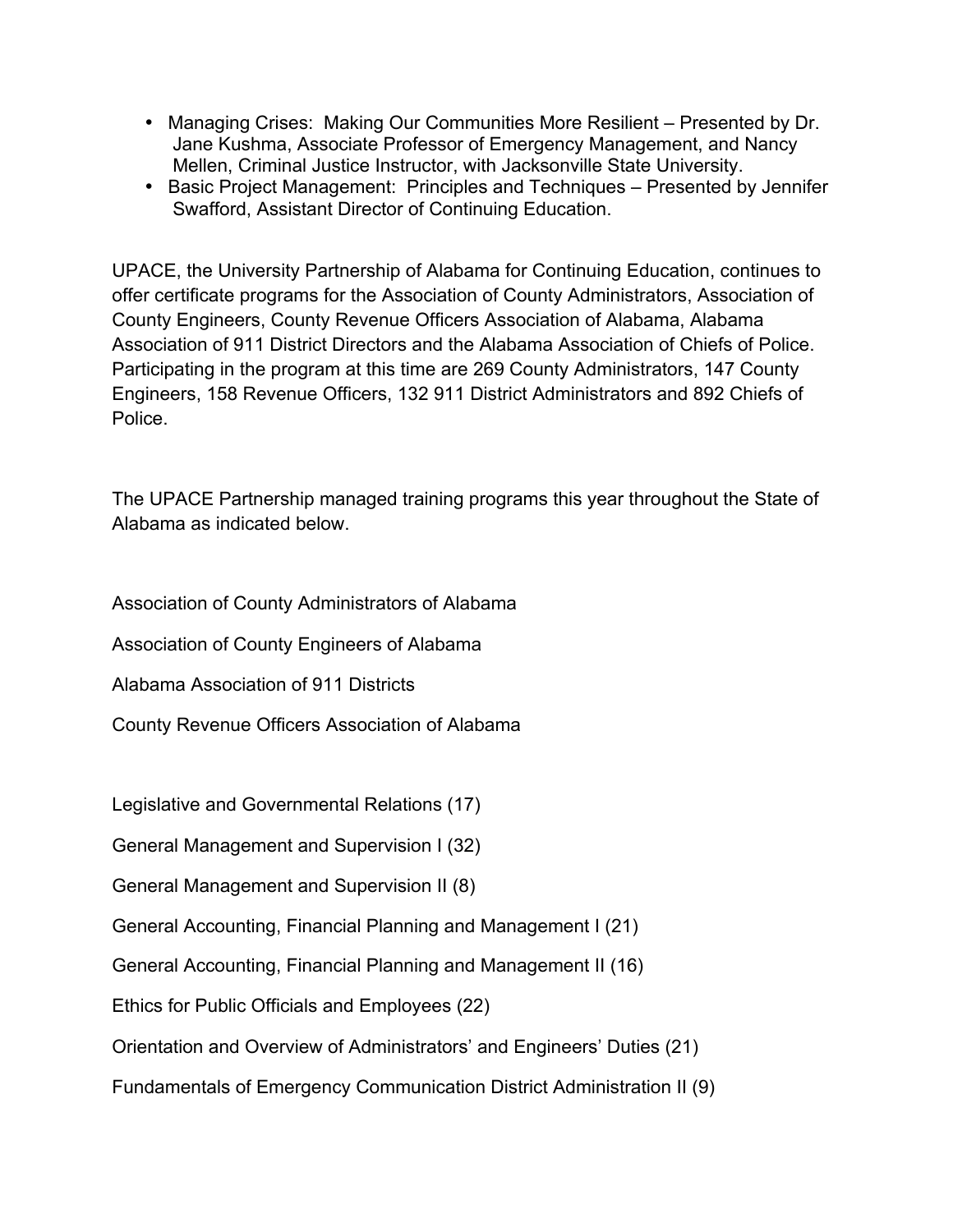Legal Primer: Public Roads (10) Disaster Preparedness and Response (10) Business Licensing in Local Governments (18) Overview of County Revenue (26) How to Safely Perform Revenue Field Work (31)

Alabama Association of Chiefs of Police

New Chief's Development Seminar (18)

Gang Awareness: MS-13, Risk Protection Factors (20)

Cultural Sensitivity (22) Liability Issues: Identifying and Reducing Risk in Law Enforcement (255)

The Changing Face of Police Work: Generational Differences (36)

How to Create and Communicate a Vision for Your Department (37)

Media Relations I (233)

Media Relations II (252)

Effective Management (23)

Supervisory Techniques (23)

Mandated Employment Policies and Best Practices (31)

Harassment, Discrimination, Racial Profiling and Related Issues (30)

In November 2007, Continuing Education staff members attended the annual LERN conference where all received training and certification. This is an achievement related to much study and work in the field of continuing education during the year prior to the conference and to courses attended while at the conference. The following staff members passed their certification exams and are designated Certified Program Planners in their field of study.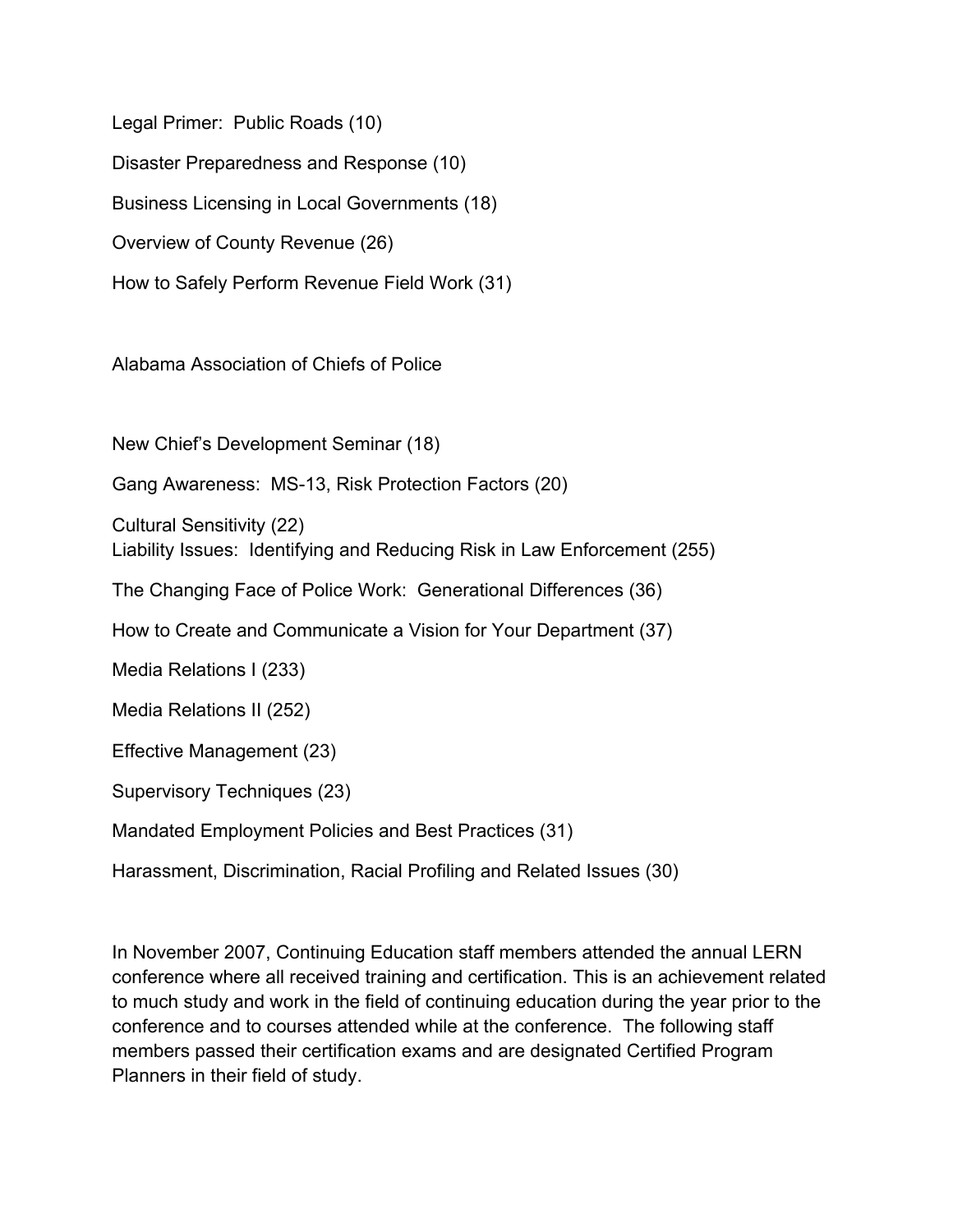- Kelly Beegle Program Management CPP
- Lynne Nabors Program Management CPP
- Rhonda Noah Program Management CPP
- Ann Spicer Program Management CPP

In April 2008, the remaining Continuing Education staff members attended the LERN Institute for training and certification. The following staff members passed their certification exams and are designated Certified Program Planners in their field of study.

- Belinda Blackburn Contract Training and Program Management CPP
- Jennifer Swafford Contract Training CPP
- Rita Smith Program Management CPP
- Annette Stahl Contract Training and Program Management CPP

Belinda Blackburn, Director, and Jennifer Swafford, Assistant Director, have played active roles in non-profit community organizations, specifically through the Anniston Rotary and the United Way's Success by Six program, which advocates and supports the need for literacy programs in early childhood education. Both also serve in leadership roles in other non-profit organizations in the community, such as the Society for Human Resource Management, Retired Senior Volunteer Program, and the Anniston Lion's Club.

The ROI Institute will be offering the ROI Methodology Certification Workshop through the Office of Continuing Education. ROI impact studies measure and evaluate programs and their effect on an organization's bottom line. Workshop presenters, Jack and Patti Phillips, are world-renowned experts on accountability, measurement, and evaluation. Dr. Jack J. Phillips provides consulting services for Fortune 500 companies and major global organizations and is the author or editor of more than 50 books.

Through a partnership with the American Institute of Professional Bookkeepers, the Office of Continuing Education will begin offering courses in October 2008 for experienced bookkeepers who wish to become Certified Bookkeepers.

The 12<sup>th</sup> Annual Nursing Continuing Education Conference was held in partnership with the Lurleen B. Wallace College of Nursing and Health Sciences with 141 in attendance.

The Jacksonville State University Certificate in Leadership Principles was awarded to 29 employees from Keystone Foods after completing 40 hour of training.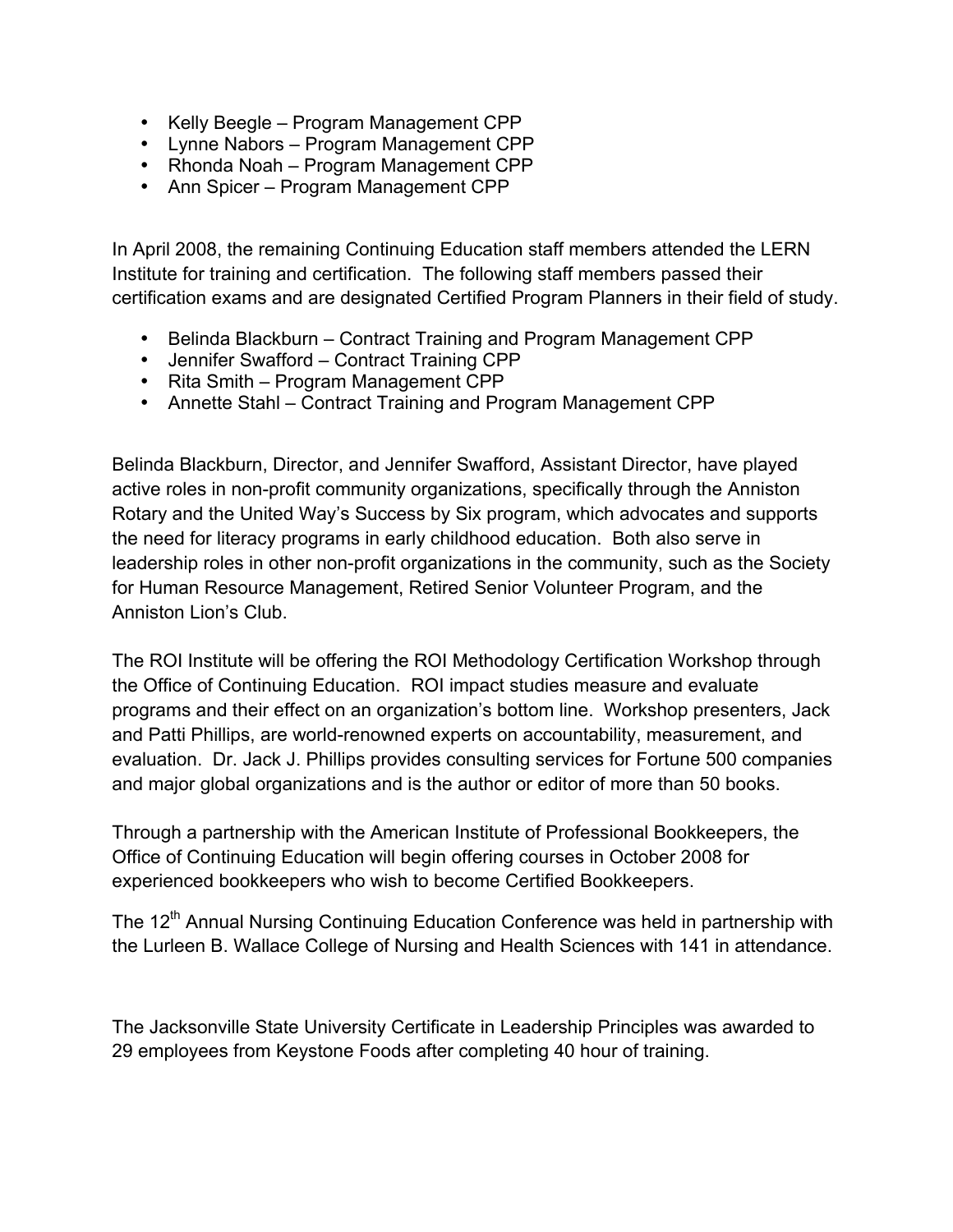Wellborn Cabinet returned for the fifth year, requested the Certificate in Basic Supervisory Principles for 12 employees in October 2007 and an additional 15 employees to be completed by October 2008. This certificate requires each employee to complete 76 hours of training.

Customized computer training (Microsoft Excel, Word, Access, and PowerPoint) was conducted at JSU McClellan for the Northeast Alabama Regional Medical Center staff.

Contact has been made with over 100 companies in our service area to make key personnel aware of our training product line. Contract training has been provided to nine clients. This required providing 73 courses to 1675 employees with various curriculum requirements.

The Continuing Education video conferencing lab was utilized by the State of Alabama Department of Forensic Sciences to view a demonstration of Leica Geosystems Digital Laser Mapping equipment. This demonstration was also viewed by Chiefs of Police, Sheriffs, District Attorneys, and other law enforcement personnel in both New York and California.

On February 15, the Fifth Annual Auctioneer School began and continued for 10 days until graduation on February 24. The student auctioneers conducted an auction for the Gilbert Auction Company on February 23 as a part of their graduation requirements. Brian Davenport, graduate of the JSU Auctioneer School, is the 2008 Alabama State Bid Calling Champion.

Online courses continue to be popular. Seventy-six (76) students completed various online courses including real estate, accounting, computing, fitness, grant writing, medical transcription, and investing. Pronto Spanish has been added as a resource for business-specific conversational Spanish for the workplace. EdWay Online has also been added to provide over 150 web-based multimedia, interactive courses and 15 certificate programs.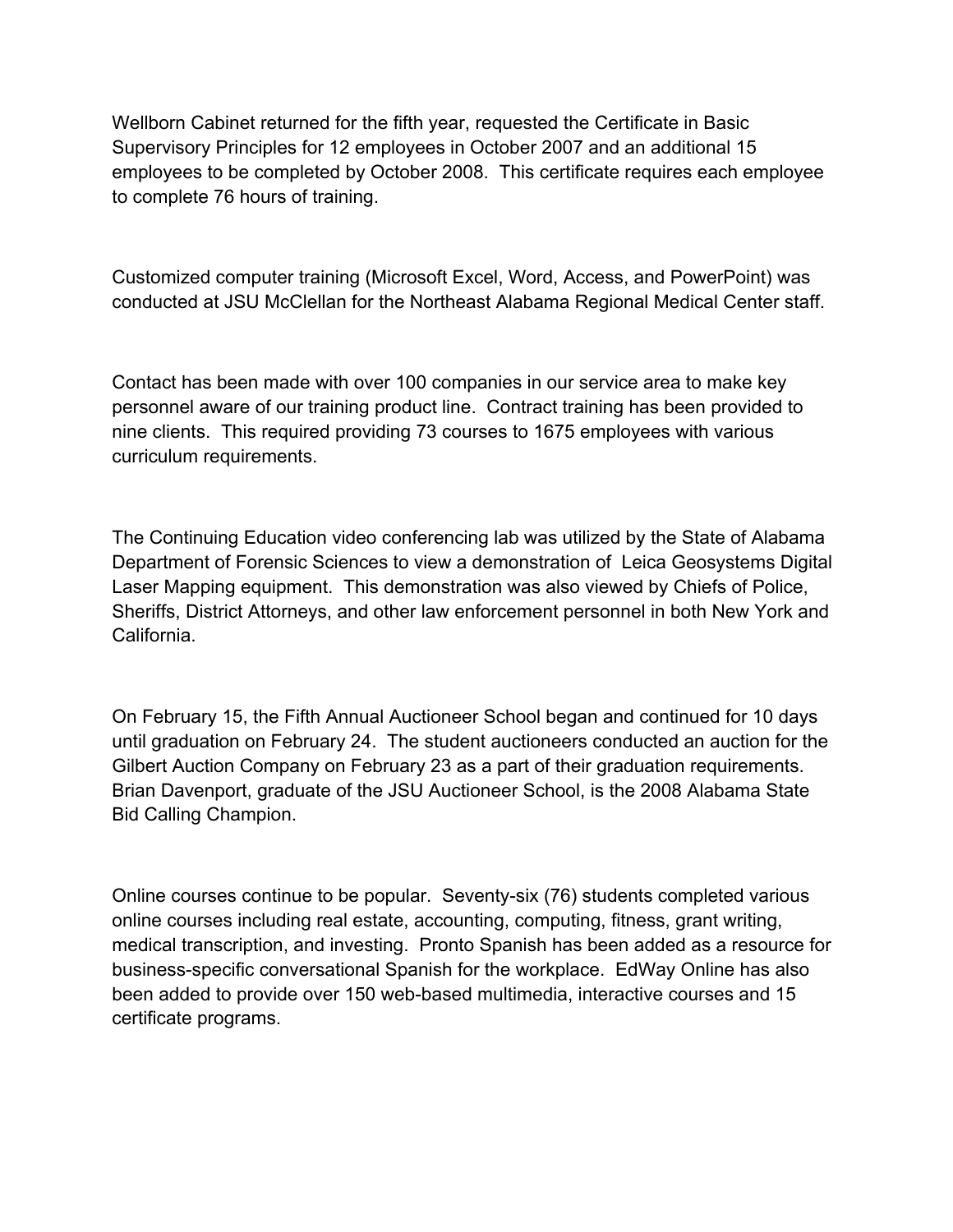Kathryn Windham Tucker, master storyteller, author of twenty-four books, playwright, accomplished photographer, and popular public television and radio personality conducted a Storytelling Workshop at JSU McClellan for 88 attendees.

Training on Drug Awareness: Update for the Real Estate Professional was offered with 42 in attendance. This course was offered in partnership with the Calhoun County Board of Realtors and was coordinated by Rita Smith, Continuing Education Program Coordinator and Licensed Real Estate Instructor.

A test prep course was provided during our summer session for 24 high school students scheduled to take the A.C.T. exam.

Continuing Education has provided administrative support for 40 athletic camps since October 1, 2007. Over 2,000 students have come to campus to participate in camps for football, volleyball, soccer, softball, basketball, and baseball. Twenty-three (23) overnight camps have been conducted since May 1, with 2,779 campers visiting our campus. Campers were housed in JSU dormitories.

Jacksonville State University held its second Alabama Math, Science, and Technology Initiative Summer Institute July 7-18, 2008. Approximately seven hundred – fifty math and science teachers and administrators attended two weeks of training at Saks Middle School and Saks High School. Seventy trainers from across the state served as our presenters. Dr. William Carr, keynote speaker James Span, Chief Meteorologist for ABC 33/40, and Steve Ricks were the speakers at the opening session held on July 7, 2008. Dr. Judy Stiefel, superintendent of Calhoun County Schools, and members of the Calhoun County Board of Education attended the opening session as well as many community leaders.

During the 2008-2009 school year, approximately five hundred fifty math kits and six hundred science kits will serve over eight hundred teachers. AMSTI's five specialists will support these teachers as AMSTI is implemented school wide at forty-five schools. The first round of science kits will return to the AMSTI site to be restocked the first week of October and the second round will be distributed the third week in October. Two more rotations will take place in January and in March.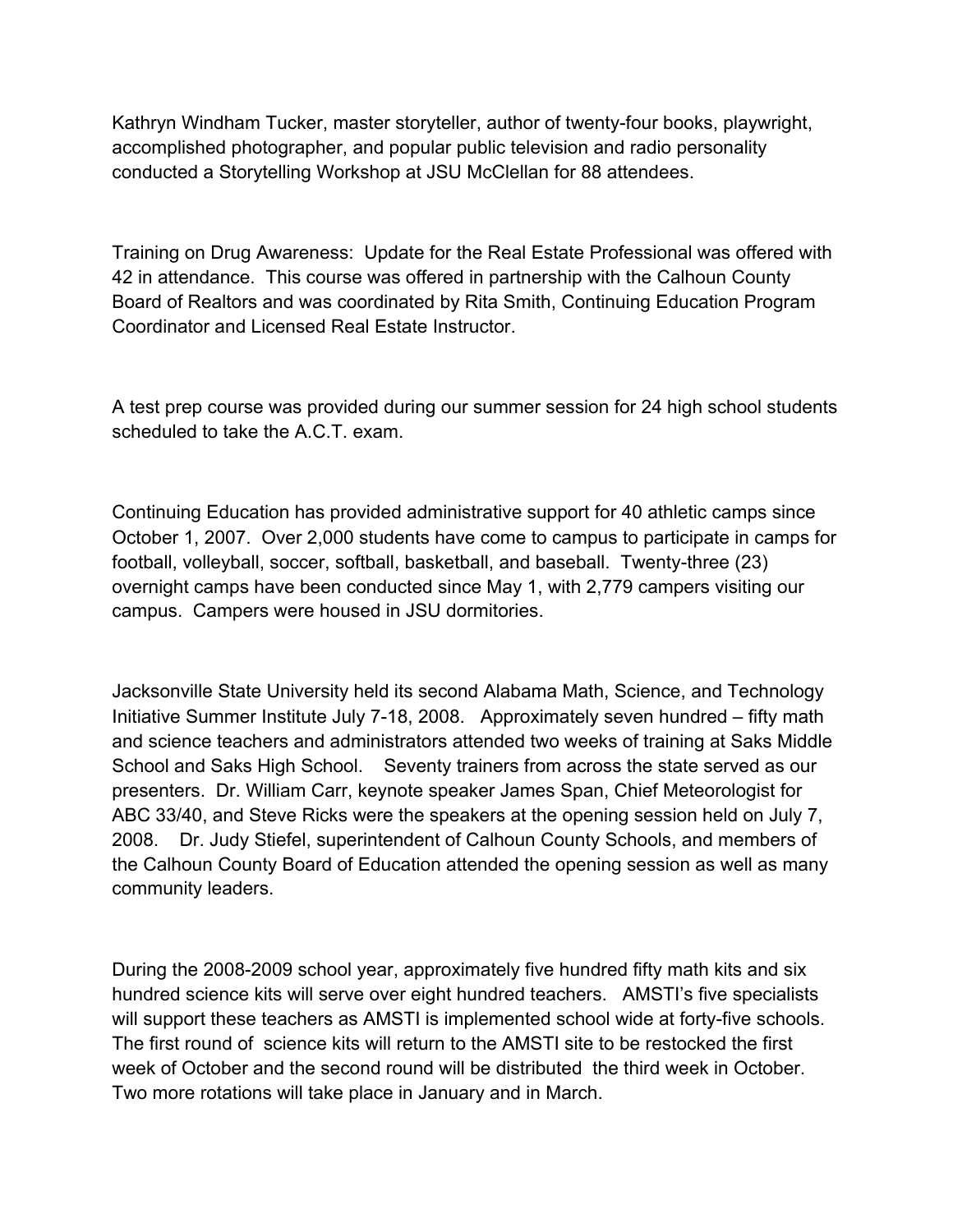September 4, 2008, AMSTI lead teachers met at the JSU In-Service Center and for a lead teacher professional development based on Leadership 101 and 360 Degree Leadership by John Maxwell. Lead teachers were provided with information and training to help them lead their fellow teachers as they implement AMSTI in their schools.

# AMSTI

Jacksonville State University held its second Alabama Math, Science, and Technology Initiative Summer Institute July 7-18, 2008. Approximately seven hundred – fifty math and science teachers and administrators attended two weeks of training at Saks Middle School and Saks High School. Seventy trainers from across the state served as our presenters. Dr. William Carr, keynote speaker James Span, Chief Meteorologist for ABC 33/40, and Steve Ricks were the speakers at the opening session held on July 7, 2008. Dr. Judy Stiefel, superintendent of Calhoun County Schools, and members of the Calhoun County Board of Education attended the opening session as well as many community leaders.

During the 2008-2009 school year, approximately 550 math kits and 600 science kits will serve over 800 teachers. AMSTI's five specialists will support these teachers as AMSTI is implemented school wide at 45 schools. The first round of science kits will return to the AMSTI site to be restocked the first week of October and the second round will be distributed the third week in October. Two more rotations will take place in January and in March, 2009.

September 4, 2008, AMSTI lead teachers met at the JSU In-Service Center and for a lead teacher professional development based on Leadership 101 and 360 Degree Leadership by John Maxwell. Lead teachers were provided with information and training to help them lead their fellow teachers as they implement AMSTI in their schools.

### In-Service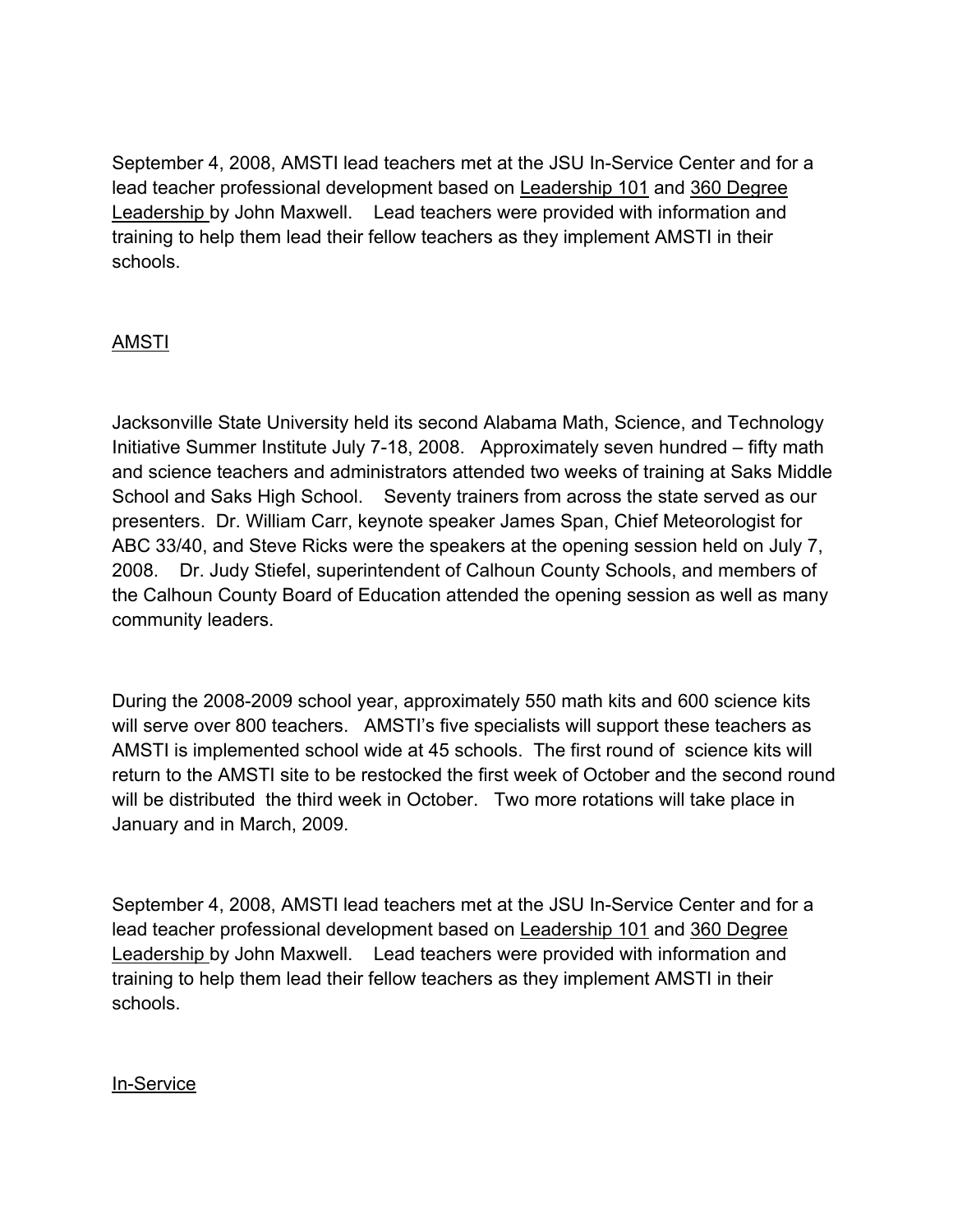The In-Service Education Center provided 137 training sessions between July 1 and September 30, 2008 for 2,271 participants.

Four training sessions were provided for ARI coaches in the JSU Region school between August 19 and August 25, 2008.

Alabama Reading Initiative Comprehension training was conducted in Etowah County and at JSU McClellan for 122 fourth grade teachers in the JSU In-Service Region during the month of September.

JSU, McClellan was the site of two meeting for the School Improvement teams for the regional school systems. Over sixty educators participated in each meeting.

JSU In-Service Center provided consultants for Gadsden City, Cherokee County, and Randolph County Back-to-School Institutes.

### **Houston Cole Library**

### Publications:

Ms. Bethany Latham (2008). Review of A Celebration of Women Writers website. *Reference Reviews* 22 (5), 31-32.

Ms. Bethany Latham (2008). Internet column: Open Access. *Reference Reviews* 22 (5), 5-6.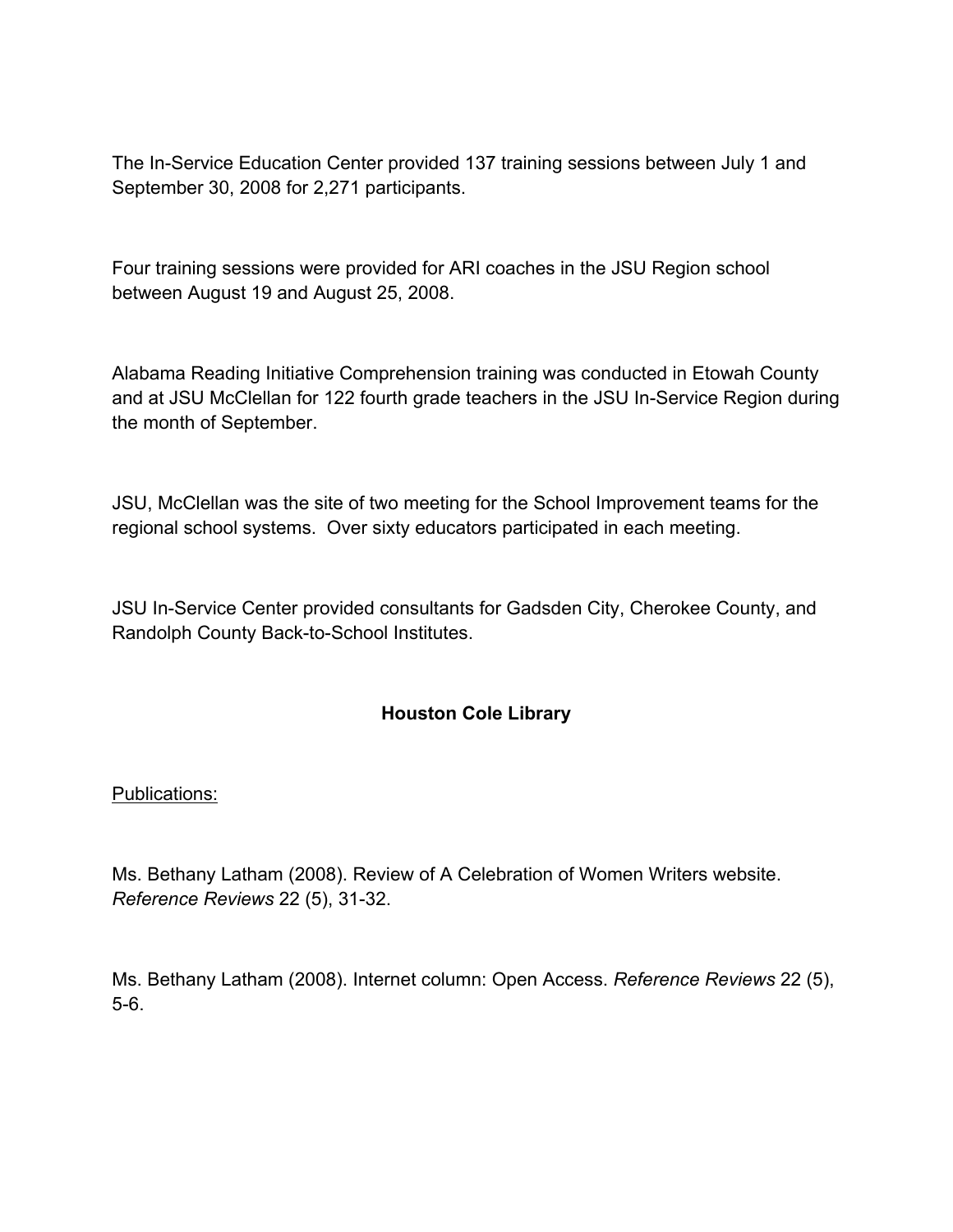Ms. Bethany Latham (2008). Internet column: Petrol Pain. *Reference Reviews* 22 (6), 4- 5.

Ms. Bethany Latham (2008). Review of *The Spiritualist*. *Historical Novels Review* 44 (May), 31.

Ms. Bethany Latham (2008). Review of *The House at Riverton*. *Historical Novels Review* 44 (May), 50.

Ms. Bethany Latham (2008). Review of *Mad About the Boy?*. *Historical Novels Review* 45 (August), 42.

### Presentations:

Ms. Laurie Charnigo. "Popcorn n' Picture Books for Creative Writing." Presentation and activities with children's books for the JSU Writing Project. Houston Cole Library, Jacksonville State University, June 11, 2008.

Ms. Bethany Latham and Ms. Jodi Poe Alabama Virtual Library Teacher Resources. Alabama Educational Technology Conference, Birmingham, AL (June 17, 2008).

Ms. Charlcie Vann presented "Basic Library Instruction." Brown Bag Lunch, Houston Cole Library Smart Lab (September 8, 2008).

Ms. Jodi Poe presented "Remote Library Use." Brown Bag Lunch, Houston Cole Library Smart Lab (September 15, 2008).

Mr. Harry Nuttall presented "Basics of MLA Documentation Style." Brown Bag Lunch, Houston Cole Library Smart Lab (September 25, 2008).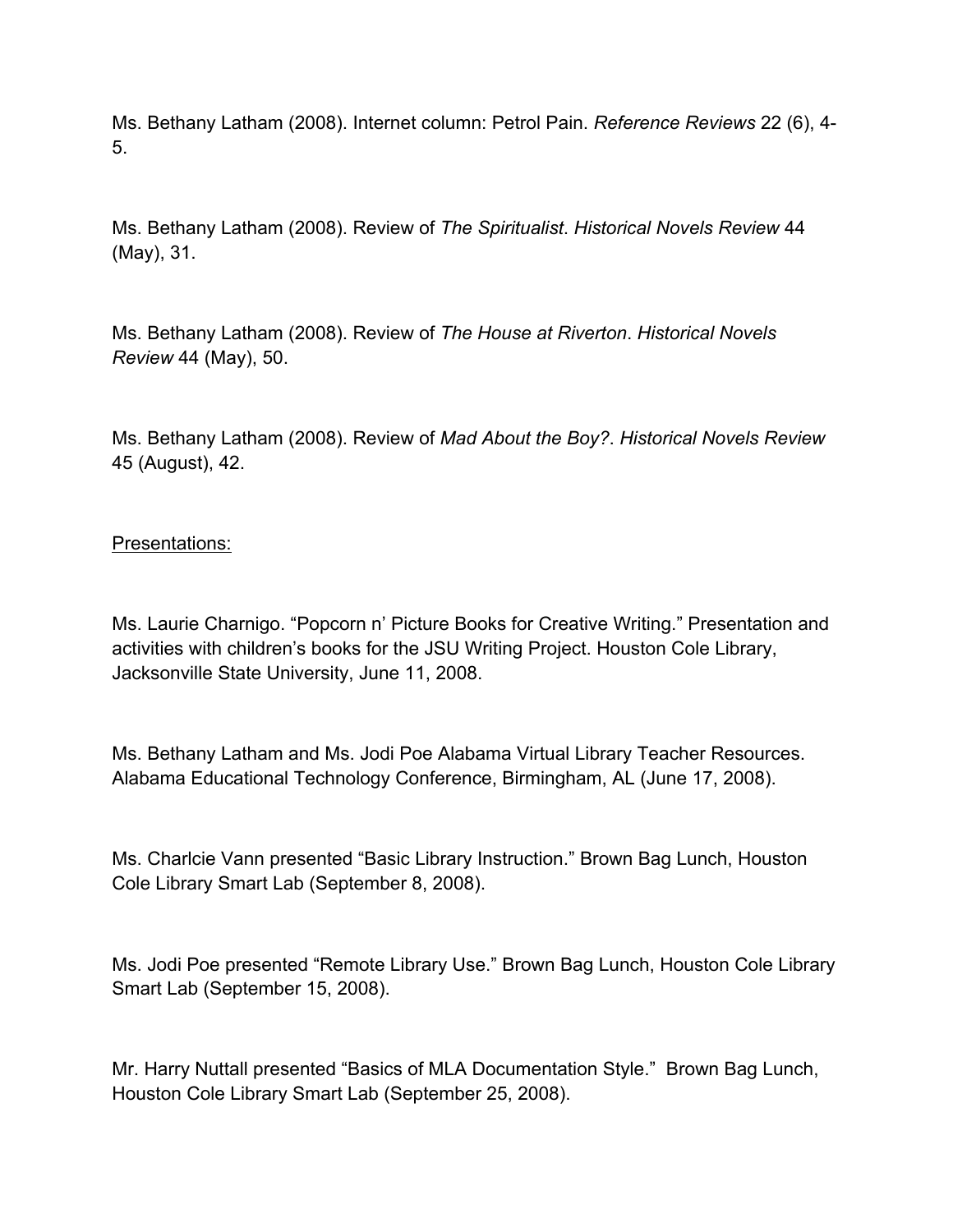# **Lurleen B. Wallace College of Nursing and Health Sciences**

Student Enrollment. The College of Nursing and Health Sciences (CNHS) continues to experience extraordinary growth. The following table illustrates the pattern of growth since Fall 2001:

| Fall          | Fall                     | Fall          | Fall          | <b>Fall</b>       | Fall              | Fall              |
|---------------|--------------------------|---------------|---------------|-------------------|-------------------|-------------------|
| 2001          | 2003                     | 2004          | 2005          | 2006              | 2007              | 2008              |
| BSN:          | BSN:                     | BSN:          | BSN:          | <b>BSN: 238</b>   | BSN: 229          | <b>BSN: 240</b>   |
| 174           | 194                      | 202           | 244           | <b>STEP: 100</b>  | <b>STEP: 149</b>  | <b>STEP: 187</b>  |
| STEP:<br>9    | STEP:<br>12 <sub>2</sub> | STEP:<br>9    | STEP:<br>54   | MSN:<br>44        | MSN:<br>56        | MSN:<br>61        |
| MSN:          | MSN:                     | MSN:          | MSN:          | <b>UNA</b>        | <b>UNA</b>        | <b>UNA</b>        |
| 27            | 20                       | 29            | 36            | <b>MSN: 21</b>    | MSN:<br>27        | MSN:<br>29        |
|               |                          |               |               | <b>Total: 403</b> | <b>Total: 461</b> | <b>Total: 517</b> |
| Total:<br>210 | Total:<br>226            | Total:<br>240 | Total:<br>334 |                   |                   |                   |

Assistant Professor, Dr. Phyllis Waits is serving as Acting Dean during Dr. Sarah Latham's leave of absence. Dr. Latham plans to return for half-days in October.

Dr. Carrie Elkins completed her Doctorate of Health Science degree at Nova Southeastern University in June 2008 and has been promoted to Assistant Professor.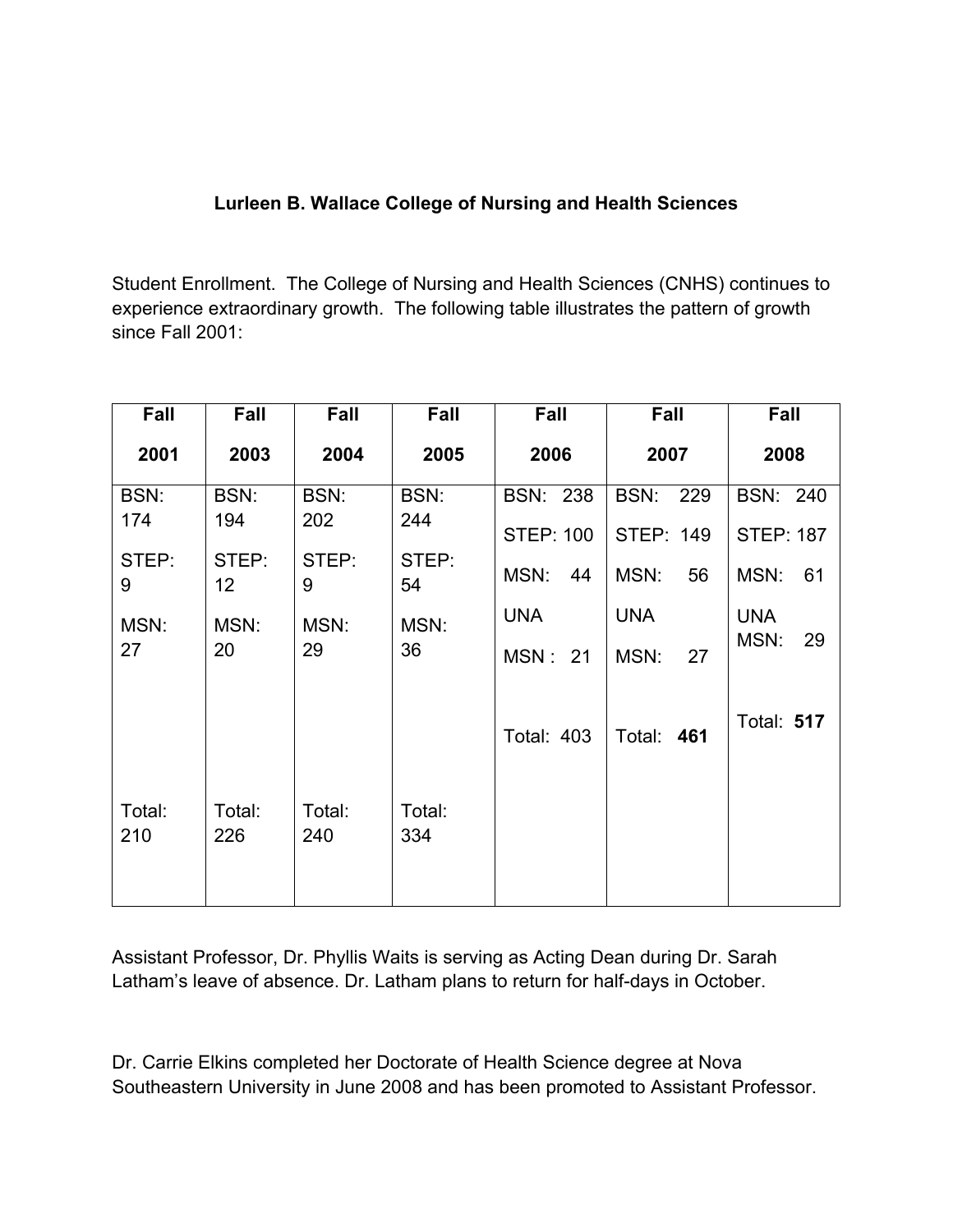Mr. David Hofland and Dr. Phyllis Waits were in attendance for the renewal of the dual degree partnership between JSU and Talladega College on September 11, 2008. The upper division core courses of the nursing program will be offered at JSU.

On July 25, 2008 the12<sup>th</sup> Annual Continuing Education Conference "Nursing Update 2008" was held in Wallace Hall. There were 151 total participants including sponsors, exhibitors, support staff, speakers, and paid registrants.

Ball State University College of Nursing was host to Instructors Ms. Kim Helms and Ms. Christie Shelton on May 28-29, 2008. The visit included a tour and demonstration of the simulation lab. Ms. Helms and Ms. Shelton were preparing to teach the new course NU 455 Transition to Professional Nursing.

Assistant Professor/STEP Program Director Dr. Phyllis Waits and Instructor Ms. Christie Shelton presented "The Role of the Nurse in Both Natural and Man-made Disasters: Establishing the Evidence" at the International Nursing Research Conference in Jerusalem, Israel on June 30-July 3, 2008.

Instructor Ms. Christie Shelton and Assistant Professor Dr. Phyllis Waits attended the Army ROTC Nursing Program Nurse Educator site visit in Seattle, WA on July 21-25, 2008.

The Maternal Child Health Bureau awarded Nursing Instructor Ms. Betsy Gulledge the Leadership and Education in Child Health Nursing (LECHN) fellowship in the amount of \$12,000 per year. As part of the grant opportunity Ms. Gulledge will be able to continue her doctoral course work and community outreach at UAB.

Instructor Ms. Betsy Gulledge received notification this week that she has been selected to receive the Alabama Board of Nursing (ABN) scholarship for the academic year 2008-2009.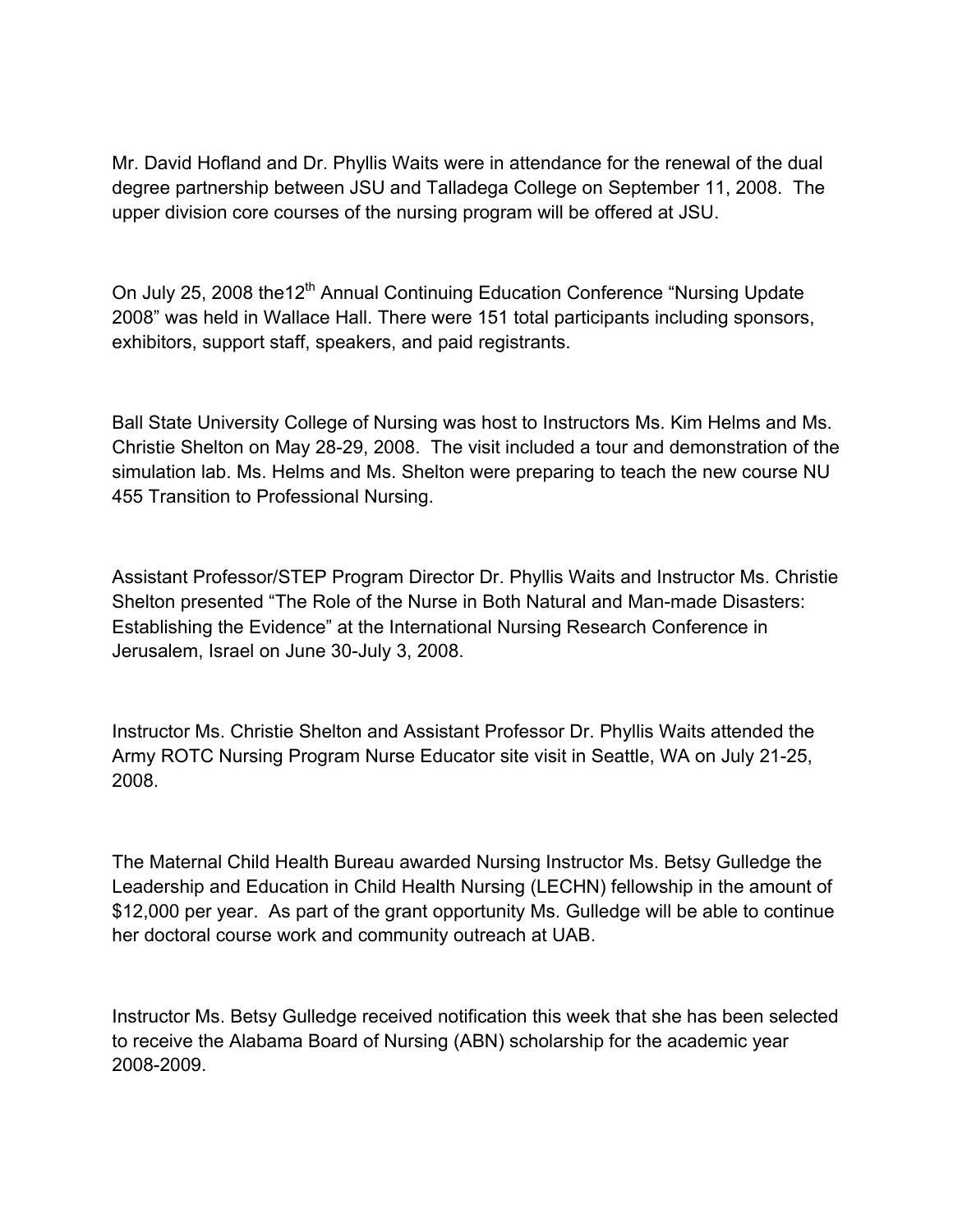The ABN also awarded a \$5000 scholarship to JSU MSN student Ms. Wendy Higginbotham.

Assistant Professor Dr. Phyllis Waits will attend the American Association of Colleges of Nursing 2008 Fall Semiannual Meeting in Washington, DC on October 18-21, 2008.

Instructor Ms. Sherron DeWeese will attend the Annual Contraceptive Technology: Quest for Excellence Conference in Atlanta, GA on October 29-31, 2008.

# **Office of the Associate Vice President for Academic Affairs**

Accelerated high school enrollments for classes offered in the local high schools grew by 8% over the previous year, increasing from 608 enrollees in 2006-2007 to 657 in 2007-2008. Participating schools were as follows: Alexandria, Cedar Bluff, Donoho, Jacksonville, Oxford, Pleasant Valley, Sacred Heart and Saks.

The Institutional Review Board reviewed 72 research proposals during the academic year 2007-2008 (as of date of report submission). This is an increase of 80% over the previous year. Of these, 63 were exempt, 7 were expedited and 2 were fully reviewed. Minutes of fully reviewed applications are included in part "III.a." of the IRB Annual Report, (available on the JSU website under "Academics: Academic Affairs: Human Subjects Review").The names of all applicants and projects are also attached in "III.b." of the IRB Annual Report (available online). All applications were approved.

Of greatest fiscal significance to report from the Office of the AVPAA is the increase in Sponsored Projects dollars awarded for the year. Out of approximately \$9.85 million in proposed projects, \$6.71 million of external funding was awarded. This compares quite favorably with the \$4.48 million awarded last year, for an increase of nearly 50% over last year's figures for external funding to the university.

### Department of Military Science

Commissioned 8 quality officers in fiscal year 2008.

JSU remains the leader in 6th Brigade and ranks in the top 15% of all ROTC programs in the nation.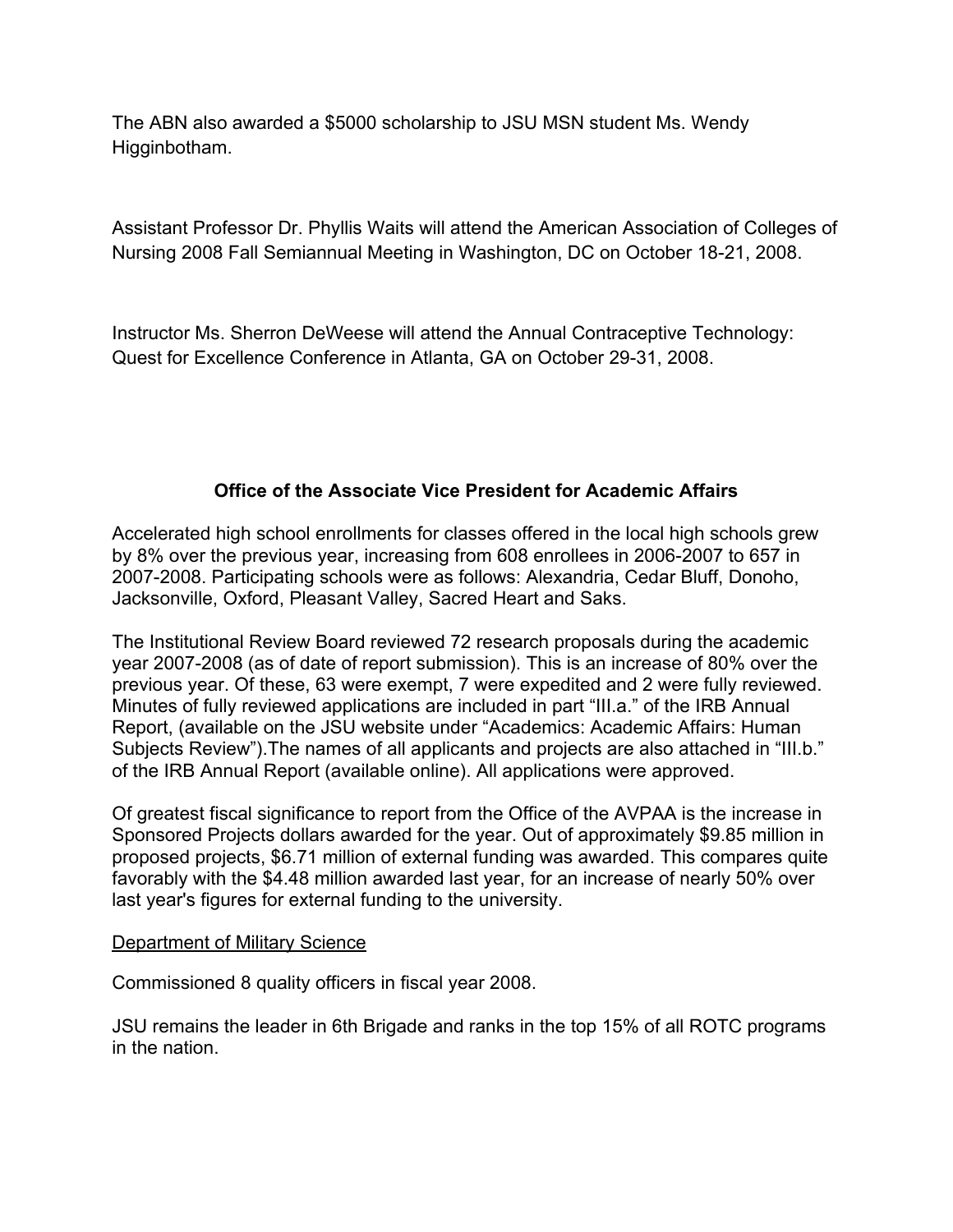Through aggressive marketing and recruiting, increased freshmen enrollment in the Military Science program by 41% compared with enrollment for the 2006/2007 school year.

Positive developmental environment resulted in JSU ROTC retention rates for freshmen, sophomore, junior, and senior Cadets that exceeded 2008 U.S. Army Cadet Command National averages.

Sent twenty Cadets to the Leader Development and Assessment Course at Fort Lewis, Washington (Summer of 2008), five Cadets to the Leaders' Training Course at Fort Knox, KY, three Cadets to airborne training at Fort Benning, GA, one nurse to NSTP in HI, and one Cadet to Air Assault Training at Fort Knox, Kentucky.

Four JSU Cadre Members supported US Army Cadet National Leadership Assessment Course at Fort Lewis Washington

JSU ROTC sent two JSU nursing professors to the US Army Cadet National Leadership Assessment Course.

MAJ Shackelford, 2LT Lowrance, and 2LT Payne attended JSU Freshman Orientation Sessions with display table and informational packets to distribute to interested applicants on 9, 12,16,19,23, and 26 June.

2LT Lowrance and 2LT Payne were invited by the local Alabama Army National Guard Recruiting Station to conduct and supervise a Combat Water Survival Test for incoming soldiers into the National Guard.

MAJ Reynolds and 2LT Payne on the Fourth of July attended the "Downtown Gadsden Event" with a display table and recruiting items to pass out to attendees.

 MAJ Shackelford hosted an open house for the Albertville High School JROTC Commander and cadets. They were given a tour of the University and the facilities of Rowe Hall, and received a briefing on the financial assistance available through ROTC.

A Commissioning Ceremony was held on 8 August, prior to graduation for our summer term graduate.

MAJ Shackelford, 2LT Payne, and 2LT Jones conducted a briefing for the first semester nursing students and provided them with lunch and informational pamphlets.

MAJ Shackelford, 2LT Payne and 2LT Jones conducted briefings and passed out recruiting items for students interested in ROTC during "Get On Board Day".

The ROTC Department provided security, personnel to work the gates, and parking assistance during the JSU vs. AAM football game.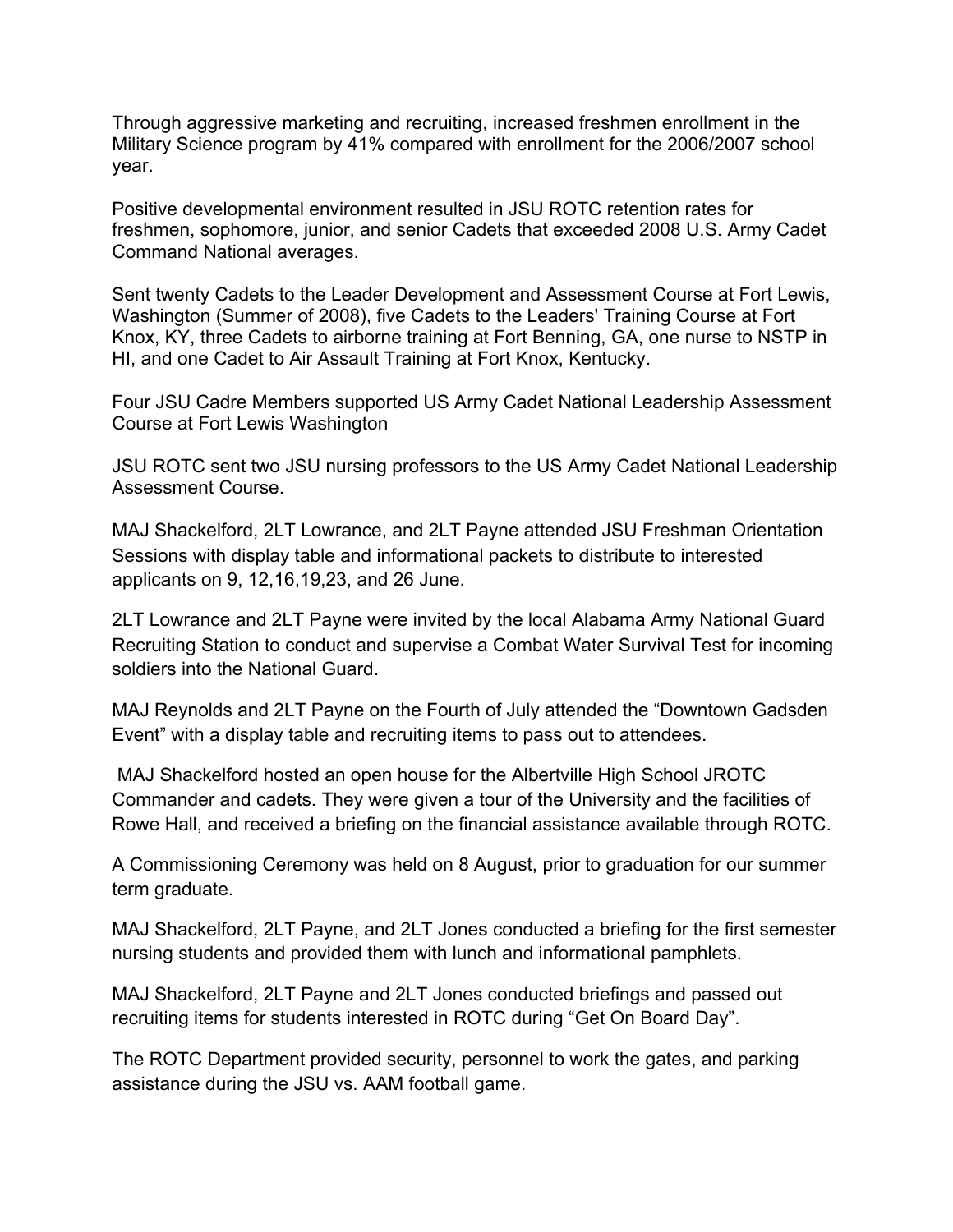JSU ROTC organized and conducted a memorial ceremony for the University and community honoring the fallen victims of 9-11.

MAJ Shackelford, 2LT Payne gave a presentation on the U.S. Constitution to the Calhoun County Tech School.

MAJ Shackelford attended Pell City High School for a College and Career Fair to provide briefings and information pamphlets to interested high school juniors and seniors.

 MAJ Shackelford and 2LT Payne attended Clay County and Sylacauga High Schools for their College and Career Fairs to provide briefings and information pamphlets to interested high school juniors and seniors.

Major Reynolds achieved Distinguished Toastmaster Status with Toastmasters International.

# **Office of Distance Education**

Faculty/Staff Accomplishments:

Dr. Frank King attended the ACCESS sessions to discuss various initiatives and opportunities, including dual enrollment prospects, as a representative of the university.

Dr. Sherri Restauri represented JSU at the Education Fair at Maxwell Air Force Base, Montgomery, Alabama, in July 2008, along with Mr. Tim Garner from Marketing.

Organizational Items

Ms. Carey T. Smouse was employed as the Research Assistant for the Office of Distance Education. In that distance education requires that new strategies as well as technologies be employed, research is an ongoing requirement to ensure that JSU students receive the most effective instruction possible.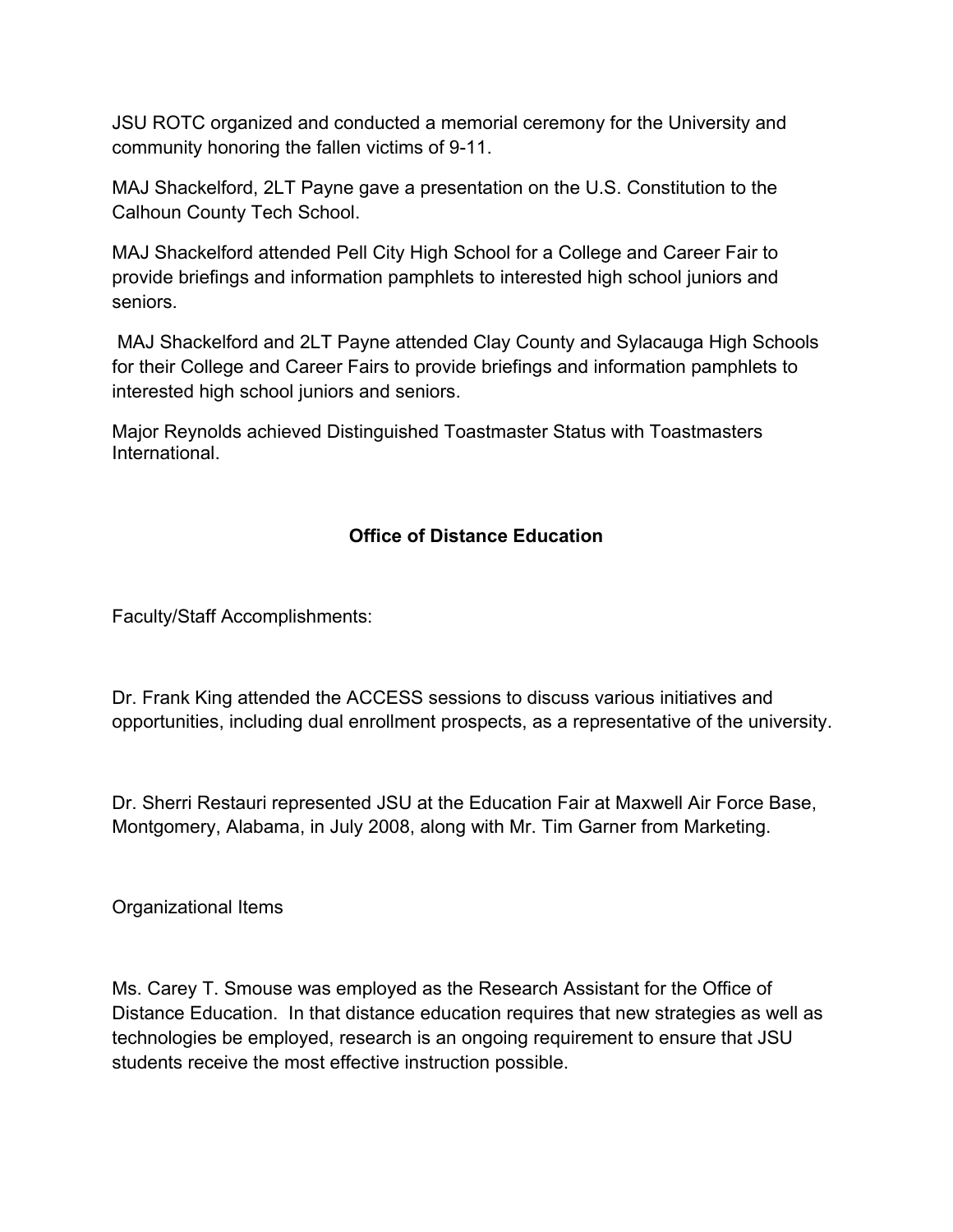The Office of Distance Education successfully completed the written portion of their Program Review. On-site visitation from the Program Review committee for Distance Education is scheduled for September 22 through September 24.

### Online Programs:

MyJSUOnline.com--Seventeen programs are currently offered online through Jacksonville State University's Distance Education program. These programs are advertised through the use of the http://myjsuonline.com website. The *Bachelor of Science degree in Family and Consumer Sciences with a concentration in Child Development* was the most recently added program, beginning in Fall 2008. Enrollment into this program has been greater than expected, and student feedback regarding the quality of the coursework offered online has been exceptional. The following online degree programs are now offered:

### *Arts and Sciences*

BS in Emergency Management with a minor in Homeland Security

BS in Emergency Management with a minor in Public Safety Telecommunications

Graduate Certificate in Emergency Management

MPA in Emergency Management

MS in Emergency Management

### Graduate Certificate in Spatial Analysis and Management

MPA in Spatial Analysis and Management

MS in Computer Systems and Software Design

MPA in Athletic Administration

*Commerce and Business Administration*

Master of Business Administration

*Education and Professional Studies*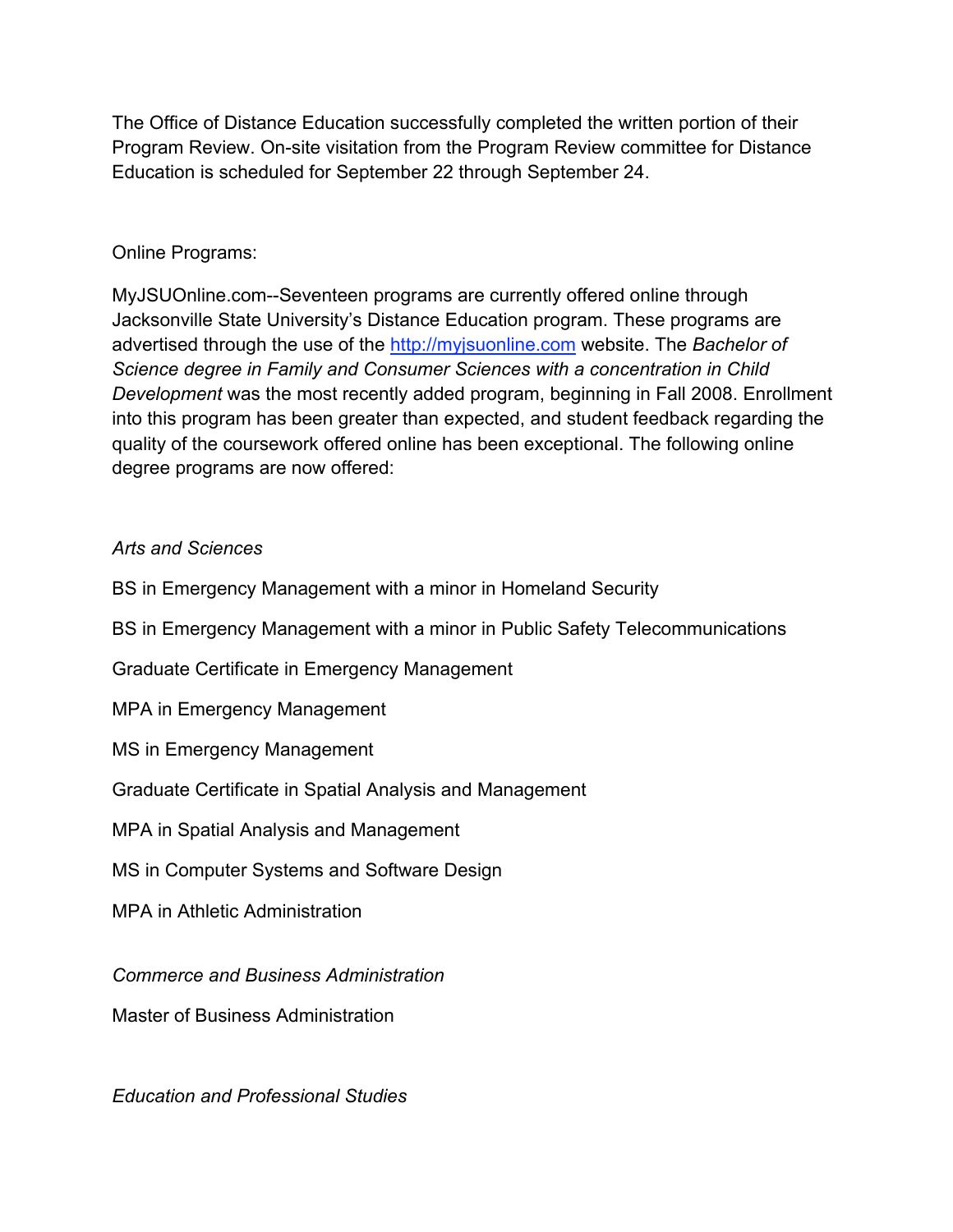BS in Family & Consumer Sciences with a concentration in Child Development

MSEd in Physical Education

MS in Manufacturing Systems Technology

*Nursing and Health Sciences*

Graduate Certificate in Nursing Education

MSN in Nursing (in Community Health Nursing)

RN to BSN (STEP Program)

RN/BSN/MSN in Nursing (STEP Program)

New Initiatives:

In September 2008, the Office of Distance Education acquired a plot of educational island space in the virtual world of Second Life® (SL™). The island is called *JSU*

*SLOnline Campus*. The JSU SL™ Virtual Land will be used for Advertising, Marketing,

and Recruiting; Synchronous and Delayed Virtual Presentations via in-world educational technologies such as slideshows, video and audio streaming, podcasts, and demonstrations; and Virtual Simulations involving immersive learning experiences, among many other activities. A formal roll-out of the *JSU SLOnline Campus* will begin in late Fall 2008.

With the continued growth in the use of the Blackboard Course Management System as a supplement as well as in online courses and programs, a need for increased virtual storage space for arose within this past academic year. Therefore a purchase of an additional 250GB on the Bb production server was authorized for the 2008-2009 fiscal year, which will accommodate the overages that have been faced throughout the past year and beyond. Continued monitoring of the Bb system usage with removal of courses on the 2-year cycle will allow DE to manage the new level of virtual storage for a period of time successfully.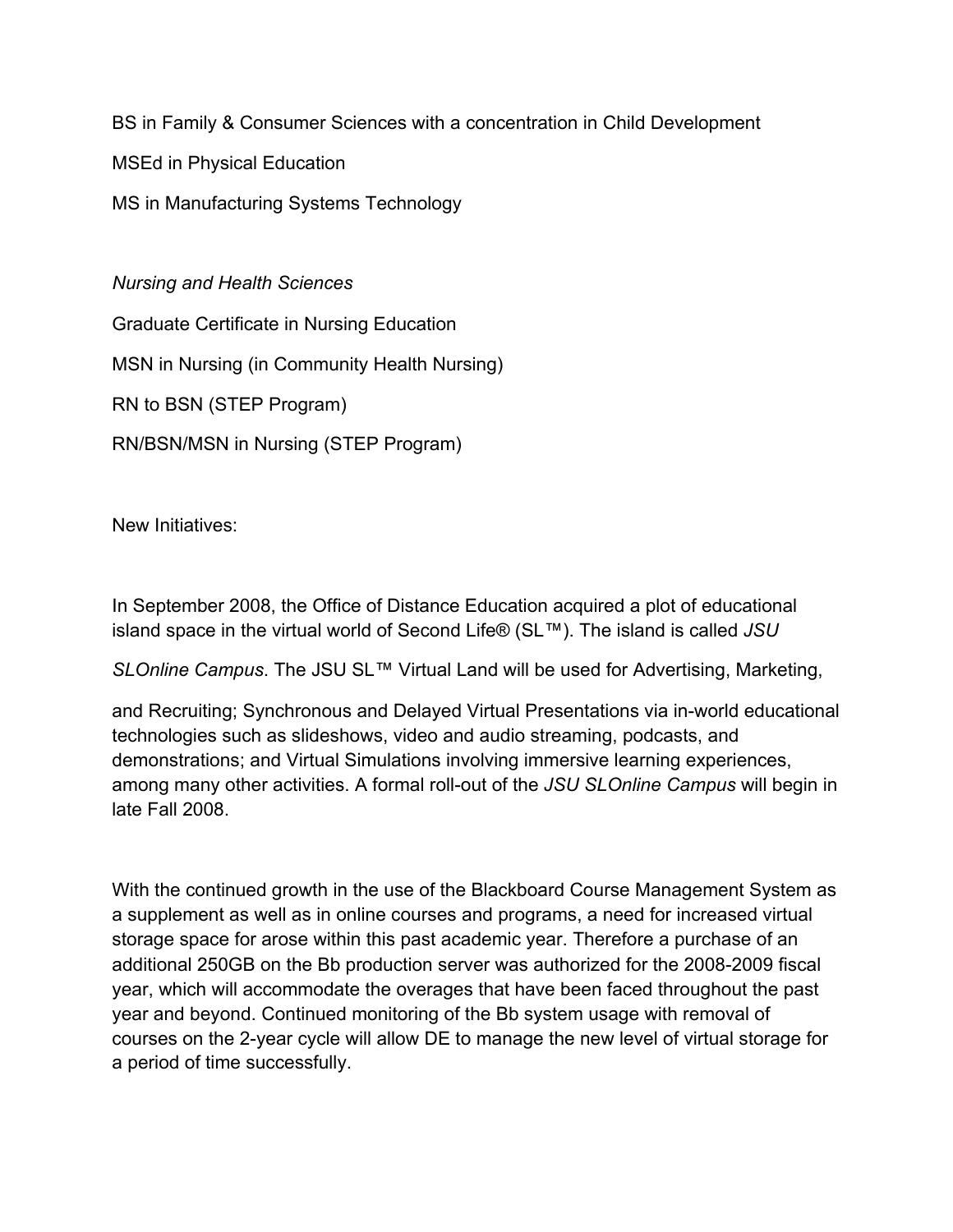#### Advertising:

In October 2008, the 3<sup>rd</sup> Annual DE Educational Technology Showcase will be held. This Showcase has been slightly redesigned to allow a longer period of time for each presenter. This Showcase will feature 4 DE faculty members presenting for approximately 25 minutes on topics pertinent to the field and to their peers in DE today. The Showcase is open to the JSU campus community and multiple forms of advertising to promote this activity have been adopted.

An article including Distance Education was published in the *Gem of the Hills* for the Fall 2008 semester; as well, the Fall 2008 edition of the Office of Distance Education Newsletter, Eminus, was also completed.

A total of twenty-six new online courses were approved through the Alabama coordinator of the Southern Regional Electronic Campus for the Fall 2008 term, and these courses were then included in the SREC online database. Continued advertising of the MyJSU Online Distance Education initiative in areas such as the SREC ensure knowledge of these programs to students outside of the local area, thereby growing the DE program and overall student enrollment at JSU.

The MyJSU Online domain (http://myjsuonline.com) continued to receive student interest via internet hits during the January 2008 – August 2008 time period, as well. The graph below indicates the unique visitors to the MyJSU Online website, along with the number of "hits" to the site from this calendar year. Student interest in programs indicates increased website usage of MyJSUOnline at peak enrollment times, such as prior to summer term enrollment, as indicated below.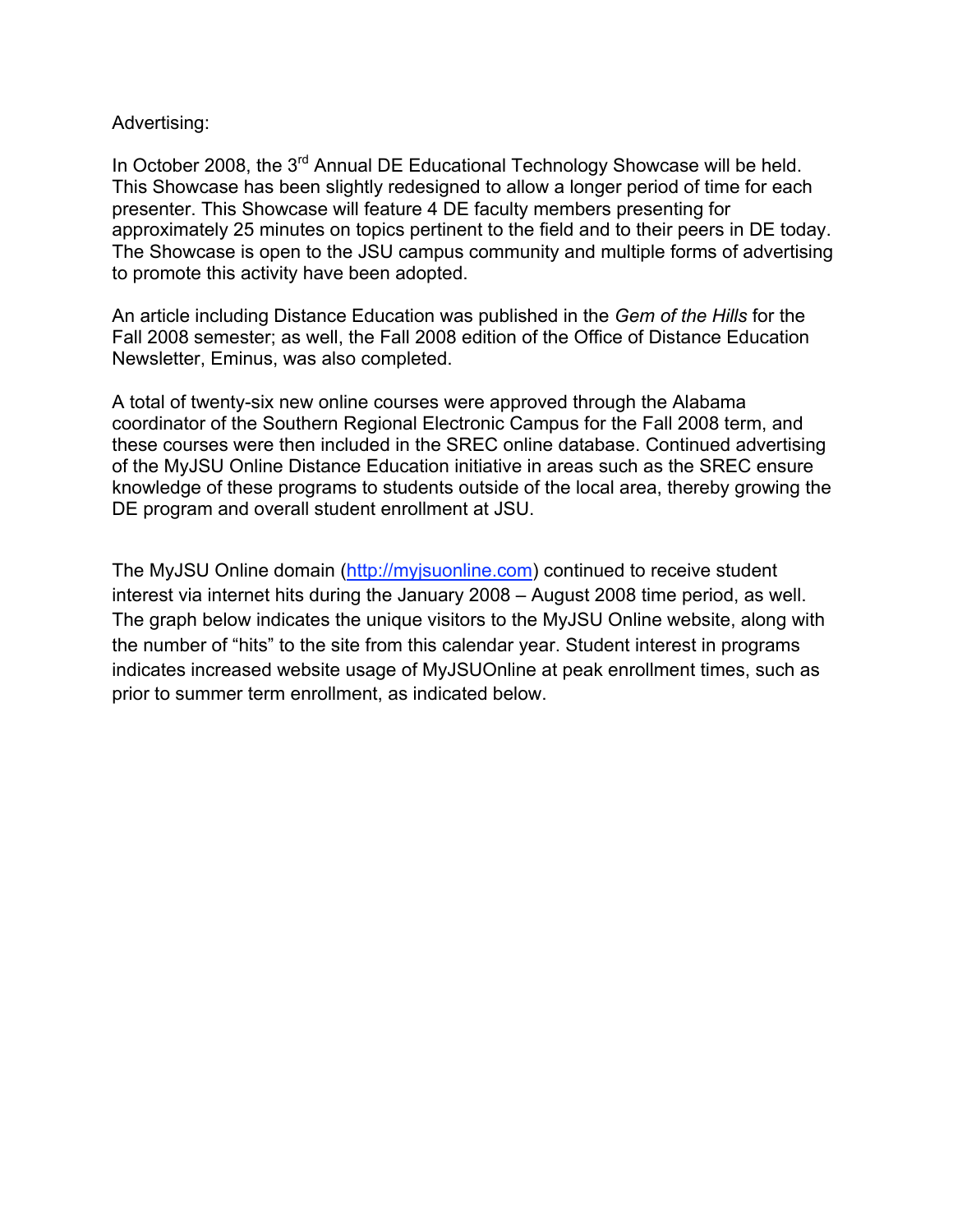

Data from the MyJSU Online website is collected to provide indicators of student access (how these students are locating the website), and also a host of student characteristics. Some of those characteristics noted from an analysis in August 2008 indicate the following:

- 63.1% of our visitors thus far in the month of August 2008 bookmarked/selected as "favorite" our site upon visiting it. Bookmarking or adding as a "Favorite" (depending on the browser configuration used by the student) allows students easy access to returning to the website for review at a later time.
- The #1 key word that was entered into a search engine that brought students to our MyJSU Online website was "online".
- Google is the most popular search engine for our students who are searching for online programs and connect into MyJSU Online.
- 84.8% of our visitors to MyJSU Online are utilizing Microsoft Internet Explorer as their browser, while 9% are using Firefox.
- 20.3% of our visitors to MyJSU Online spend between 30 seconds and 2 minutes on our website, while 49.7% spend 30 seconds or less viewing materials.
- The most popular day of the week for browsing our MyJSU Online website is Tuesday, and the most popular times for visiting are between 12:00 p.m. and 4:00 p.m.
- An online poll was also added to the homepage of MyJSU Online to determine students' experience in taking online classes. From the 592 students who have taken our poll, 60% stated that they have previously taken at least one online course.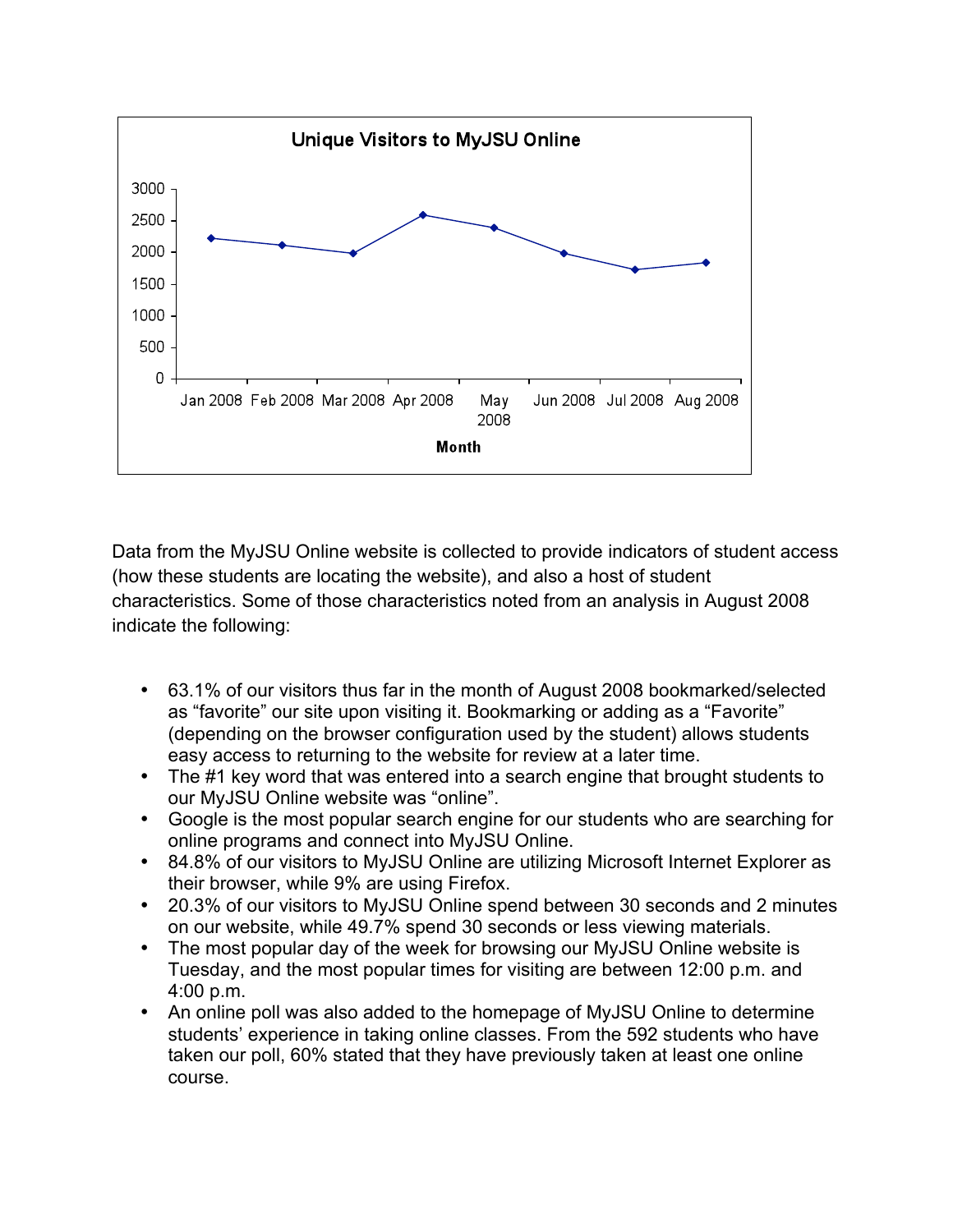Enrollment:

The number of distance education programs and courses continued to grow, aiding the University in reaching the highest enrollments in JSU history. DE showed a 12% increase between Fall 2007 and Fall 2008 enrollments, as indicated in the tables below.

Fall 2008 Distance Learning Course and Enrollment Data – With Blackboard **Supplements** 

| <b>Format</b>                    | <b>Course Sections</b>                                                                    | <b>Enrollments</b>            |
|----------------------------------|-------------------------------------------------------------------------------------------|-------------------------------|
| All Online (Bb, Other,<br>STEP)* | 227 (145 courses)<br>250 sections offered                                                 | 5,278 (3,174 unique students) |
| Bb Supplements**                 | 419 Bb courses, 1 was<br>Videoconferencing<br>(497 sections, 3 were<br>Videoconferencing) |                               |
| Videoconferencing*               | 4 (2 courses)<br>8 sections offered                                                       | 56 (53 unique students)       |
| Video-Based*                     | $1$ (1 course)<br>1 section offered                                                       | 32 (32 unique students)       |
| All distance formats*            | 232 (148 courses)<br>259 sections offered                                                 | 5,366 (3,234 unique students) |
| All formats and<br>supplements** | 726 sections                                                                              | Not available                 |

*\*Data provided by the Office of Institutional Research and Assessment.*

 *Source: BANINST1\_AS\_STUDENT\_REGISTRATION\_DETAIL and BANINST1\_AS\_CATALOG\_SCHEDULE from 09/04/2008*

*\*\*Data provided by the Office of Distance Education.*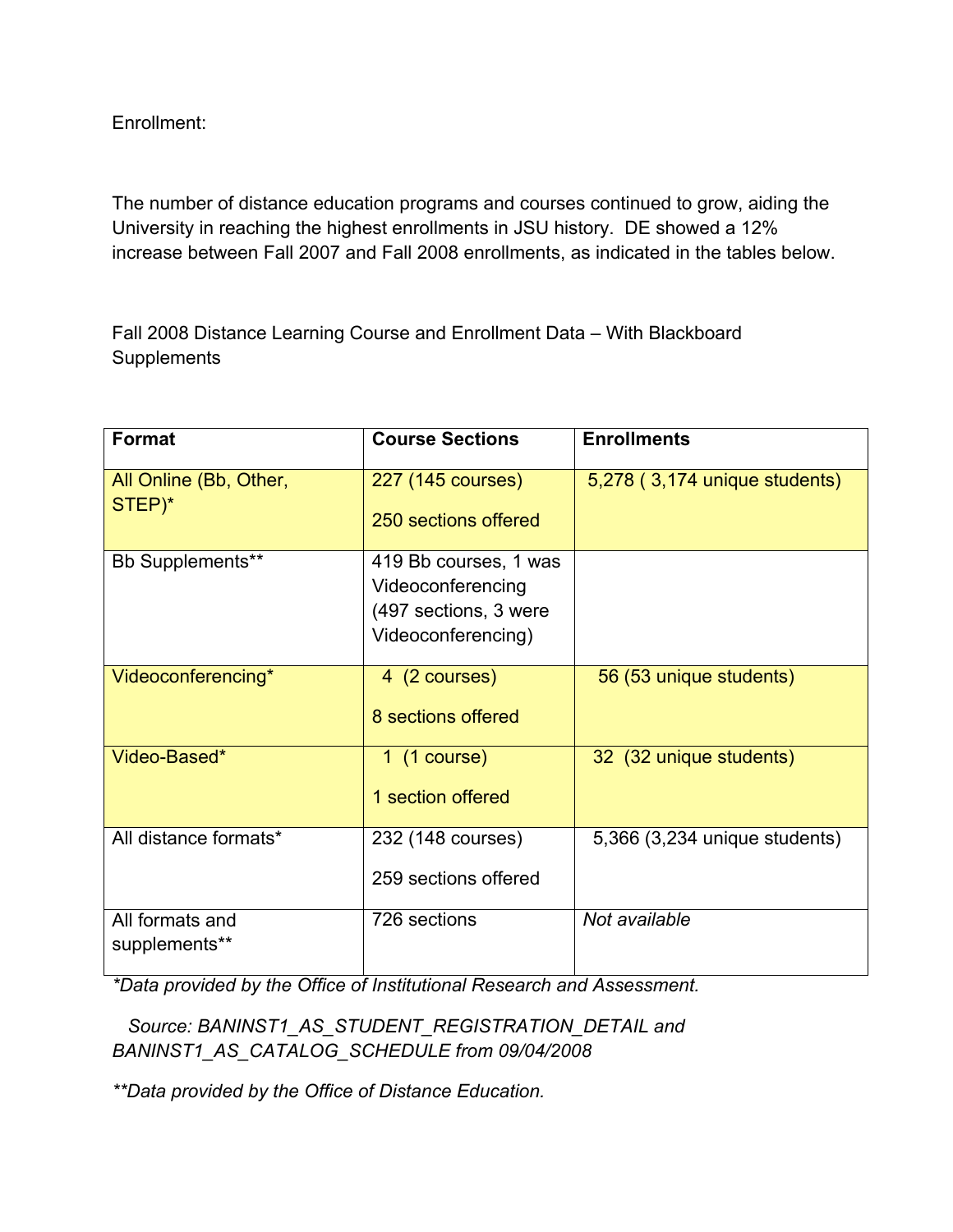*Source: Blackboard Interface – 09/09/2008;*

 *Data entered based on information provided by the Office of Institutional Research and Assessment.*

Fall 2007 Distance Learning Course and Enrollment Data

| <b>Format</b>                    | <b>Course Sections</b>                             | <b>Enrollments</b>             |
|----------------------------------|----------------------------------------------------|--------------------------------|
|                                  |                                                    |                                |
| All Online (Bb, Other,<br>STEP)* | 197 (145 courses)                                  | 4,492 (2,776 unique students)  |
| Bb Supplements**                 | 390 Bb courses (may<br>represent more<br>sections) | 10,078 (5,843 unique students) |
| Videoconferencing*               | $22(9 \text{ courses})$                            | 157 (136 unique students)      |
| Video-Based*                     | $1(1 \text{ course})$                              | 36 (36 unique students)        |
| All distance formats*            | 220 (155 courses)                                  | 4,685 (2,899 unique students)  |
| All formats and<br>supplements** | At least 610                                       | 14,763 (7,392 unique students) |

*\*Data provided by the Office of Institutional Research and Assessment.*

 *Source: BANINST1\_AS\_STUDENT\_REGISTRATION\_DETAIL from 09/12/2007*

*\*\*Data provided by the Office of Distance Education.*

 *Source: SQL Queries run against Blackboard Advanced System Reporting (ASR) Database – 09/18/2007;*

 *Data entered based on information provided by the Office of Institutional Research and Assessment.*

Marathon S 2008 Distance Learning Course and Enrollment Data (with Bb supplements)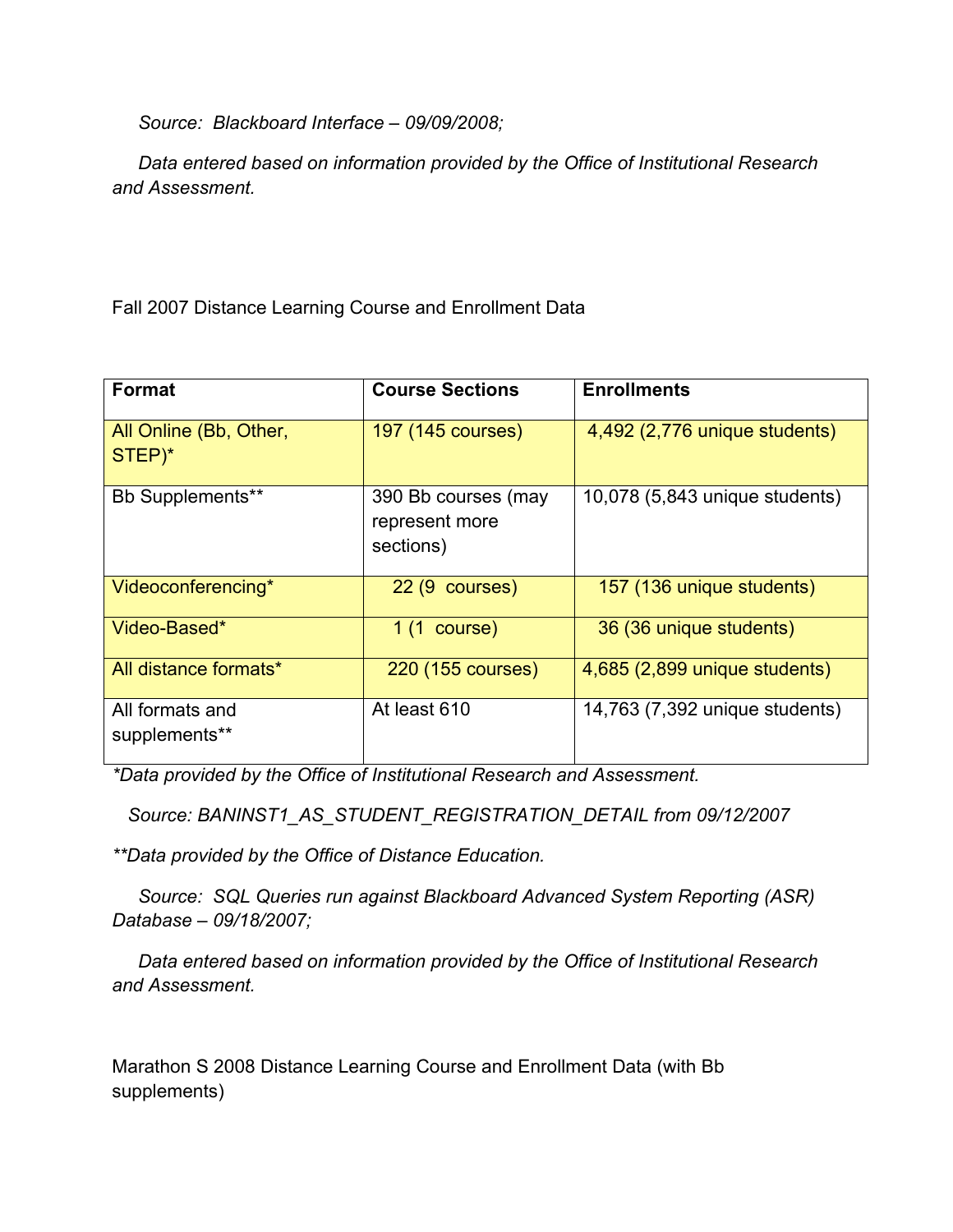| Format                           | <b>Course Sections</b>                                                            | <b>Enrollments</b>      |
|----------------------------------|-----------------------------------------------------------------------------------|-------------------------|
| All Online (Bb, Other,<br>STEP)* | 1(1 course)<br>1 section offered                                                  | 1 (1 unique student)    |
| <b>Bb Supplements**</b>          | $6(6Bb \text{ courses}) - all$<br>Videoconferencing<br>(some sections<br>merged)  | 72 (64 unique students) |
| Videoconferencing*               | $11(4 \text{ courses})$<br>14 sections offered                                    | 72 (64 unique students) |
| Video-Based*                     | $0(0 \text{ courses})$                                                            | 0 (0 unique students)   |
| All distance formats*            | 12 (5 courses)<br>15 sections offered                                             | 73 (65 unique students) |
| All formats and<br>supplements** | 12 (Bb supplements<br>not counted since<br>sections same as<br>Videoconferencing) | 73 (65 unique students) |

*\*Data provided by the Office of Institutional Research and Assessment.*

 *Source: BANINST1\_AS\_STUDENT\_REGISTRATION\_DETAIL and BANINST1\_AS\_CATALOG\_SCHEDULE from 08/08/2008*

*\*\*Data provided by the Office of Distance Education.*

 *Source: Blackboard User Interface – 08/14/2008;*

 *Data entered based on information provided by the Office of Institutional Research and Assessment.*

**The Jones International House.**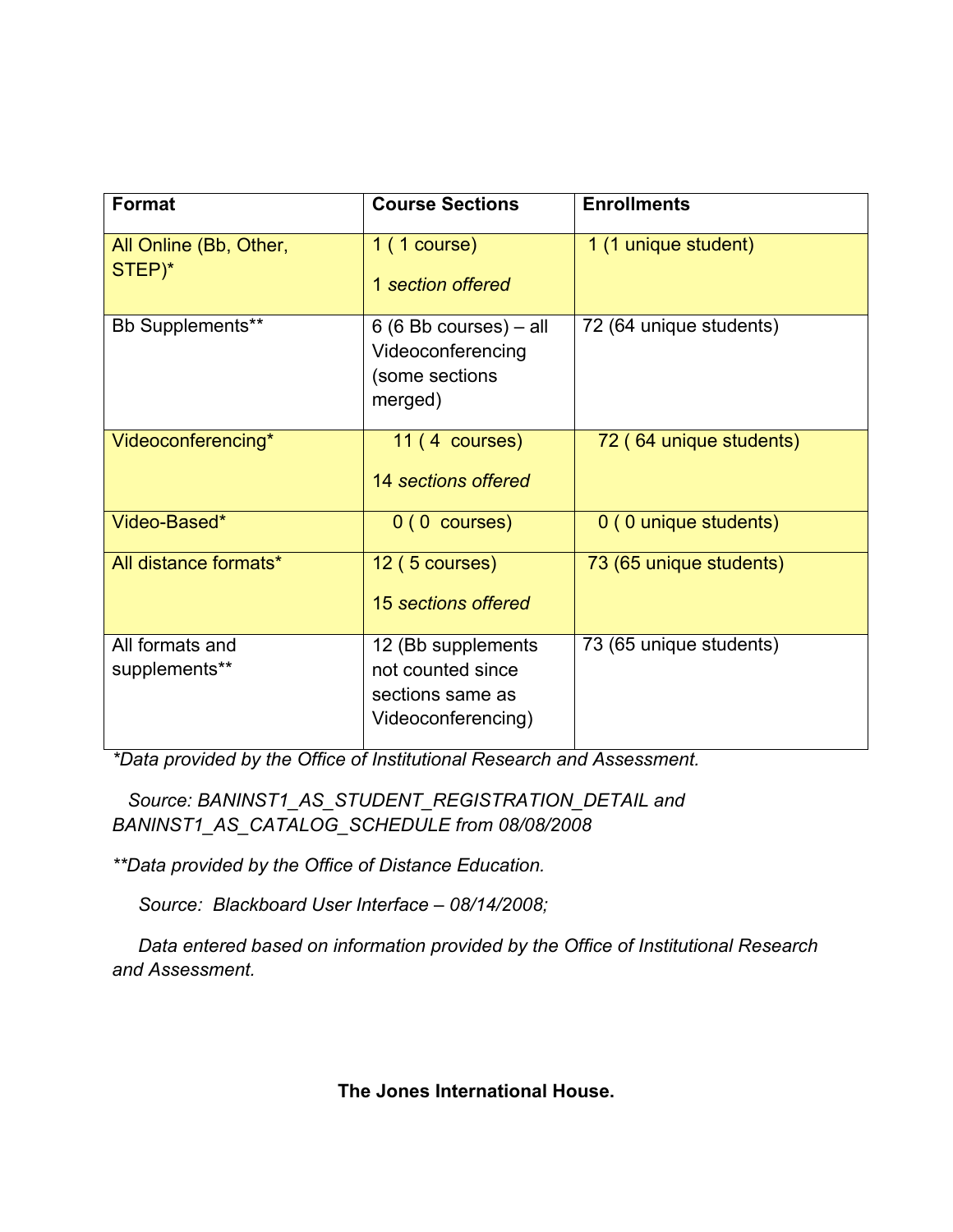An interesting note this year is that there are 28 nationalities represented in the Jones International House due to the fact that some U.S. students and a number of international students represent multiple nationalities (ie., parents from different countries). We are please with the diversity of the group, and happy to report that they are lively and adapting well.

This year, the Jones International House students began a Big Brother-Big Sister program with the students of the English Language Institute with the goal of assisting the latter group in its integration with the JSU community and to help them feel more at home. To this end, the students were invited to attend the Annual Orientation and Rafting Trip to the Ocoee River in Tennessee. It was a great success.

On September 27, the International House Students participated in the Gene Fair Rally for People with Disabilities at the Oxford Lake. Dr. Ketterer participated in the planning committee for this event and was the master of ceremonies. International House students performed dances and music. The welcome at this event was given by Oxford Mayor Leon Smith.

The U.N. Day Tea will be held on October 19 at 2:00 p.m. This year this traditional activity will be part of the Homecoming Weekend Activities. A special poster commemorating the event has been prepared, and will be made available to the **Trustees** 

### **JSU Gadsden**

This year JSU Gadsden is participating in the current Program Review cycle. The review team that visited August 12, 2008 consisted of Dr. Gena Riley, JSU College of Education, Dr. Linda Johnston, University of Tennessee at Chattanooga College of Education, and Mr. Wayne Findley, from the Department of Social Sciences at Gadsden State Community College. Their anticipated findings will present new challenges and better ways to serve our students.

A grant proposal has been submitted by JSU Gadsden to the Alabama Department of Economic and Community Affairs, to offer programs to senior citizens in our service area. This fit well with our community service role and our statement that education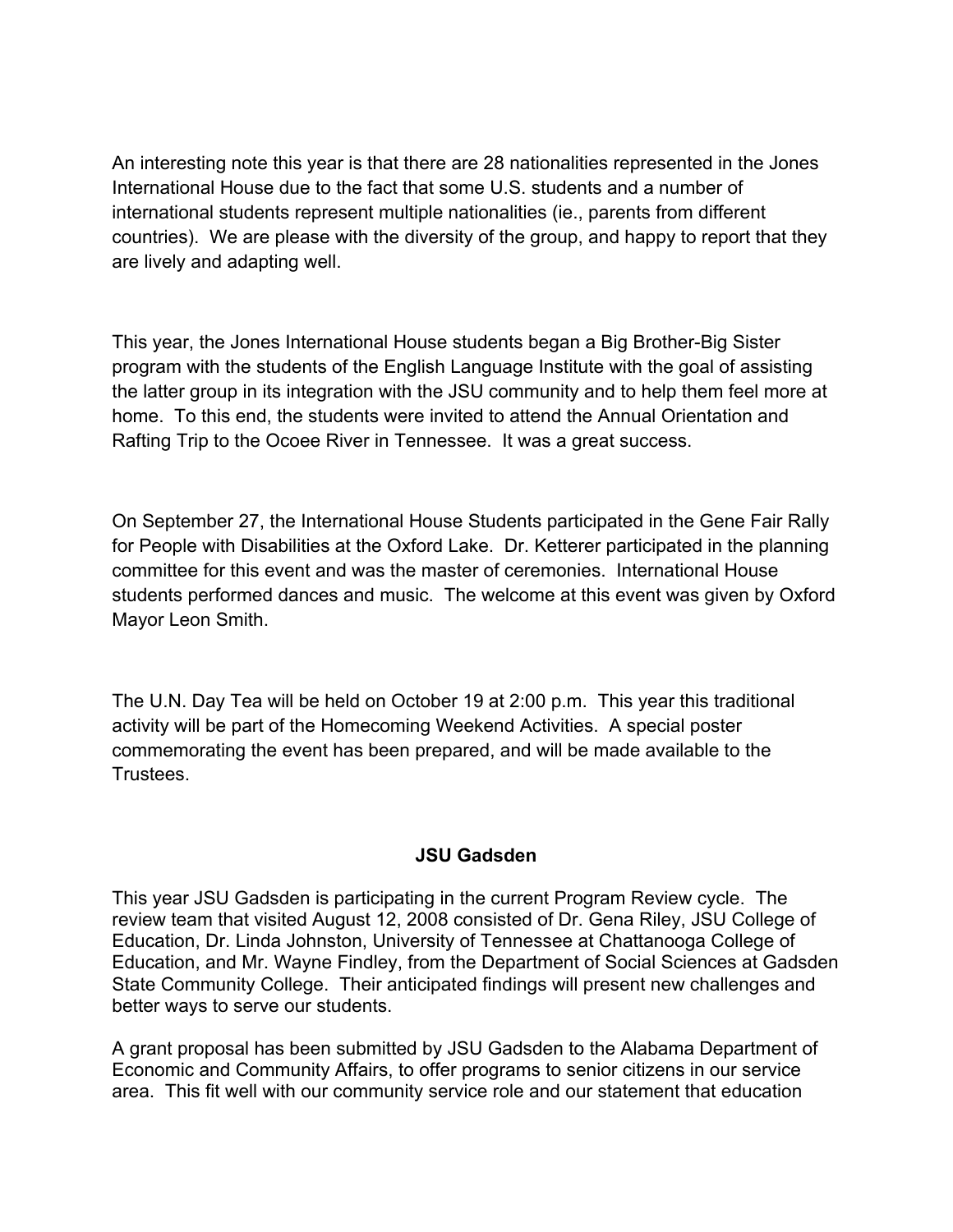does not end with a degree. The purpose is to offer an array of stimulating programs including computer skills (job training), investments, fitness, nutrition, grief support, and lectures featuring faculty from JSU. With the funding we will embark on an additional mission in the Etowah County area.

### **Associate Vice President for Enrollment Management and Student Affairs**

### Student Life

Jacksonville State University held its first ever Freshman Convocation on August 26, 2008 at Pete Mathews Coliseum. The Freshman Convocation was a unique welcome ceremony filled with elaboration, tradition and marked the beginning for the incoming freshmen academic career at Jacksonville State University. Just as Commencement is a ceremony that marks the completion of study, the Convocation celebrated the student's entry into higher education. It was also the first formal event where new students and JSU Faculty and Staff Members were welcomed back to the Gamecock Community. The ceremony gave the opportunity for the freshmen to reunite with fellow students, faculty, and staff members from summer orientation as well as remarks from our University President-Dr. William A. Meehan, Vice President of Academic and Student Affairs-Dr. Rebecca O. Turner, and Jennifer Nix, Student Government Association President.

### Freshman Forum

The JSU Freshman Forum has undergone the selection process for the 2008-2009 academic year. The purpose of the JSU Freshman Forum is to represent the interests of all freshmen on the JSU Campus while developing personal leadership skills for its members. The Forum, made up of 50 incoming freshman who meet weekly to ensure the general welfare of the student body at Jacksonville State University and to provide services to the community. Participation in Freshman Forum allows for further opportunities to get involved on campus and in the SGA, and the opportunity to take part in group and individual projects. There were 137 applications turned in which was the second largest in the history at JSU. The first Freshman Forum meeting was held on September 22, 2008. Below is a listing of those members and their hometown.

| <b>Freshman Forum Members</b> | Hometown         |
|-------------------------------|------------------|
| Marcus Adams                  | Douglasville, GA |
| Jarrod Alexander              | Fairhope, AL     |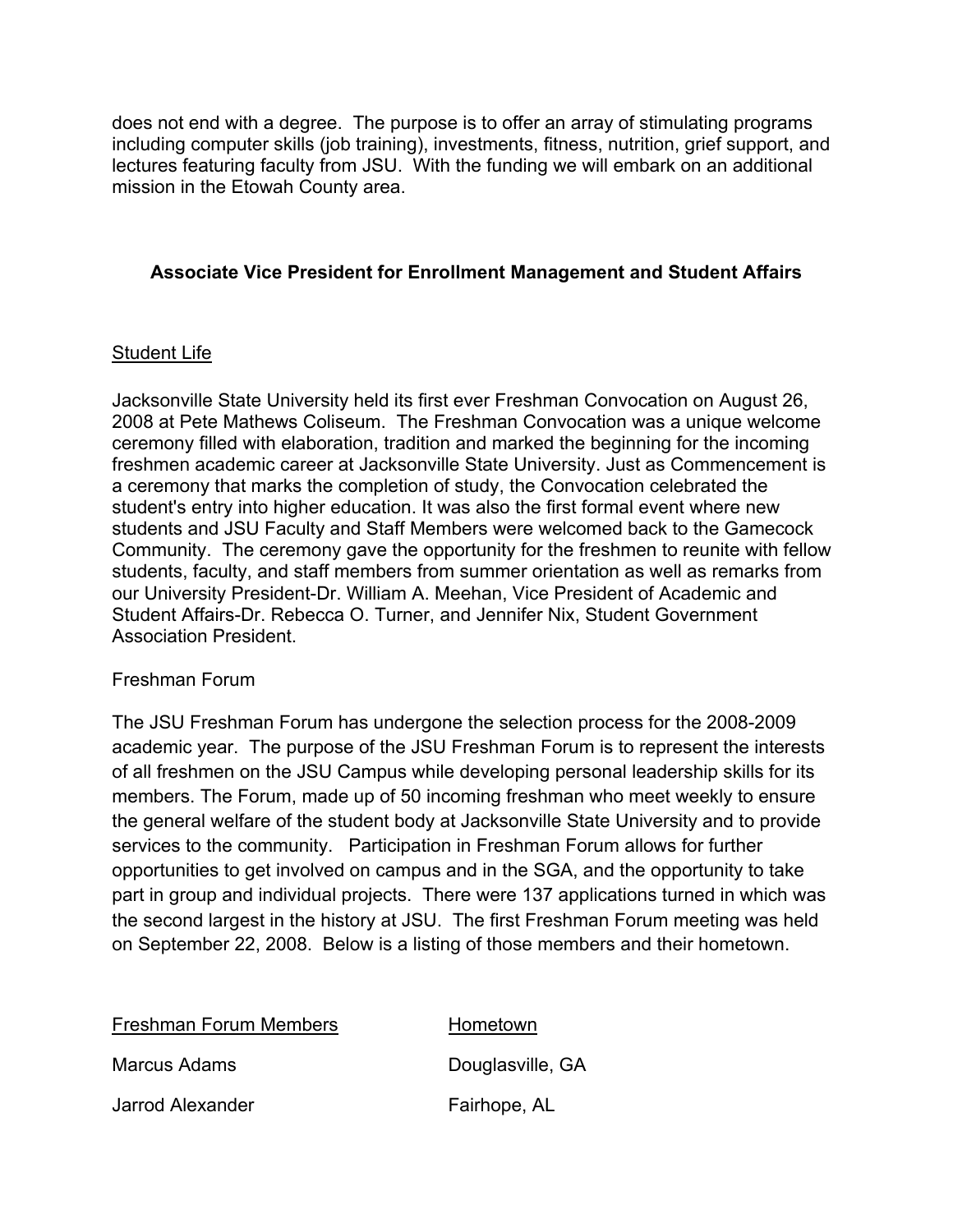| Kennon Askew            | Auburn, AL        |
|-------------------------|-------------------|
| <b>Taylor Baird</b>     | Decatur, AL       |
| Erin Beasley            | Houston, TX       |
| Jenna Bowden            | Ohatchee, AL      |
| Mary Brown              | Heflin, AL        |
| <b>Marvis Burrell</b>   | Birmingham, AL    |
| <b>Ashley Cofield</b>   | Camp Hill, AL     |
| Karla Dixon             | Clanton, AL       |
| Charles Dixon, III      | Trussville, AL    |
| <b>Chelsea Draper</b>   | Elkmont, AL       |
| Danielle Ewing          | Huntsville, AL    |
| Jessica Fleming         | Alexandria, AL    |
| Rebecca Fletcher        | Huntsville, AL    |
| Angelina Ford           | Talladega, AL     |
| Dorothy Forsyth         | Double Spring, AL |
| <b>Tommy Gardner</b>    | Birmingham, AL    |
| <b>Orlandra Gilbert</b> | Nashville, TN     |
| Joseph Halloran         | Lafayette, GA     |
| <b>Haley Houser</b>     | Stevenson, AL     |
| Logan Huggins           | Anniston, AL      |
| <b>Toddrick Johnson</b> | Atlanta, GA       |
| Audryana Kelley         | Vincent, AL       |
| Meagan Kelly            | Piedmont, AL      |
| Jasmin Love             | Camden, AL        |
| Spencer Lynch           | Weaver, AL        |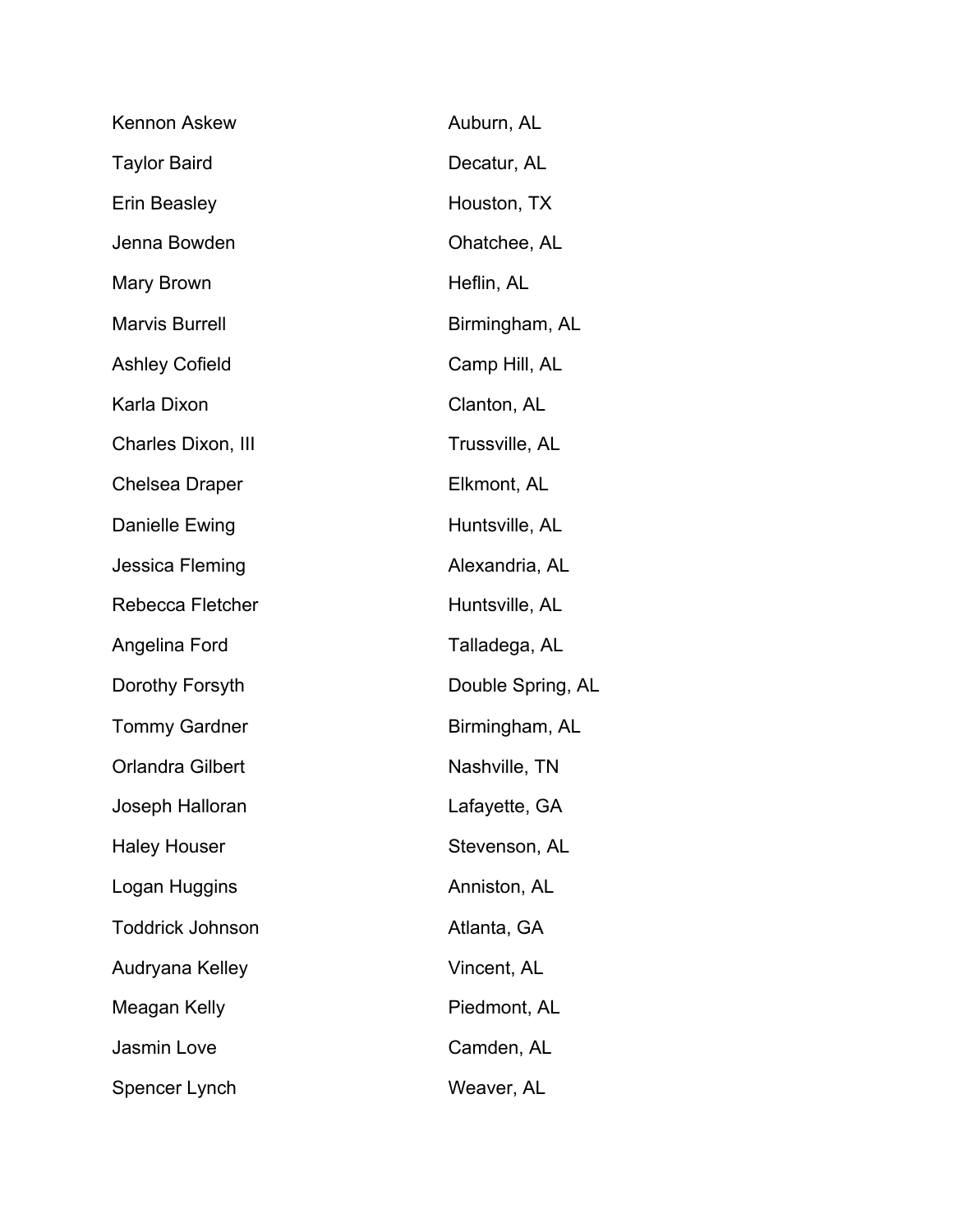| Joshua Maloch            | Douglasville, GA  |
|--------------------------|-------------------|
| <b>Cedric Mane</b>       | Anderson, SC      |
| Akeavia Mays             | Carterville, GA   |
| William A. McCall        | Auburn, AL        |
| <b>Rodney Minton</b>     | Oxford, AL        |
| <b>Courtney Mitchell</b> | Prattville, AL    |
| <b>Melissa Morris</b>    | Oxford, AL        |
| <b>Andrea Nix</b>        | Kennesaw, GA      |
| <b>James Parker</b>      | Attalla, AL       |
| <b>Robin Parker</b>      | Centre, AL        |
| <b>Sierra Phillips</b>   | Piedmont, AL      |
| <b>Thomas Pitts</b>      | Anniston, AL      |
| <b>Brittany Pollard</b>  | Hokes Bluff, AL   |
| Ashleigh Ricker          | Prattville, AL    |
| Jaquita Roberts          | Wetumpka, AL      |
| <b>Josh Rush</b>         | Jacksonville, AL  |
| Kyle Seagraves           | Powder Spring, GA |
| Ninmo Sheshi             | Lokga, Nigeria    |
| Dameon Smith             | <b>Mobile AL</b>  |
| <b>Adam Treadwell</b>    | Bremen, GA        |
| <b>Dexter Vines</b>      | Centre, AL        |
| <b>Cameron Wilson</b>    | Sylacauga, AL     |
| Jonathan Wise            | Attalla, AL       |
| Vivian Walton            | Huntsville, AL    |
| Megan Younce             | Foley, AL         |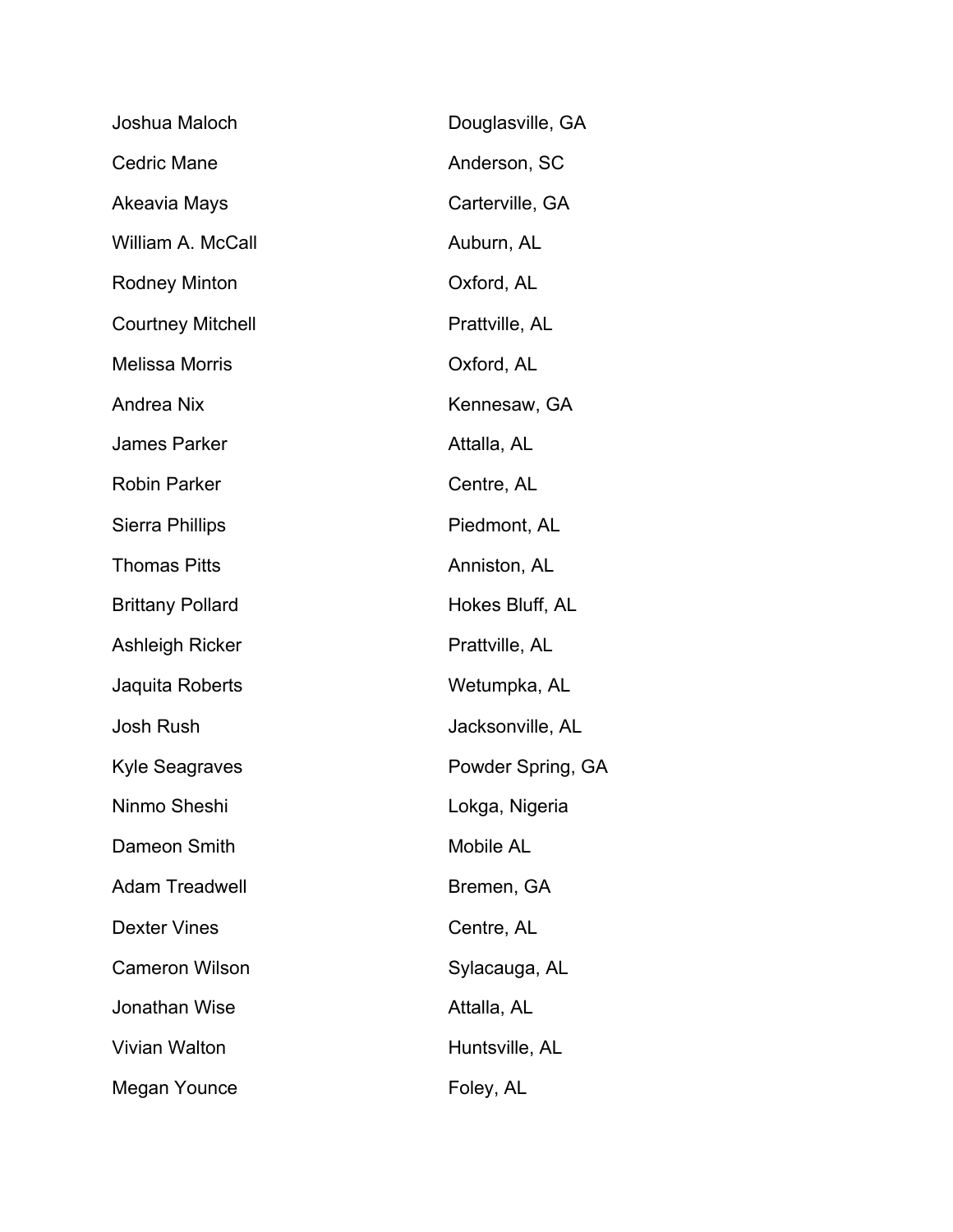Student Government Association/Multicultural Programming

Student Government Association Executive Officers attended the STARS Leadership and University Advocates Conference in Sandestin, Florida on August 10-12, 2008.

The SGA Senate Retreat was held on August 18-19, in Talladega, Alabama.

Welcome Week 2008 began in August with Cook-Out/Get On Board Day, Pool Party, Gamecock Game Night, Foam Party, All Sports Pep Rally, Tailgate Party for the first home game, Organizational Council Meeting at the President's House and Poster Sale.

Fraternity and Sorority Life

During the summer, several of our chapters attended conventions for their respective organization and received awards and recognitions. The Zeta Psi Chapter of Zeta Tau Alpha Sorority received the Crown Chapter and Financial Excellence awards. The Jacksonville State Chapter of Delta Chi Fraternity received Certificate of Achievement, Outstanding Campus Leadership and Outstanding Intramural Sports Program.

Panhellenic Sorority Recruitment

On August 24 – 27, 2008, Panhellenic held their annual formal recruitment. 115 women registered and 91 attended. 83 of 91 women who attended accepted bids to join a sorority during recruitment. This is an increase from 2007 formal recruitment. Since formal recruitment, 22 women have accepted bids.

National Pan-Hellenic Council (NPHC)

Approximately 200 students attended our annual NPHC Greek Convocation. NPHC Greek Convocation is held for students interested in joining a fraternity or sorority under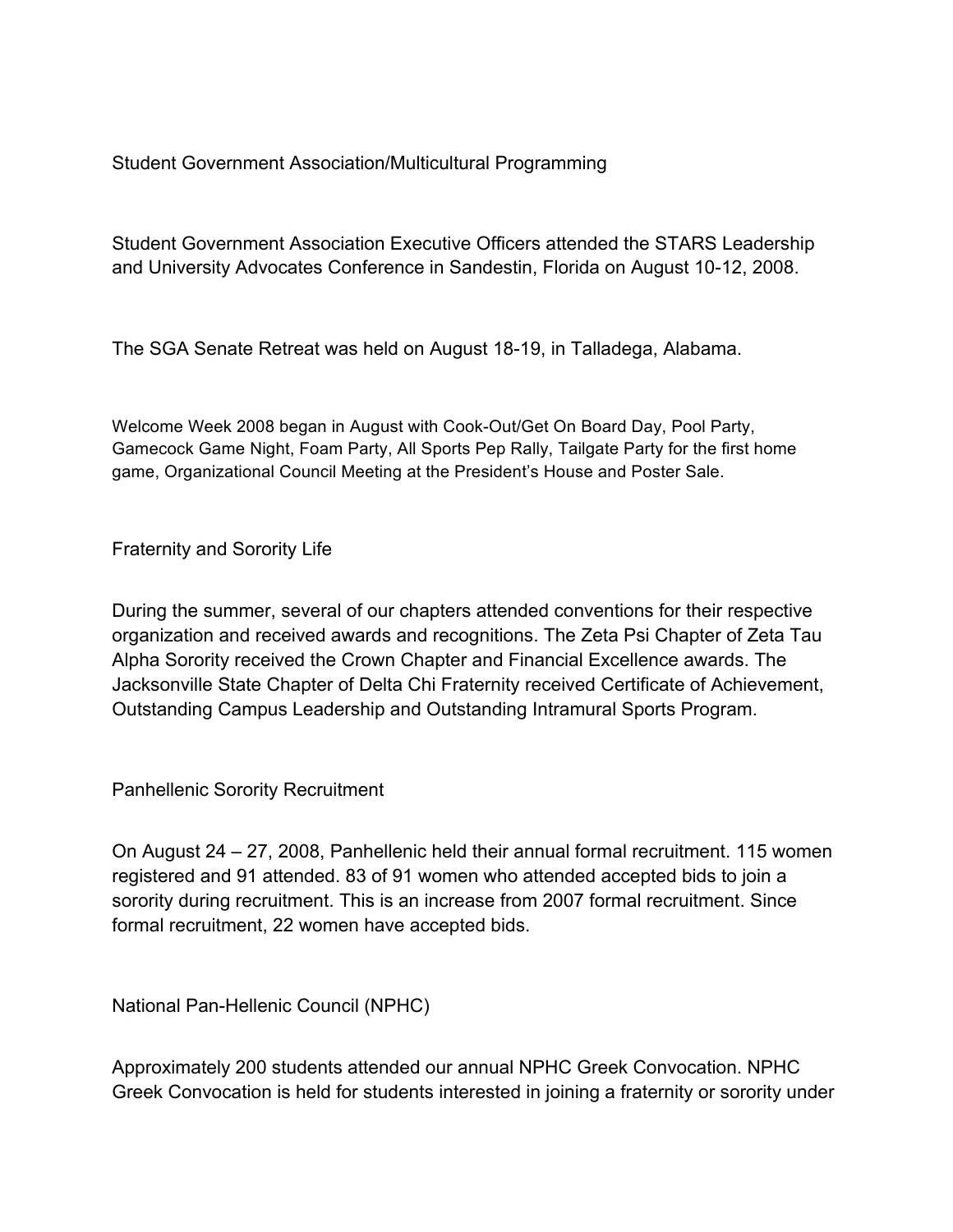JSU's National Pan-Hellenic Council. Our guest speaker was Dr. Stacy Jones from the University of Alabama. Dr. Jones spoke to the attendees about the importance of lifelong commitment to service and community engagement.

Interfraternity (IFC) Recruitment

Each Chapter organized their own informal recruitment activities during the week of September 15 – 19. At the conclusion of the week, 65 men accepted bids to join a fraternity.

Gamecock Orientation (GO!)

Gamecock Orientation will be mandatory for first-year students beginning JSU in the fall semester 2009. Below are the Orientation dates for 2009:

| January 6, 2009  | <b>Spring Semester Orientation</b>                          |
|------------------|-------------------------------------------------------------|
| May 5, 2009      | May Term Orientation                                        |
| June 4, 2009     | <b>Summer I Orientation</b>                                 |
| June 18-19, 2009 | Session A (First-Year Students)                             |
| June 22-23, 2009 | Session B (First-Year Students)                             |
| June 25-26, 2009 | Session C (First-Year Students)                             |
| July 7, 2009     | <b>Summer II Orientation</b>                                |
| July 13-14, 2009 | Session D (First-Year Students)                             |
| July 16-17, 2009 | Session E (First-Year Students)                             |
| July 21, 2009    | <b>Transfer Student/Non Traditional Student Orientation</b> |
| July 23-24, 2009 | Session F (First-Year Students)                             |
| July 30-31, 2009 | Session G (First-Year Students)                             |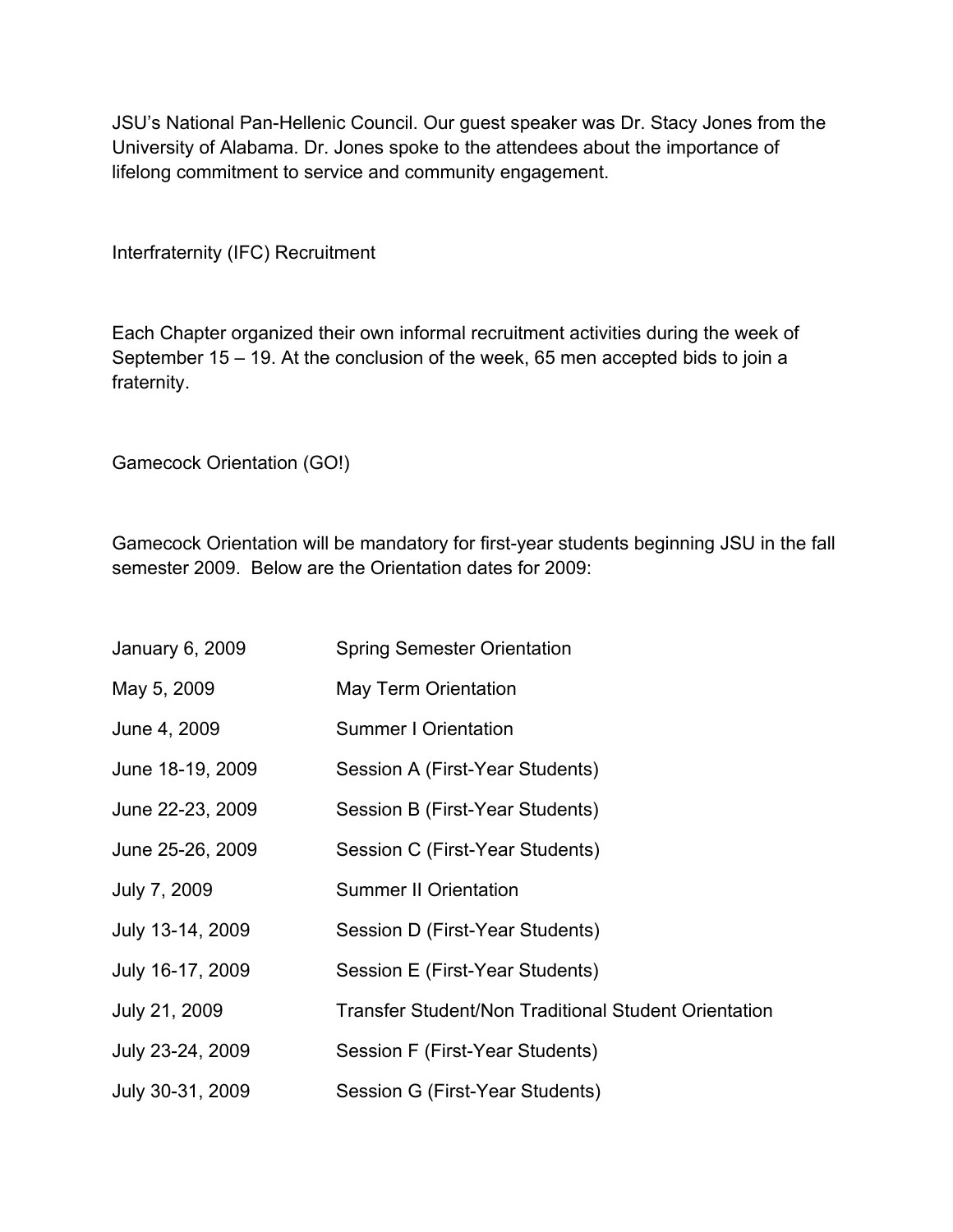#### Admissions Office

The Office of Admissions is pleased to announce that undergraduate applications are at a record high for the 2008 fall semester with 4774 students applying for admission. The number of new undergraduate students enrolled for the fall semester is the highest since admission requirements were implemented in the early 1990's with 2013 new students enrolled.

#### **University Police**

Yearly crime statistics for JSU were updated on the Department of Education website In August UPD. The total number of reports crimes showed minor changes and total arrests decreased by ten.

Sgt. Mann attended Agency Information and Security Officer training on the Alabama Criminal Justice Information Center (ACJIC) system in Montgomery.

Sgt. Preuninger attended the interview and interrogation class on August 11-15, 2008 at the Counter Drug Academy in Meridian, Mississippi.

Officer William Lowe attended the tactical handgun for the patrol officer course at the NEA Police Academy.

All UPD officers completed the Defensive Tactics Pressure Point Control Tactics system in the month of August earning 32 hours training credits and certification by the PPCT.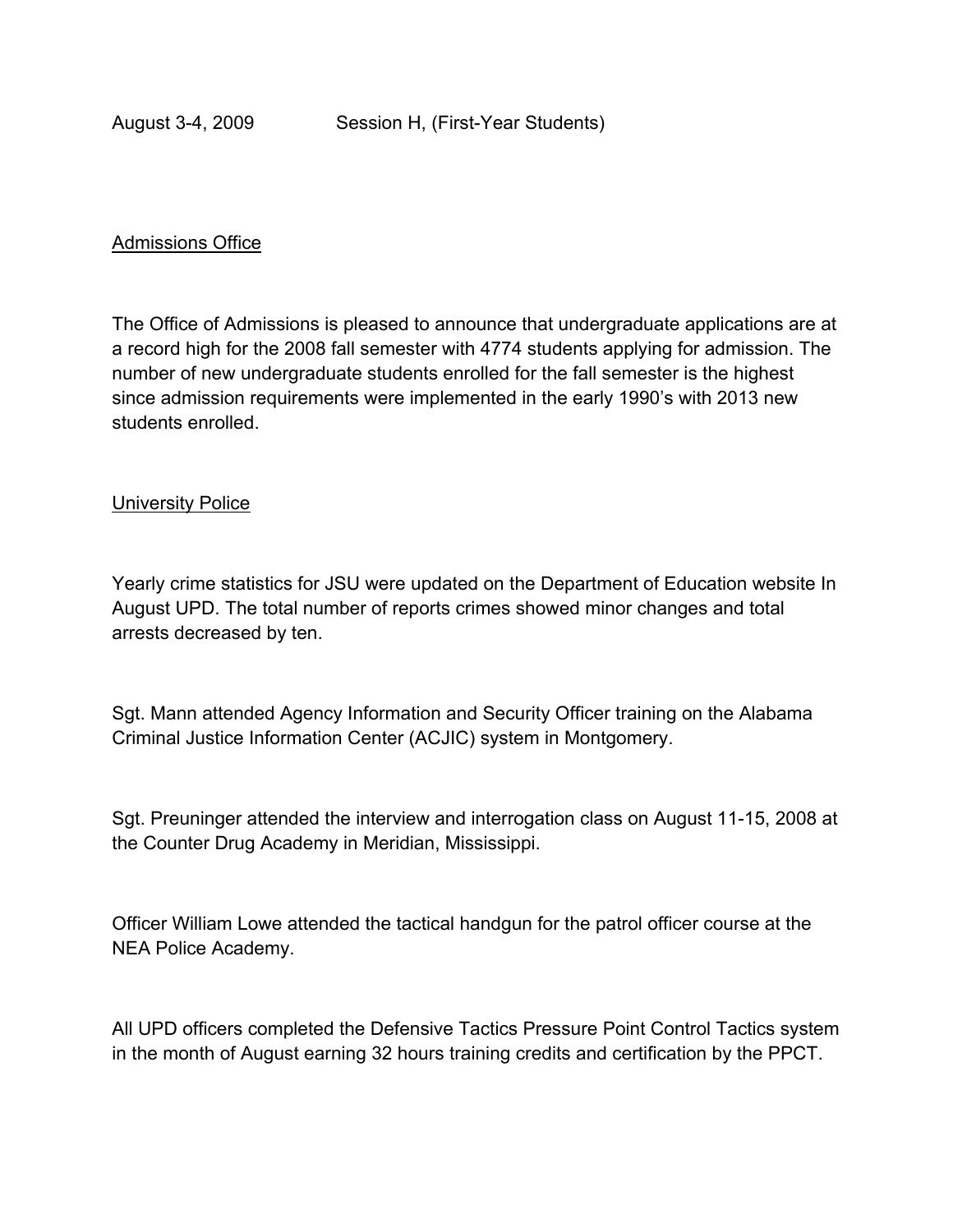Chief Giddy and Sgt. Rob Schaffer obtained 16 CEUs at the Commission on Accreditation for Law Enforcement Agencies (CALEA) conference on July 23-26, 2008 in preparation for reaccreditation in 2009.

Mr. Tony Mabrey is the new part-time Security Officer assigned to open buildings and Officer Buddy Smith was reassigned to parking enforcement.

The bid for purchase and installation of the emergency call boxes was awarded to Sullivan Communication.

A test of the University Notification System was performed on September  $9<sup>th</sup>$ . The results of the test were 649 called, 604 answered, 125 confirmed, 524 unconfirmed, 330 humans answered, 274 machines answered and 45 unknown. The test took 56 minutes from first to last call. Procedures for updating cell phone and address information on MyJSU will be emailed to JSU Faculty and Staff which should increase the number of contacts on the notification system.

Campus Safety Programs were presented to students and faculty/staff in partnership with University Housing and Counseling and Career Services.

UPD has increased parking enforcement since classes began which has resulted in just over \$30,000.00 collected in citations and \$108,150 in decal sales.

### Career Services

Career Services formed new partnerships with Nationwide Insurance, Walter Industries, Elbit Systems, and United Way, posted 79 new teaching jobs and 58 non-teaching jobs, and scheduled 100 appointments last quarter.

A new data management system was purchased with grant funds provided by Honda Manufacturing of Alabama (HMA).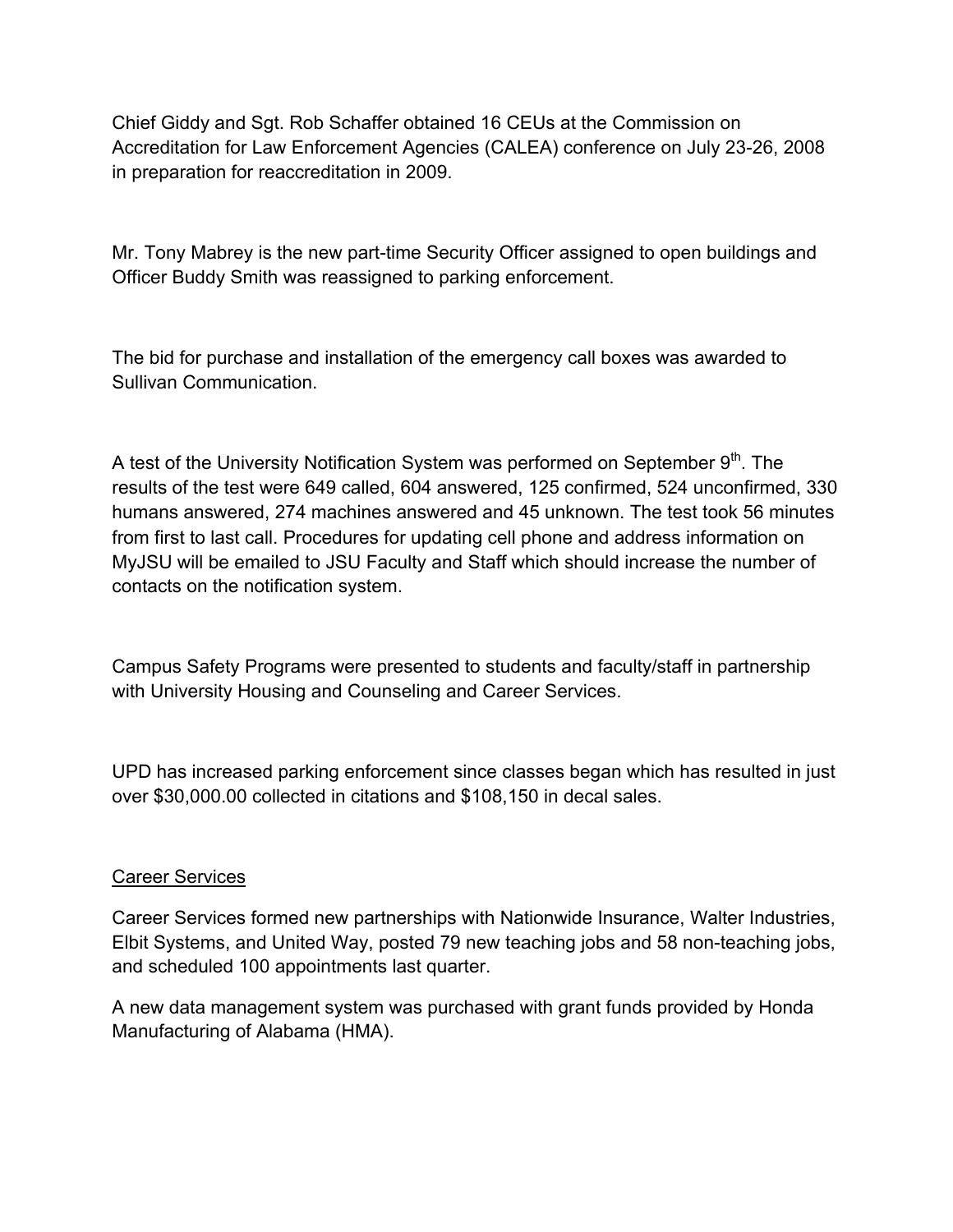Ms. Becca Turner was named to the Alabama Association of Colleges and Employers (AACE) Board, as the Vice President of Colleges and Universities and Membership Director.

Career Services assisted Developmental Services to educate scholarship recipients on appropriate attire and conversation between students and donors, partnered with Counseling and Career Services in providing University Housing Resident Assistants with programming for a Career Fair for part-time employment held on September 23, 2008. Ten local company recruiters attended.

Ms. Becca Turner delivered presentations to the following groups: Resident Assistants during a browse session for Ms. Andrea Pruitt, senior students in the College of Education and Professional Studies for Dr. Gina Riley, freshman students in learning skills 100(LS100) for Dr. Andrea Porter and Ms. Jennifer Foster, and senior social work students for Ms. Robyn Snider. Ms. Turner also provided mock interviews for 44 senior nursing students in conjunction with St. Vincent's Health System, Jacksonville Medical Center, and Northeast Alabama Regional Medical Center.

## Disability Support Services

.

Mr. Dan Miller attended Mega Conference July 14-17, 2008. Ms. Cindy Camp attended the National AHEAD conference in Reno, Nevada July 15 to 19, 2008 where she serves as co-chair for the Deaf and Hard-of-Hearing SIG (Special Interest Group).

Ms. Katy Goodgame participated in a panel of AL DSS Postsecondary Providers who met with high school graduates and seniors participating in the AL State Vocational Rehabilitation College Prep for Students with ADHD and LD held at Samford University on July 18, 2008.

Ms. Cindy Camp exhibited for PEPNet South at the statewide deaf educational conference in Galveston, TX on July 22 - 24, 2008. DSS hosted the annual Deaf/Hard of Hearing College Prep from July 27 - August 2, 2008 with fourteen participants.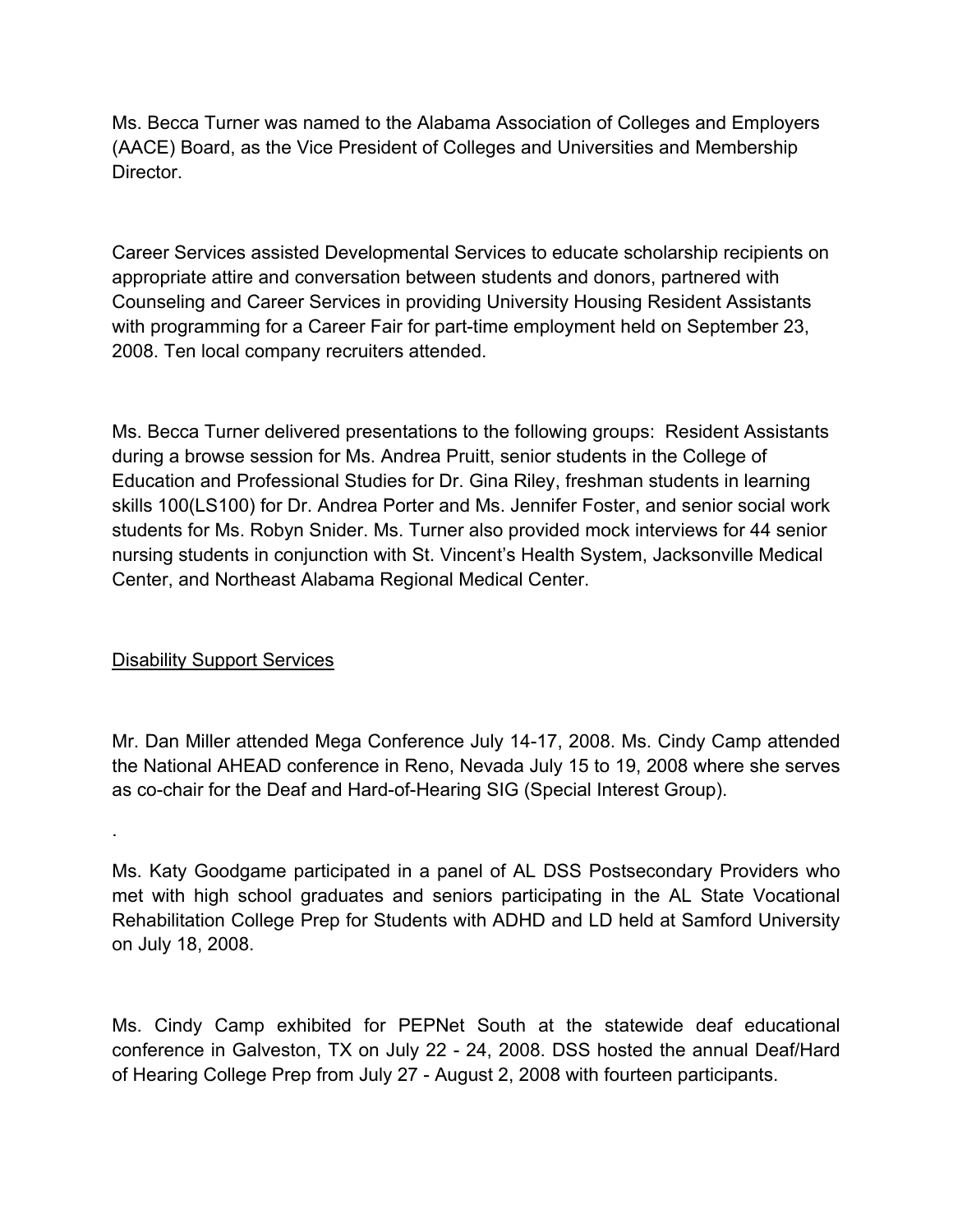Ms. Jennifer Yocum captioned convocation for the Alabama School for the Deaf (ASD) on August 4, 2008.

Mr. Dan Miller officially retired his position as Director on July 31, 2008.

## Student Health Center

Mrs. Nancy Edge-Schmitz was interviewed by Ms. Courtney Peppers-Owen concerning the Excel Program, by Ms. Julie Skinner of The Chanticleer for an article regarding immunizations for incoming freshmen, and by Ms. Amanda Foshee for her Learning Skills100 class.

Mrs. Nancy Edge-Schmitz participated in the Deaf/Hard of Hearing College Prep 2008 Camp held in Ayers Hall, the JSU Peer Educators Fall 2008 Training Session, and the Resident Assistant Training Student Services Session, Ms. Edge-Schmitz also met with the Calhoun County Health Department at the Student Health Center to discuss mandatory immunizations in higher education.

The Student Health Center participated in the JSU Health Fair sponsored by Career and Counseling Services by setting up a table on Breast Cancer Awareness. Six manicure kits were given away as door prizes.

Mr. Tyler Parris, UAB Medical Student participating in the Summer Internship Program, observed with Dr. Michael Herndon at the Student Health Center.

Mrs. Nancy Edge-Schmitz presented and educational program to the Women's Basketball Team on Women's Health Issues.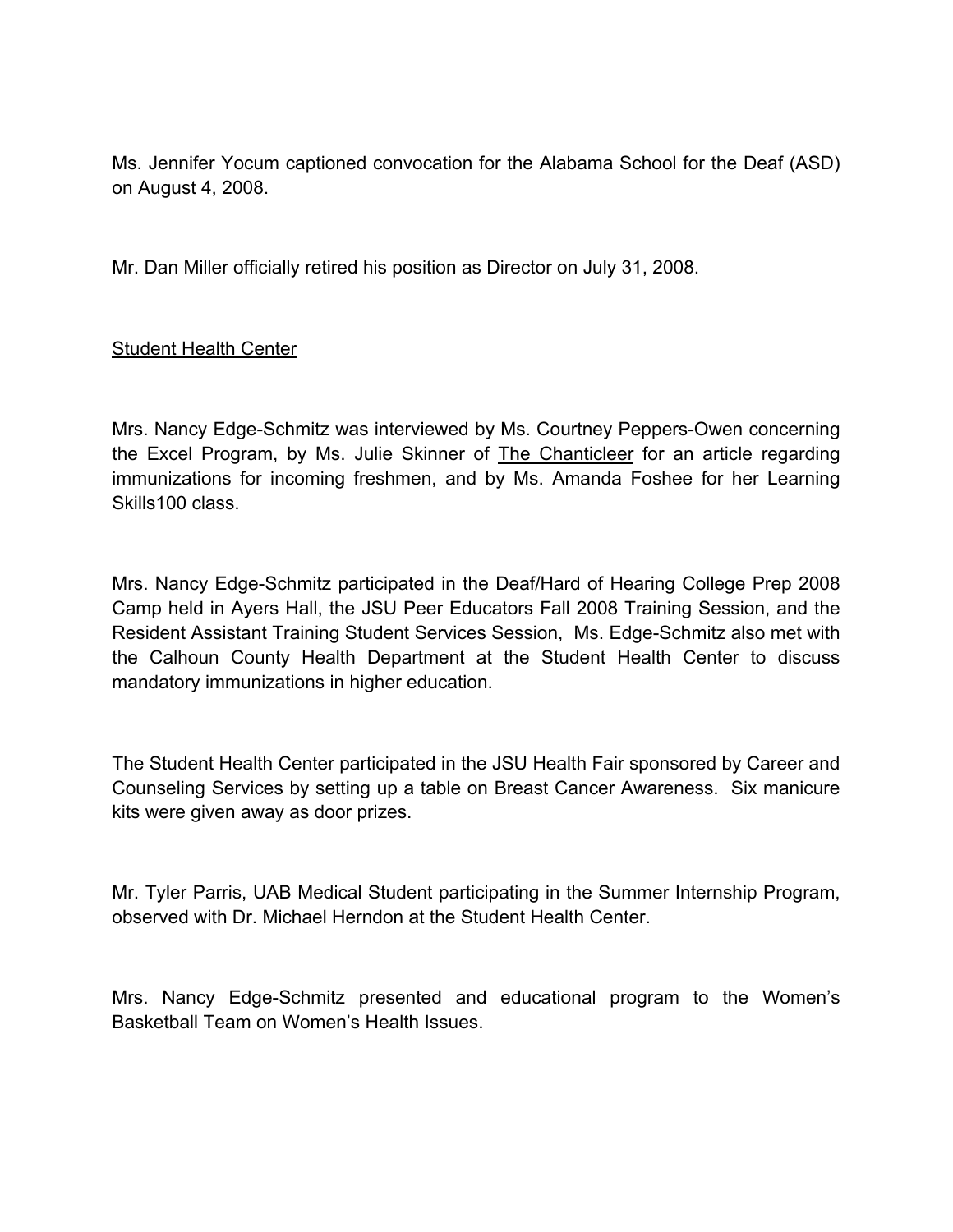Mr. Robert Mills presented to Ms. Andrea Porter's LS 100 Class on the services of the Student Health Center and Meningitis.

Mrs. Nancy Edge-Schmitz continues to serve on the University Substance Abuse Program Committee, the University Safety and Environmental Health Committee, the Housing Appeal/Petition Review Board, the Intervention Committee and the Wellness Committee. Mr. Robert Mills continues to serve on the University Personnel Counsel and the Alumni Board.

The total number of client visits this quarter was 743. This total includes 561 student visits, 181 faculty/staff visits and 1 other visit. The primary care physicians provided services at the SHC 6 hours per week during the months of July and August; 12 hours per week during the month of September 2008. The gynecologist did not provide services during the months of July and August; the gynecologist returned in September and provided 4 hours per week.

|                         | <b>JUL-SEP 2008</b> |     |  |
|-------------------------|---------------------|-----|--|
| Freshmen                | 171                 |     |  |
| Sophomore               | 127                 |     |  |
| Junior                  | 105                 |     |  |
| Senior                  | 121                 |     |  |
| Graduate                | 37                  |     |  |
| <b>Student Contacts</b> |                     | 561 |  |
| <b>Staff</b>            |                     | 181 |  |
| Other                   |                     | 1   |  |
| <b>Total Contacts</b>   |                     | 743 |  |

| $\overline{M}$<br>ᄢ | 301<br>◡◡ |
|---------------------|-----------|
|                     |           |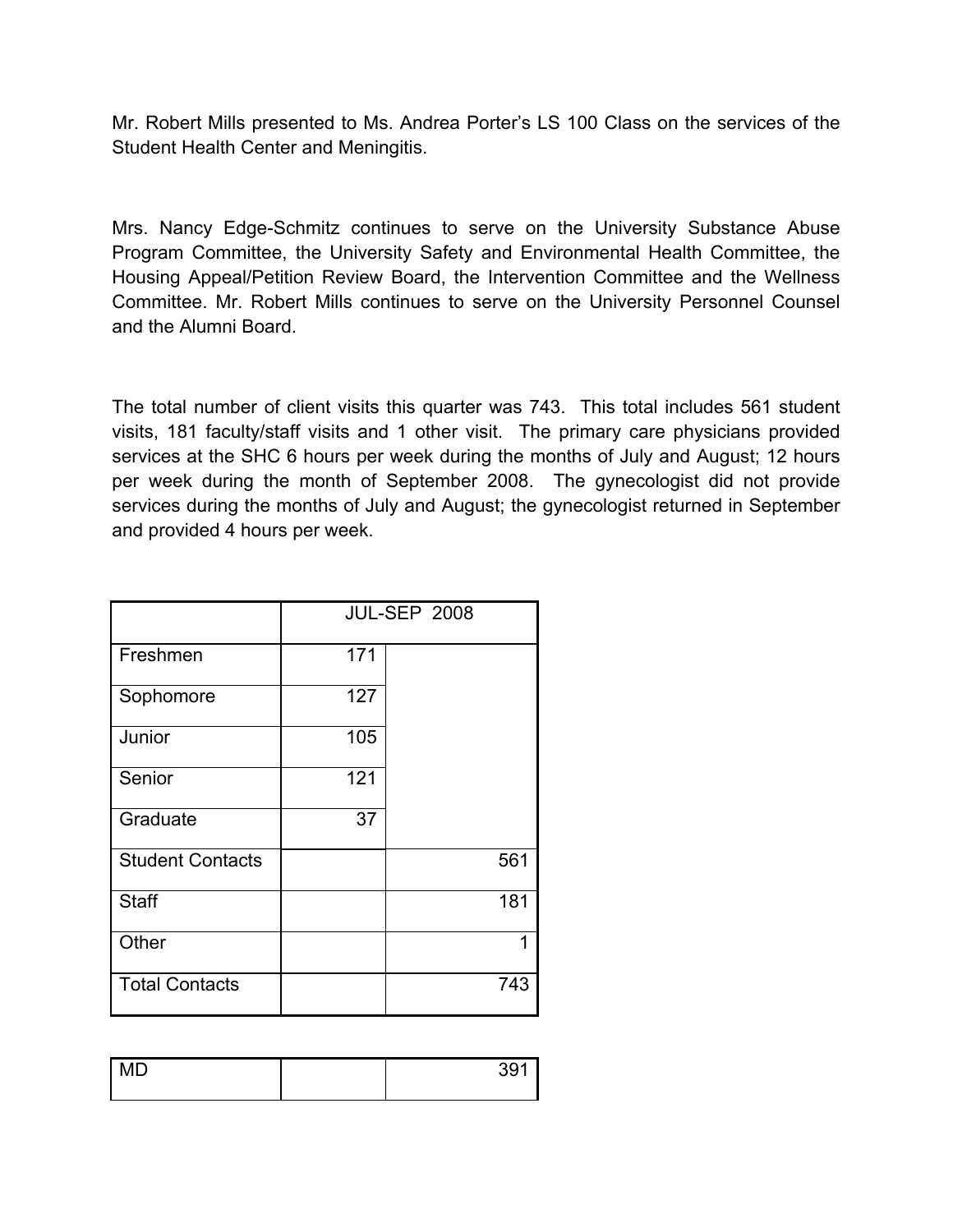| <b>Students</b> |     |
|-----------------|-----|
| Staff           | 104 |
| Other           |     |
| MD - total      | 496 |

| Nurse           |     |
|-----------------|-----|
| <b>Students</b> | 129 |
| Staff           | 76  |
| Other           |     |
| Nurse - total   | 205 |

| GYN             |    |
|-----------------|----|
| <b>Students</b> | 41 |
| Staff           |    |
| Other           |    |
| GYN - total     | 42 |

| New Patients     | 148 |
|------------------|-----|
| Return Patients  | 595 |
| l Total Patients | 743 |

| Appointments          | 518 |
|-----------------------|-----|
| l Walk-ins            | 225 |
| <b>Total Contacts</b> | 743 |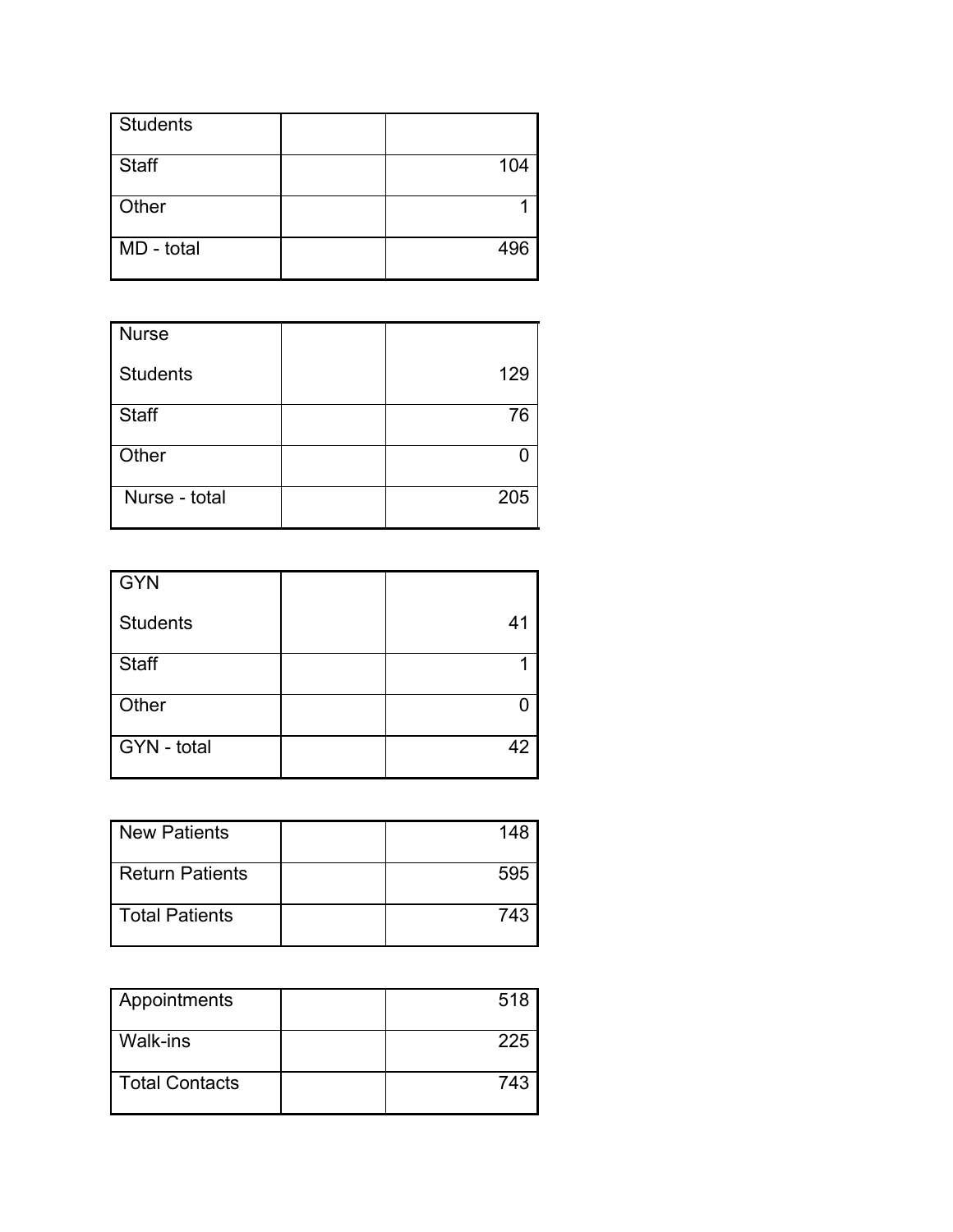| <b>Prescriptions</b> |     |
|----------------------|-----|
| Dispensed            | 560 |
|                      |     |

| <b>EENT</b>                | $\overline{2}01$ |
|----------------------------|------------------|
| <b>URI</b>                 | 49               |
| Rash / Bite / Skin         | 63               |
| Injections                 | 87               |
| Back / Muscular / Skeletal | $\overline{34}$  |
| <b>Male Problem</b>        | 9                |
| Female Problem / Annual    | $\overline{52}$  |
| Neurological               | $\overline{20}$  |
| Prescriptions              | $\overline{27}$  |
| Labs                       | $\overline{18}$  |
| <b>HCG Pregnancy Test</b>  | 3                |
| Bladder / Kidney / UTI     | 30               |
| Injury                     | 35               |
| Physical                   | $\overline{7}$   |
| Stomach / Bowel            | $\overline{24}$  |
| <b>Blood Pressure</b>      | 35               |
| Follow Up                  | $\overline{27}$  |
| Other                      | $\overline{11}$  |
| <b>Blank</b>               | 11               |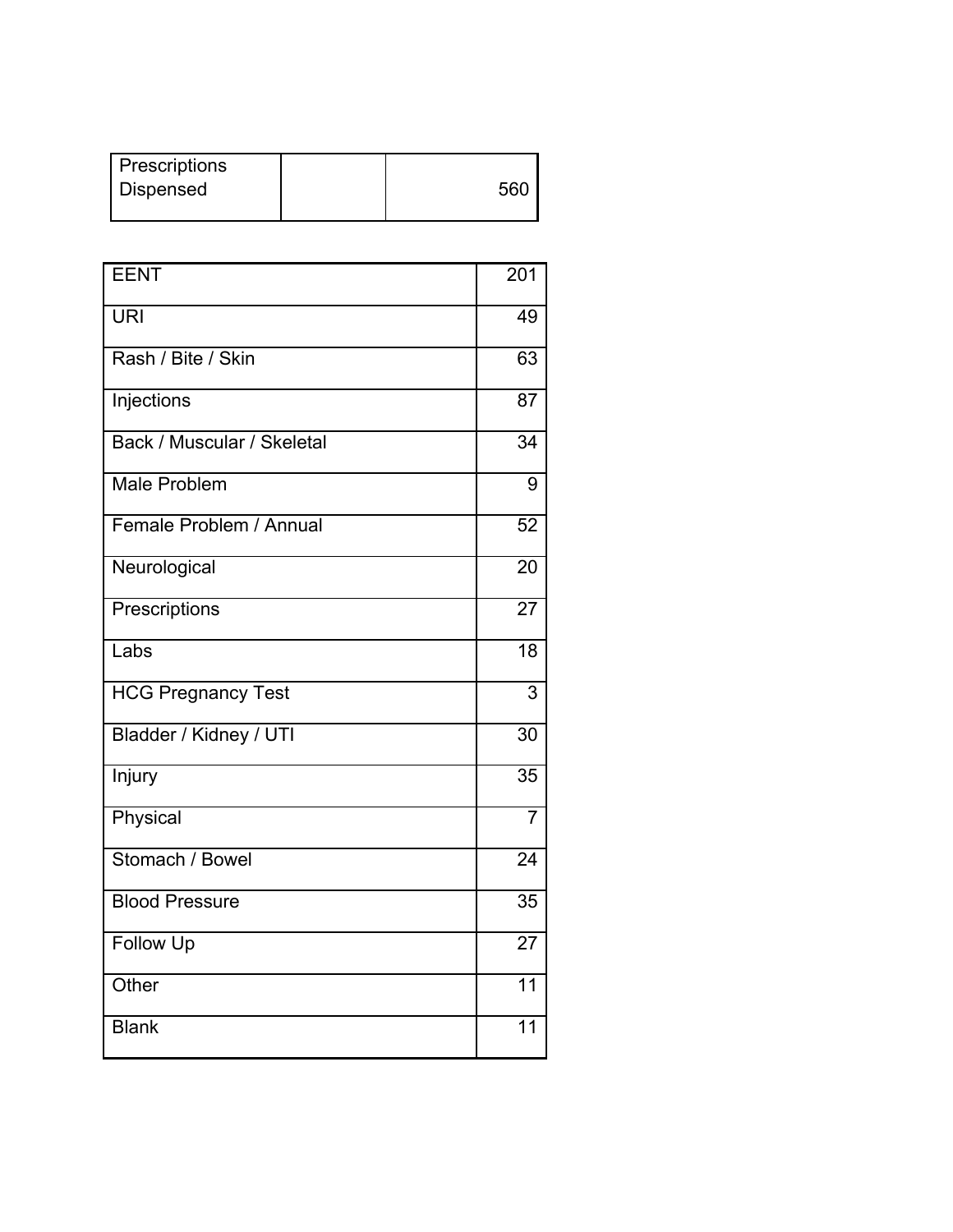## University Housing and Residence Life

Staff Report:

Ms. Shavonn Nowlin was hired as the new Residence Life Coordinator of Fitzpatrick and Curtiss Halls. Ms. Nowlin is a graduate of the University of Southern Mississippi.

Ms. Brooke Bell is the new Assistant Director of Student Development and Educational Programming. Ms. Bell has been employed with the Department of University Housing and Residence Life since August 2004 as the Residence Life Coordinator of Logan and Patterson Hall.

Facilities Report:

In conjunction with the Physical Plant, the Department of University Housing and Residence Life has completed the following summer maintenance projects.

Daugette Hall:

VCT (tile) was installed in the remaining rooms. All residential rooms in Daugette now have new VCT.

Sparkman Hall:

Privacy doors in the shared bathroom areas were installed on the fourth and fifth floors.

Leadership House for Women:

The carpet was removed from all individual rooms and VCT was installed. The interior and exterior was painted.

Campus Inn Apartments: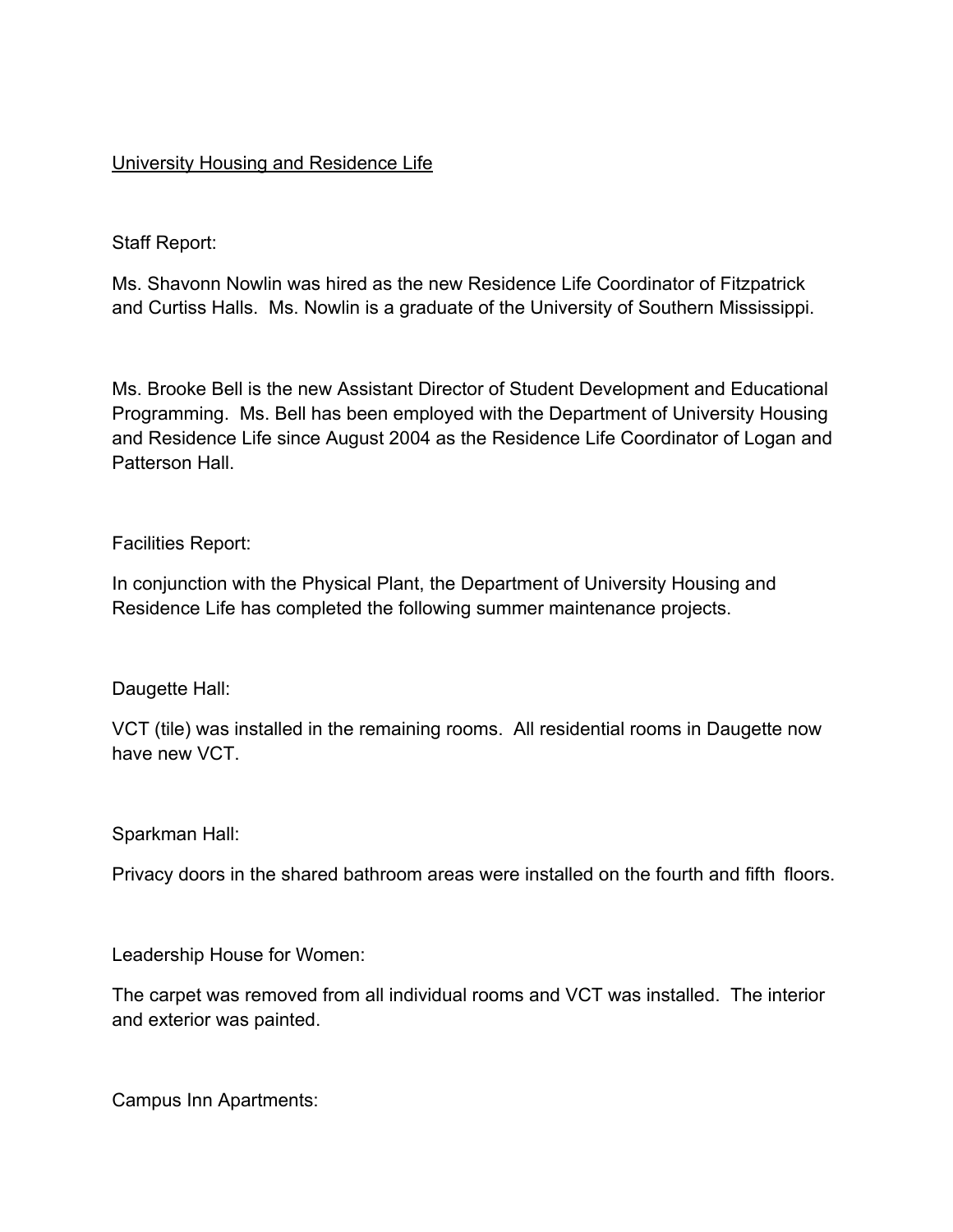New windows were installed.

## Jax Apartments

Approximately 97% of all units were renovated. Our goal is to be 100% by the end of the academic year.

Programming:

Resident Assistants provided numerous programming opportunities for residents during the month of September. Approximately 24 RAs presented 18 programs on topics such as time management, study skills, body image, September 11 remembrance, part time job fair, vaccinations, and healthy living.

The first annual BUSTED! Program was held in conjunction with September's National Campus Safety Awareness Month. The program began in the residence halls and apartments with RAs inspecting rooms to check if residents were locking their doors. If the door was found to be unlocked, residents were given a busted flyer, informing them they must attend the program held on Wednesday, September 24th. Pictures were taken of the items that could have been stolen. The main program consisted of speakers from UPD, Daybreak Crisis Recovery Center and 2<sup>nd</sup> Chance, Inc. Sergeant Carl Preuninger spoke on campus safety and theft prevention. Kirsten Stephenson, Executive Director of Daybreak Crisis Recovery Center spoke on rape prevention and the services that are offered to victims. Susan Shipman, Director of  $2<sup>nd</sup>$  Chance, Inc. spoke on domestic violence and the different types and warning signs. Approximately 200 residents and staff members attended the program and received pamphlets on each agency. Refreshments were served to those who attended.

The first University Housing and Residence Life sponsored program for the Leadership House was held September  $9<sup>th</sup>$  at 8:00 p.m. The topic was Community Service opportunities under the Life Skills dimension. During the program, the residents were given information about different volunteering opportunities in the county.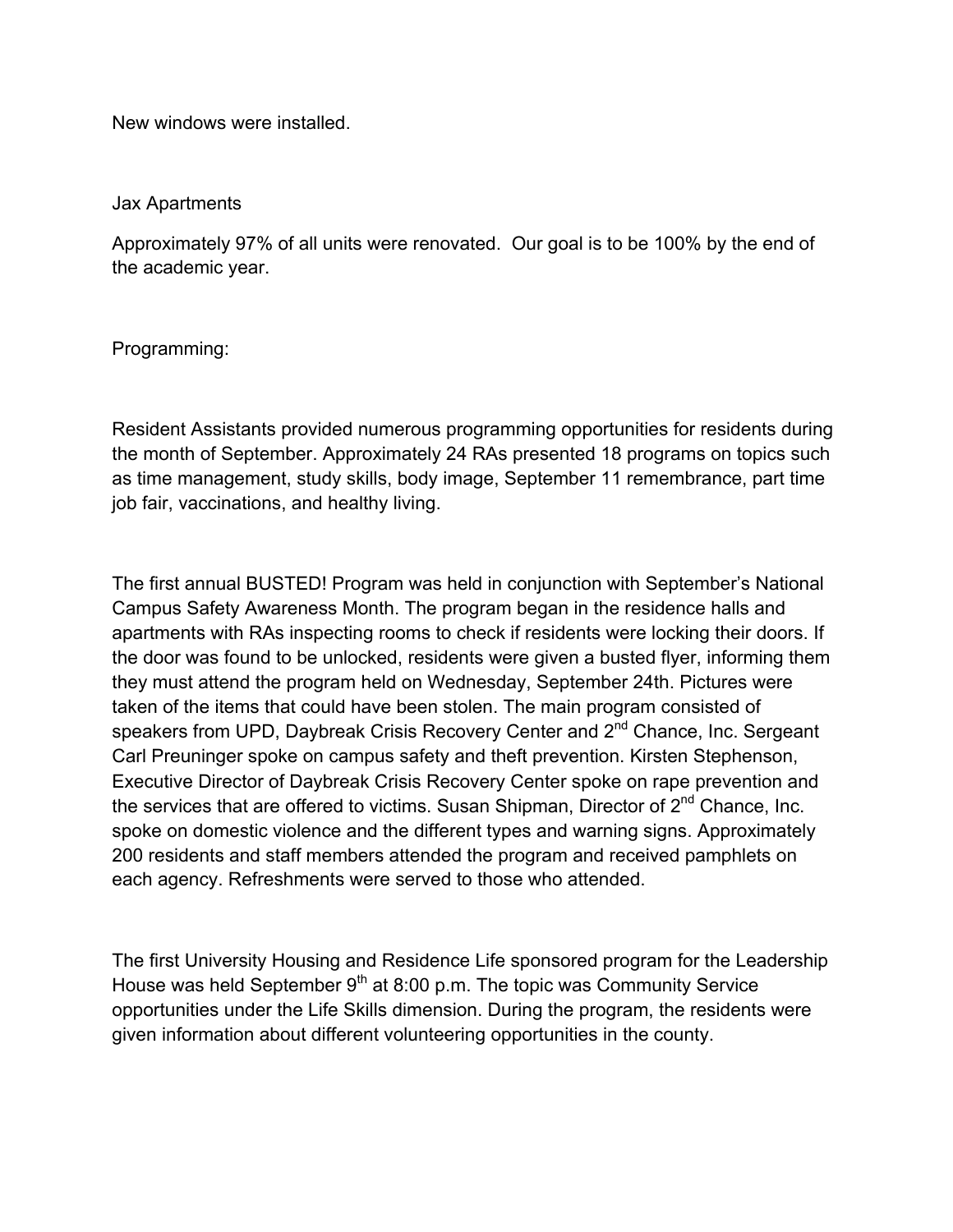The first resident sponsored program was held September 29. The residents held a mix and mingle program in which residents could get to know each other more.

Residence Hall Association (RHA):

RHA Executive Board officers were selected on September 3<sup>rd</sup>. The Board is planning for the monthly "Let Your Voice Be Heard" for the month of October.

RHA interest meeting was held on September 22, 2008 with ~30 attendees.

RHA held a car wash on September  $27<sup>th</sup>$  and raised \$220.

RHA is registered for the SACCURH 2008 conference to be held in Clemson, SC from Friday October 31<sup>st</sup> through Sunday, November 2<sup>nd</sup>.

We are implementing a new marketing tool this semester. New student packets will be sent out to each new and transfer student that is admitted to the university. The packets will contain a welcome letter encouraging students to apply now, the housing brochure and a virtual tour disc.

We opened the doors of the Leadership House for Women this fall and currently 14 women are living in the house. The 2008-2009 Leadership House for Women mentor team has been selected. Twenty-eight faculty, staff and alumni volunteered to serve as mentors; fourteen were ultimately chosen. A reception honoring the mentors was held on September 28 from 3-4 p.m. Mentor pairings were chosen during this time and all participants seemed very pleased with the outcomes.

Occupancy Report

Fall 2008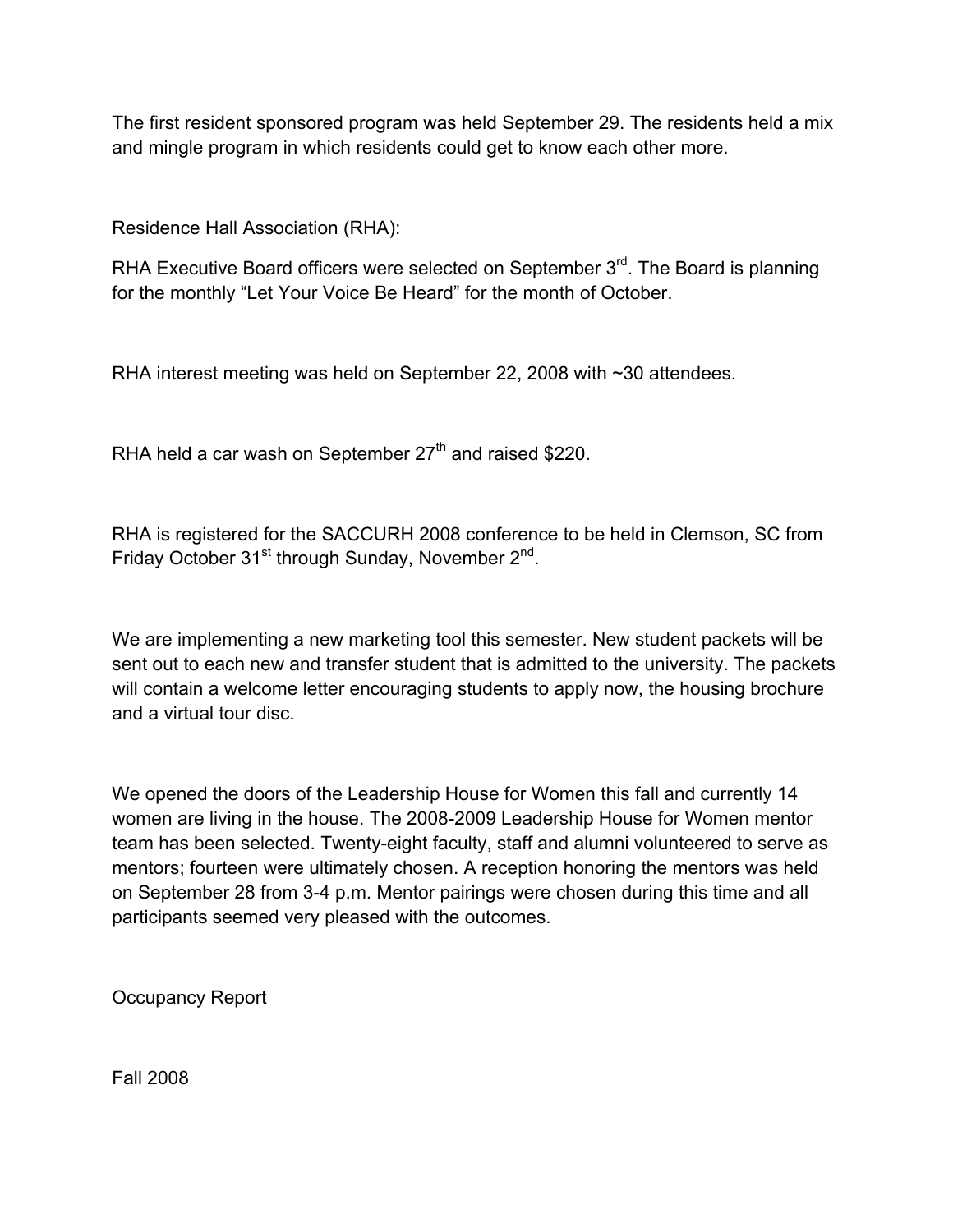|                       | Available       | Total # of               | Occupancy     |
|-----------------------|-----------------|--------------------------|---------------|
| <b>Halls</b>          | <b>Beds</b>     | <b>Res</b>               | $\frac{0}{0}$ |
|                       |                 |                          |               |
| Crow                  | 183             | 165                      | 90%           |
| Curtiss               | 177             | 175                      | 99%           |
| Daugette              | 147             | 135                      | 92%           |
| Dixon                 | 189             | 182                      | 96%           |
| Fitzpatrick           | 223             | $\overline{214}$         | 96%           |
| Logan                 | 121             | $112$                    | 93%           |
| Patterson             | 103             | 100                      | 97%           |
| Sparkman              | 209             | 206                      | 99%           |
|                       |                 |                          |               |
| <b>Subtotals</b>      | 1352            | 1298                     | 96%           |
|                       |                 |                          |               |
|                       | Available       | Total # of               | Occupancy     |
| Apartments            | <b>Beds</b>     | <b>Res</b>               | $\%$          |
| Campus Inn (Eff)      | 48              | 47                       | 98%           |
| Campus Inn            |                 |                          |               |
| (1Bd)                 | 32              | 32                       | 100%          |
| College               | 22              | 22                       | $100\%$       |
| $\overline{Jax(1Bd)}$ | $\overline{28}$ | $\overline{25}$          | 89%           |
| Jax (2Bd)             | $\overline{11}$ | 10                       | 91%           |
| Pannell-1             | 66              | 65                       | 98%           |
| Pannell-2             | 5               | $\overline{\mathcal{L}}$ | 80%           |
| Pannell-3             | $\overline{2}$  | $\overline{2}$           | 100%          |